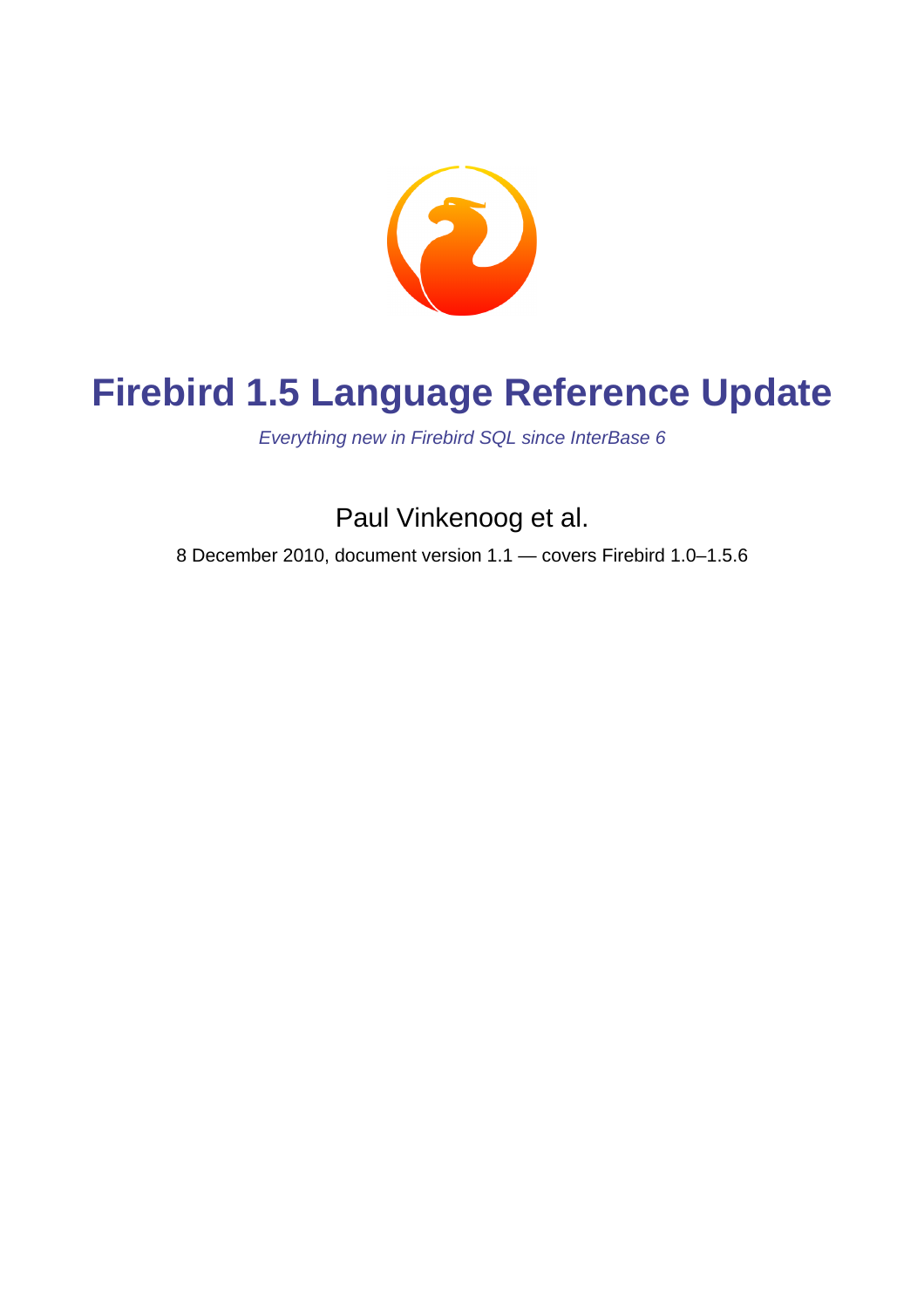### **Firebird 1.5 Language Reference Update**

**Everything new in Firebird SQL since InterBase 6**

8 December 2010, document version 1.1 — covers Firebird 1.0–1.5.6 Paul Vinkenoog et al.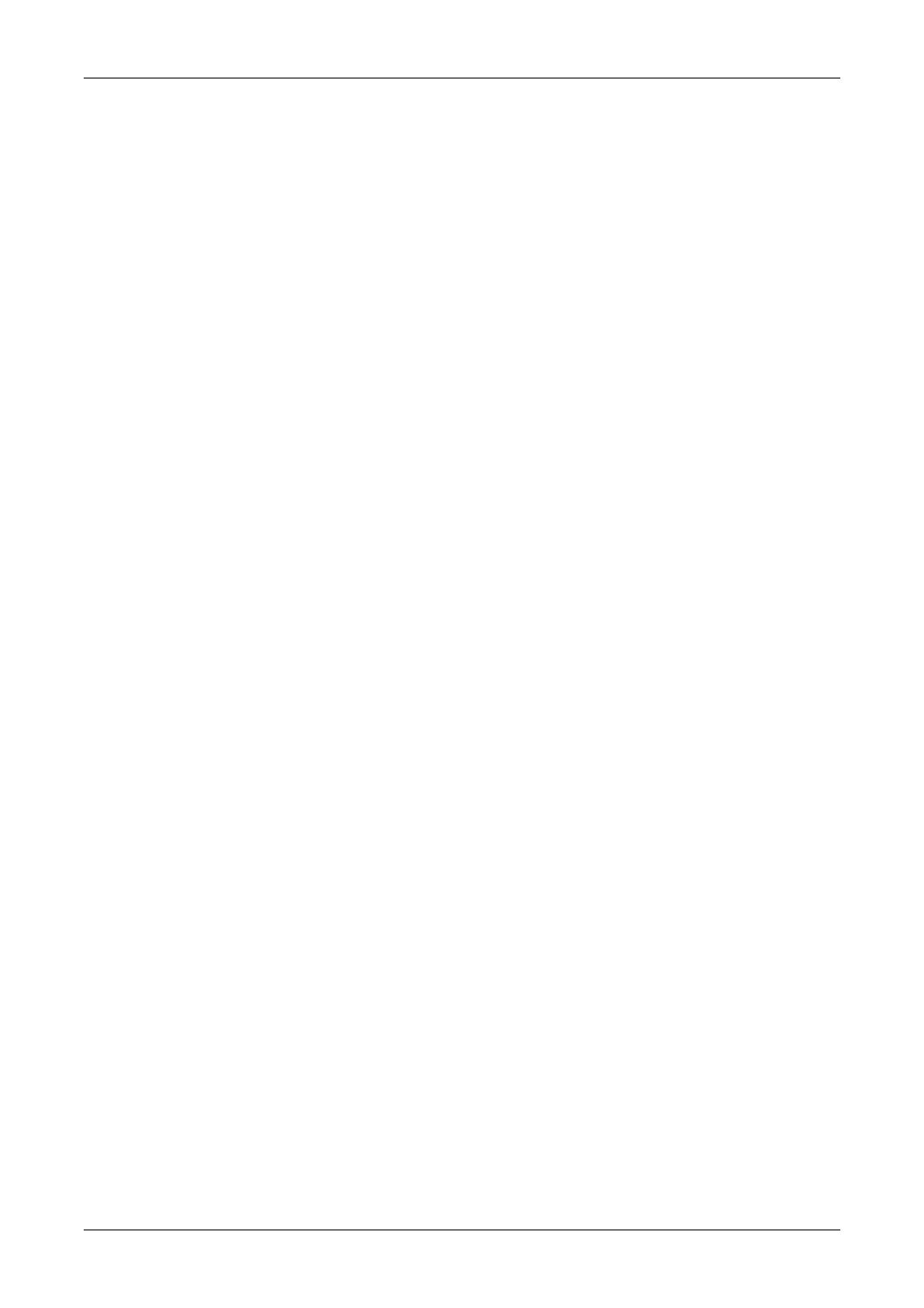# **Table of Contents**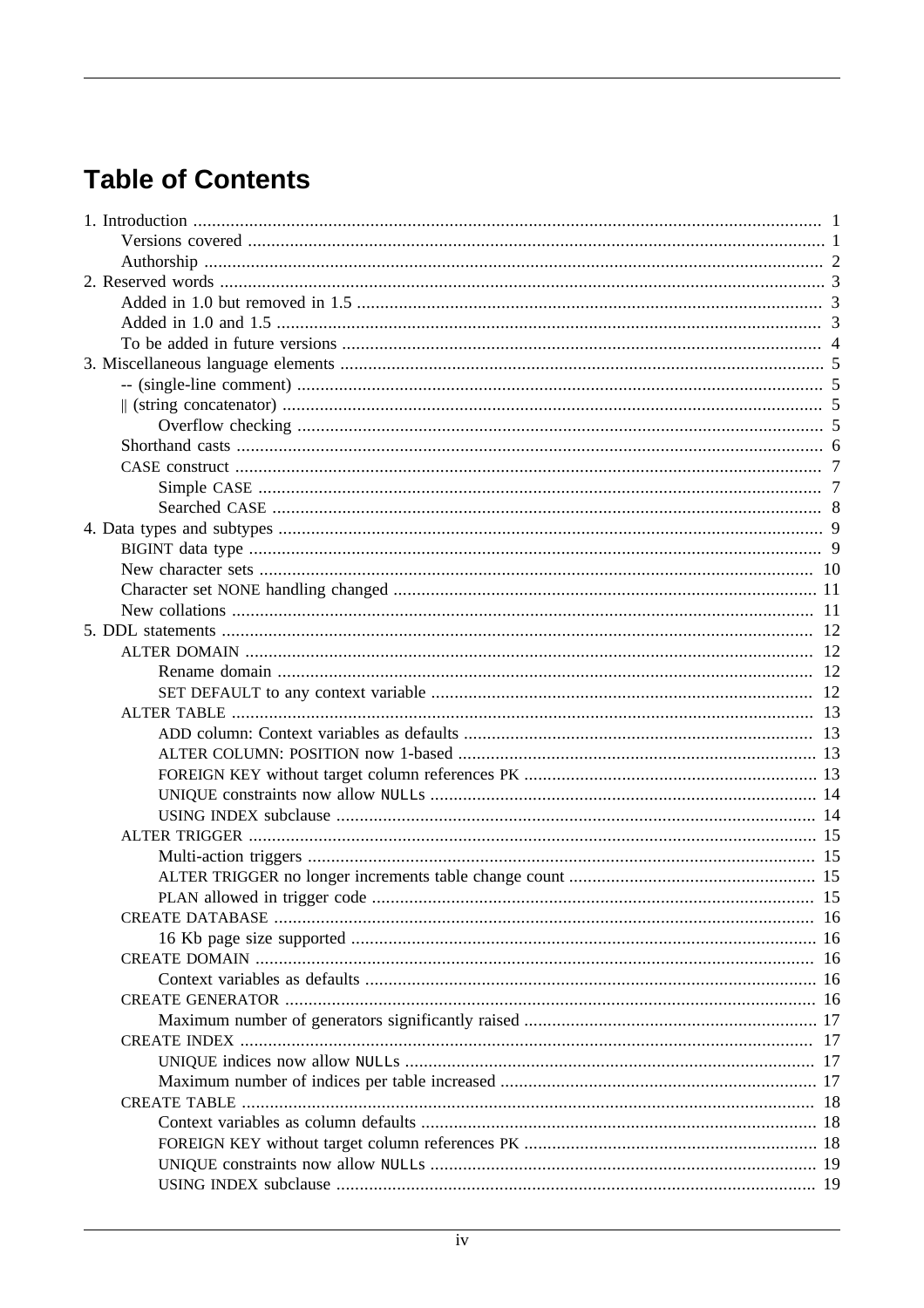| 40 |
|----|
| 41 |
|    |
|    |
|    |
|    |
|    |
|    |
|    |
|    |
|    |
| 44 |
|    |
|    |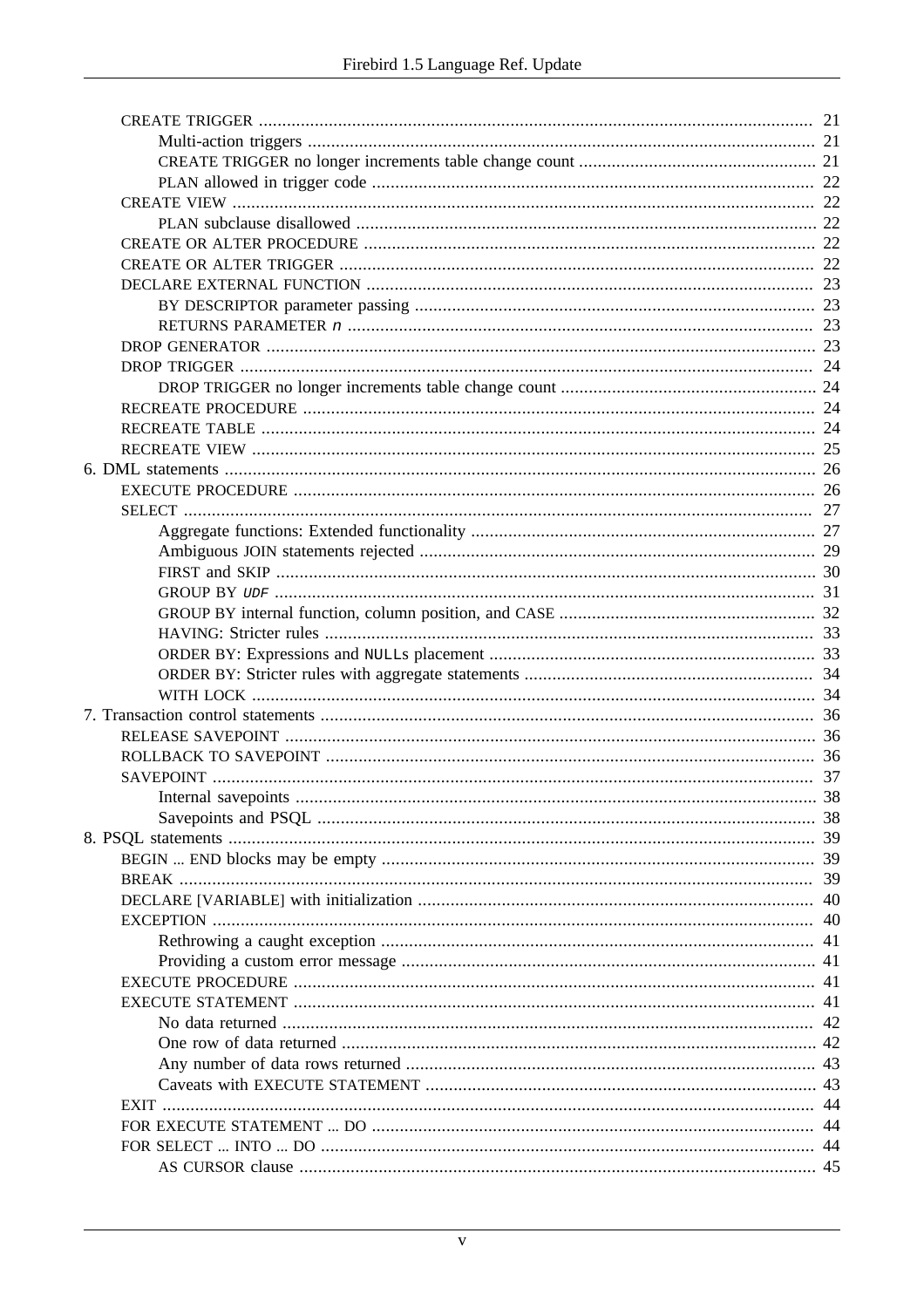| 46  |
|-----|
|     |
|     |
|     |
|     |
| 49  |
| 49  |
| 49  |
| 50  |
|     |
| 51  |
| 51  |
| 52  |
|     |
|     |
| 53  |
| .54 |
| 55  |
|     |
|     |
| 56  |
| 57  |
|     |
|     |
|     |
| 59  |
| 59  |
| 59  |
|     |
| 60  |
| 61  |
| 61  |
|     |
|     |
| 62  |
| 63  |
| 63  |
| 64  |
| 65  |
| 65  |
| 67  |
| 67  |
| 68  |
| 68  |
| 69  |
| 69  |
| 70  |
| 71  |
| 73  |
| 73  |
| 74  |
| 74  |
|     |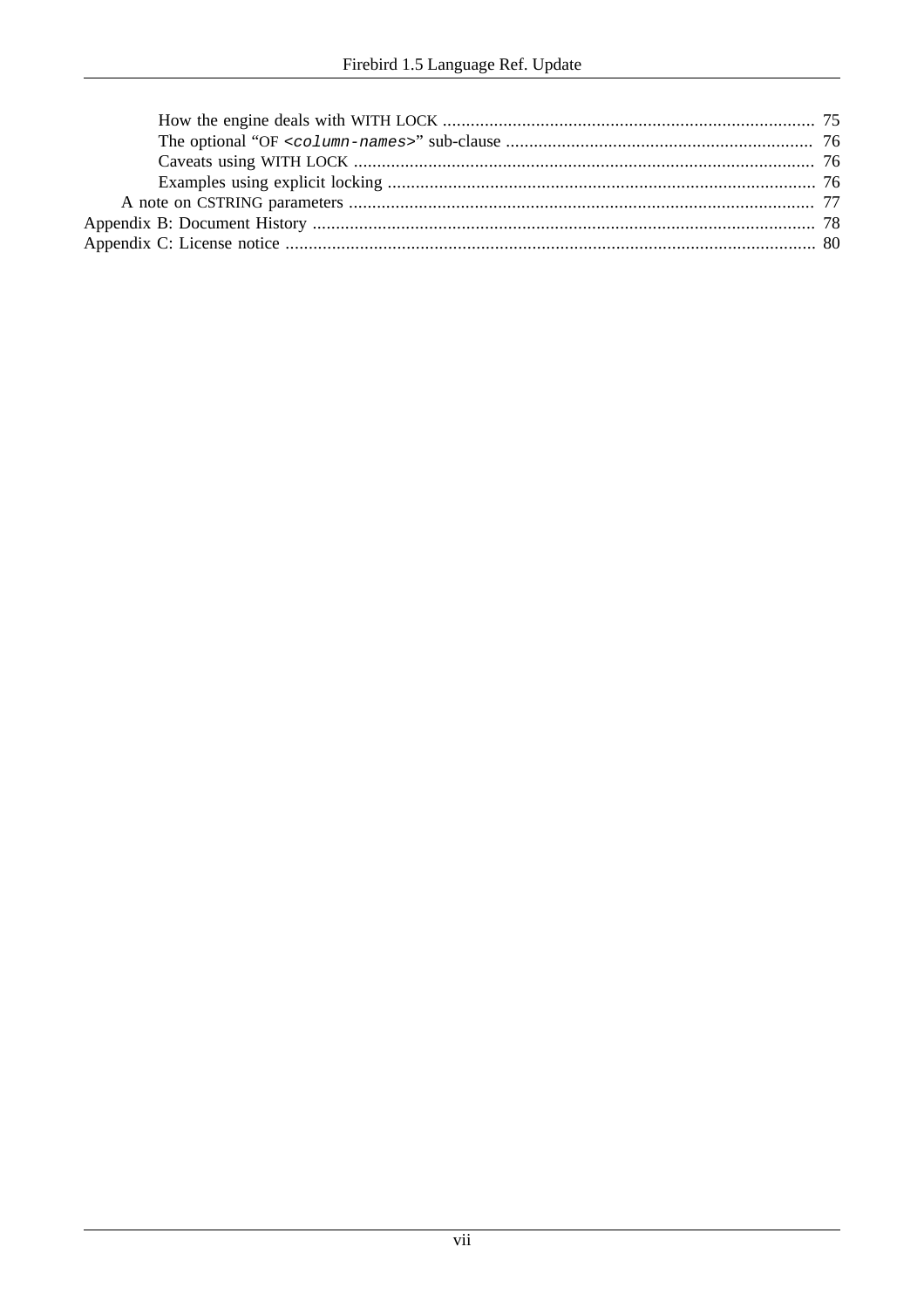# **List of Tables**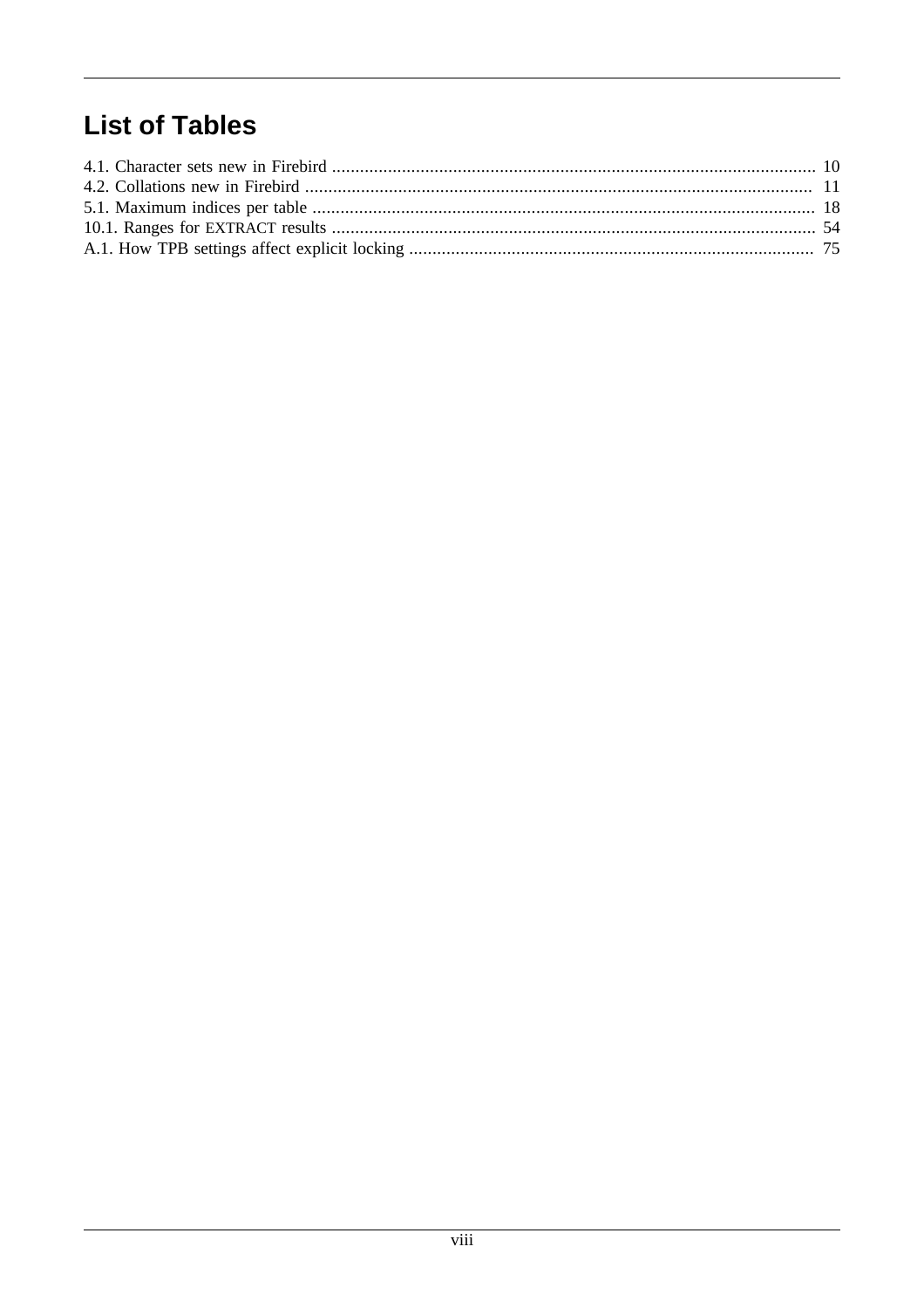#### <span id="page-8-0"></span>**Chapter 1**

# **Introduction**

This guide documents the **changes** made in Firebird 1.0 and 1.5 SQL since the fork from the open-sourced InterBase 6.0 codebase. It covers the following areas:

- Reserved words
- Data types and subtypes
- DDL statements (Data Definition Language)
- DML statements (Data Manipulation Language)
- PSOL statements (Procedural SOL, used in stored procedures and triggers)
- Context variables
- Internal functions
- UDFs (User Defined Functions, also known as external functions)

To have a complete Firebird 1.0 and 1.5 SQL reference, you need:

- The InterBase 6.0 beta SQL Reference (LangRef.pdf and/or SQLRef.html)
- This document

Topics **not** discussed in this document include:

- ODS versions
- Bug listings
- Installation and configuration
- Upgrade, migration and compatibility
- Server architectures
- API functions
- Connection protocols
- Tools and utilities

<span id="page-8-1"></span>Consult the Release Notes for information on these subjects. You can find the Release Notes and other documentation via the Firebird Documentation Index at<http://www.firebirdsql.org/index.php?op=doc>.

# **Versions covered**

This document covers all Firebird versions up to and including 1.5.6.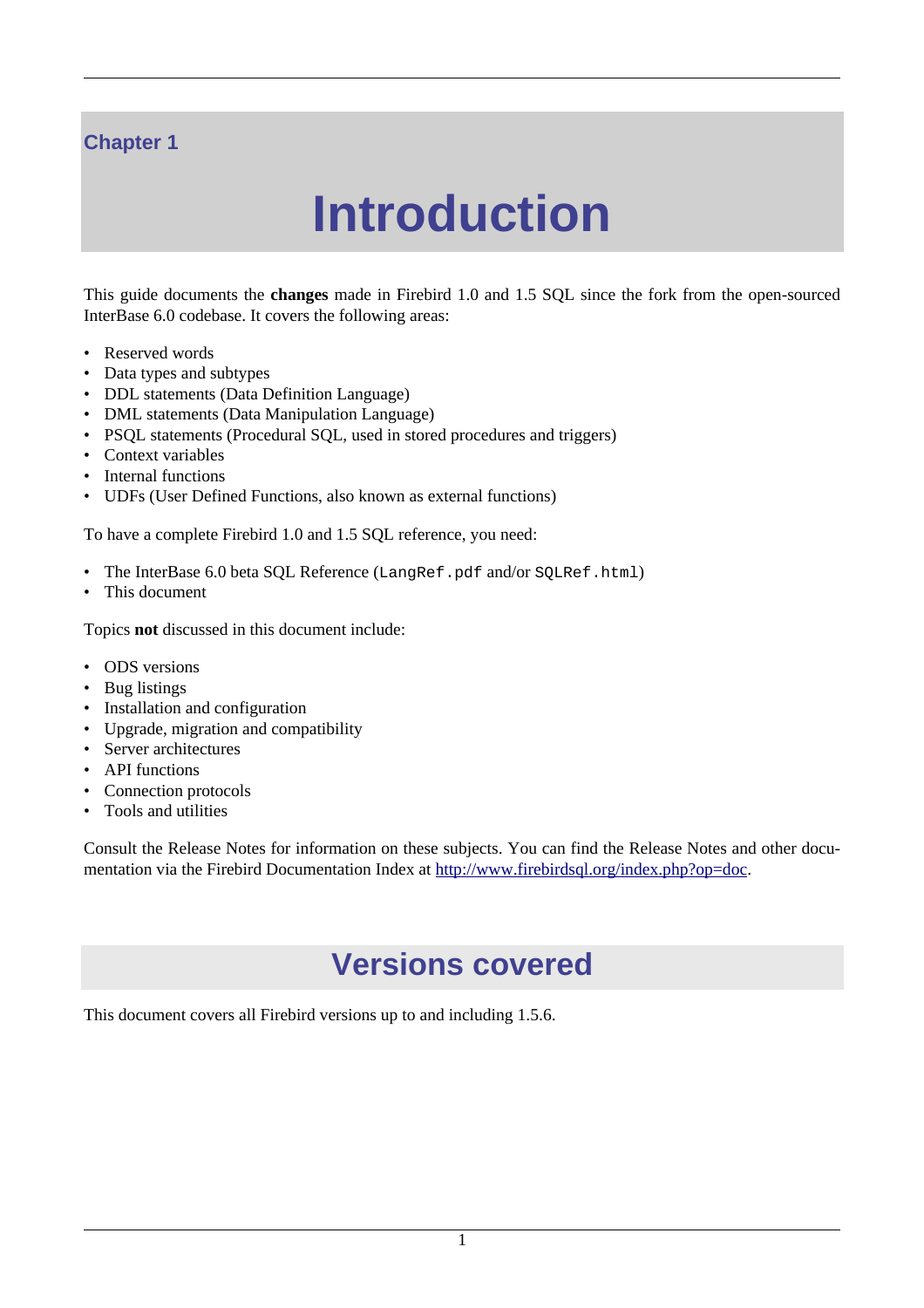# **Authorship**

<span id="page-9-0"></span>Most of this document was written by the main author. The remainder (10–14%) was lifted from various Firebird Release Notes editions, which in turn contain material from preceding sources like the Whatsnew documents. Authors and editors of the included material are:

- J. Beesley
- Helen Borrie
- Arno Brinkman
- Frank Ingermann
- Alex Peshkov
- Nickolay Samofatov
- Dmitry Yemanov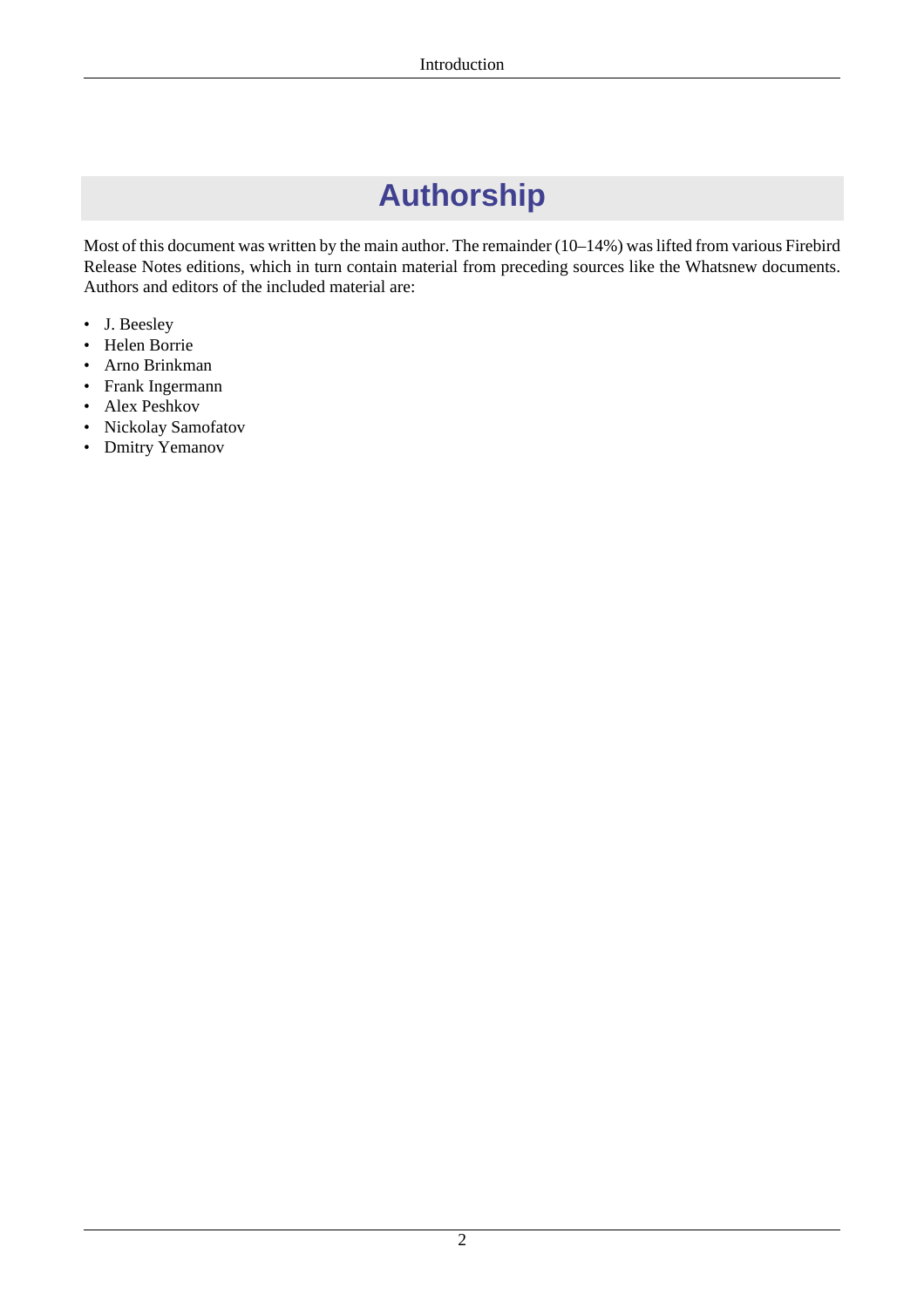#### <span id="page-10-0"></span>**Chapter 2**

# **Reserved words**

<span id="page-10-1"></span>Reserved words are part of the Firebird SQL language. They cannot be used as identifiers, except when enclosed in double quotes. However, you should avoid this unless you really have no other option.

# **Added in 1.0 but removed in 1.5**

The following reserved words were added in Firebird 1.0 but removed again in 1.5:

BREAK DESCRIPTOR **FIRST SKIP** SUBSTRING

The following non-reserved words were earmarked in Firebird 1.0 as "to be avoided because of future reservation", but no longer so in 1.5:

**COALESCE** IIF NULLIF

<span id="page-10-2"></span>(of these three, COALESCE and NULLIF are non-reserved keywords in 1.5)

# **Added in 1.0 and 1.5**

The following reserved words were added in Firebird 1.0 and are still reserved in 1.5:

CURRENT\_ROLE CURRENT\_USER **RECREATE** 

The following reserved words were added in Firebird 1.5:

BIGINT CASE CURRENT\_CONNECTION CURRENT\_TRANSACTION RELEASE ROW\_COUNT SAVEPOINT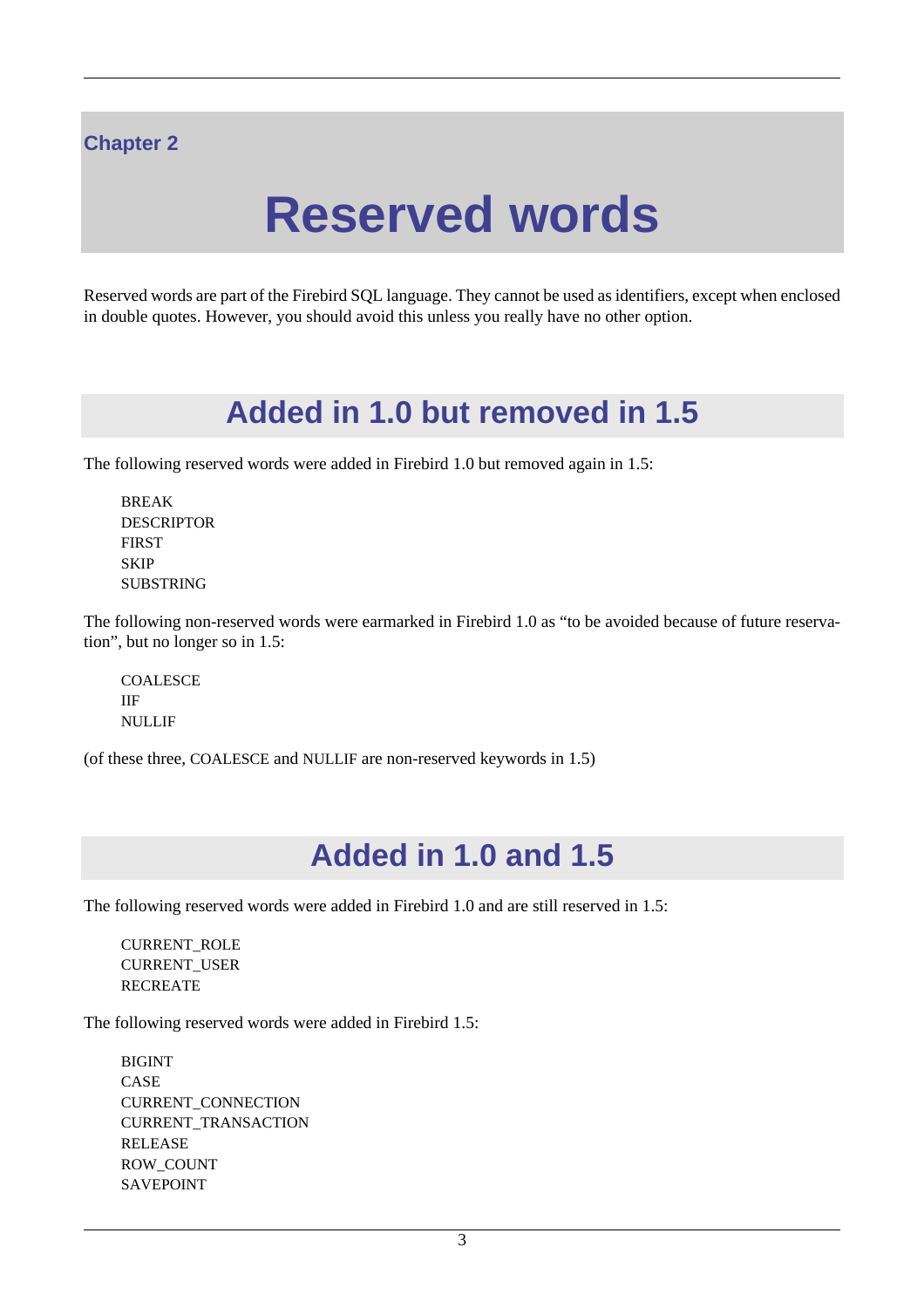The following words are not reserved, but recognized as keywords by Firebird 1.5 if used in the proper context:

COALESCE DELETING INSERTING LAST LEAVE LOCK NULLIF NULLS STATEMENT UPDATING USING

# **To be added in future versions**

<span id="page-11-0"></span>The following words are not reserved in Firebird 1.0 or 1.5, but should be avoided as identifiers because they will likely be reserved in future versions:

ABS BOOLEAN BOTH CHAR\_LENGTH CHARACTER\_LENGTH FALSE LEADING OCTET\_LENGTH TRAILING TRIM **TRUE** UNKNOWN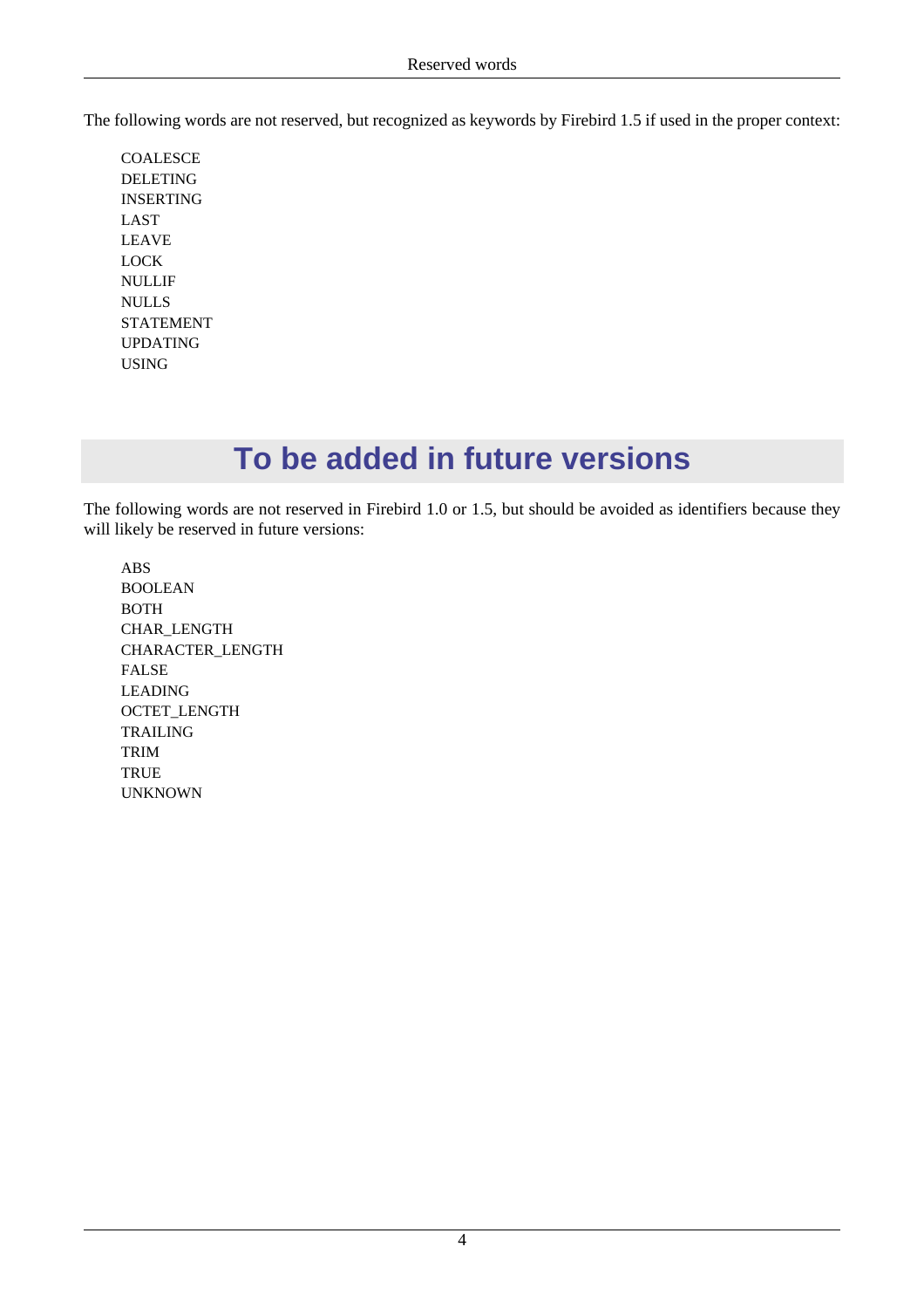#### <span id="page-12-0"></span>**Chapter 3**

# **Miscellaneous language elements**

# **-- (single-line comment)**

<span id="page-12-1"></span>*Available in:* DSQL, PSQL

*Added in:* 1.0

*Changed in:* 1.5

*Description:* A line starting with "--" (two dashes) is a comment and will be ignored. This also makes it easy to quickly comment out a line of SQL.

In Firebird 1.5 and up, the "--" can be placed anywhere on the line, e.g. after an SQL statement. Everything from the double dash to the end of the line will be ignored.

*Example:*

```
-- a table to store our valued customers in:
create table Customers (
  name varchar(32),
  added_by varchar(24),
  custno varchar(8),
 purchases integer -- number of purchases
)
```
<span id="page-12-2"></span>Notice that the second comment is only allowed in Firebird 1.5 and up.

# **|| (string concatenator)**

<span id="page-12-3"></span>*Available in:* DSQL, ESQL, PSQL

## **Overflow checking**

*Changed in:* 1.0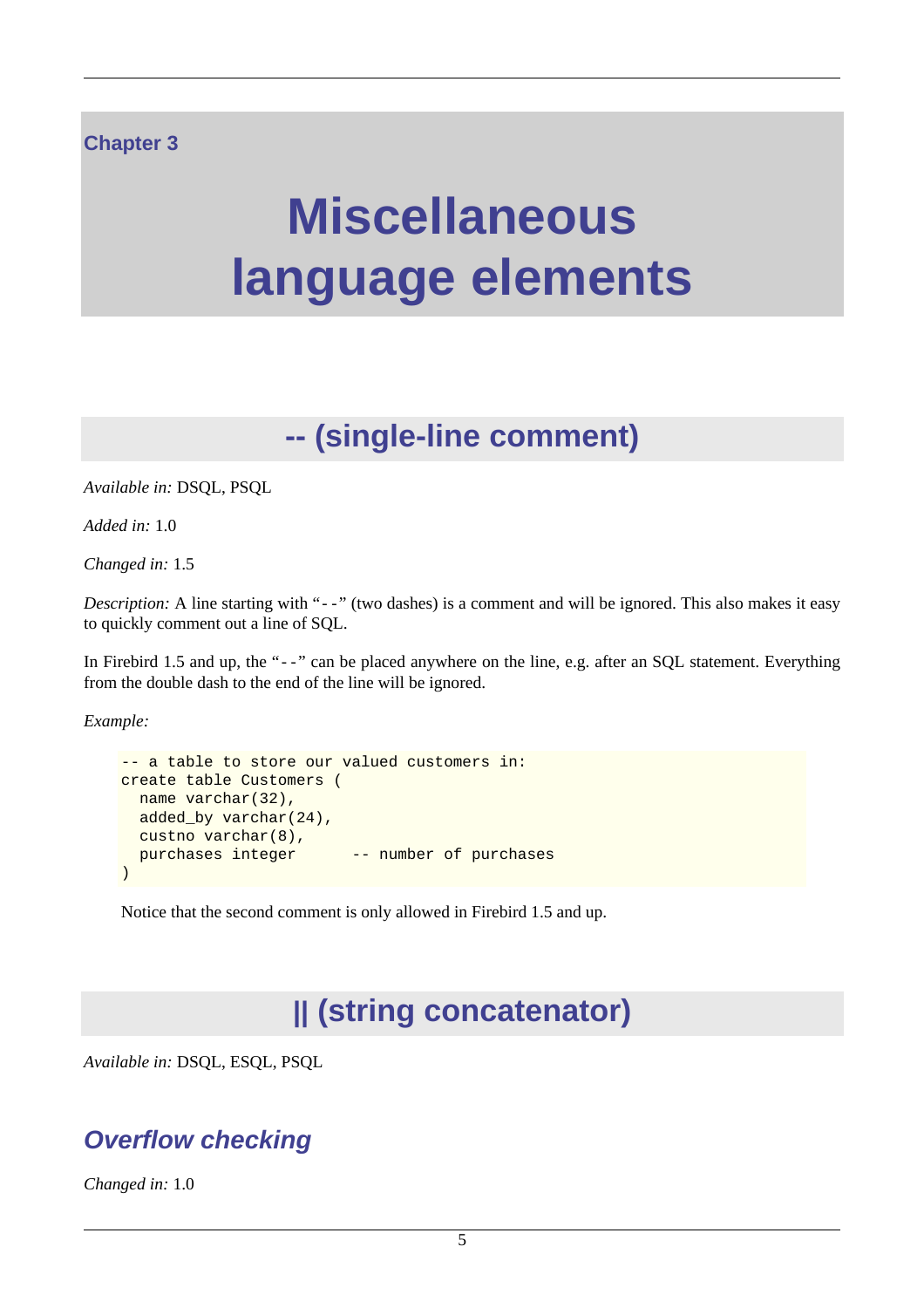*Description:* If the sum of the *declared* string lengths in a concatenation exceeded 32767 bytes, InterBase would raise an error without trying to do the actual concatenation – even though the result might very well be within that limit. In Firebird 1.0 and 1.5, the "early error" threshold is raised to 65536. Consequently, concatenations of at most two (VAR)CHARs can no longer result in these premature errors. An error will only be raised if the *actual* outcome exceeds 32767 bytes, or if the sum of the declared lengths exceeds 65535 bytes. The latter is only possible if three or more strings take part in the concatenation.

*Examples:*

The following statement will raise an error in InterBase, but not in Firebird:

```
select cast('abc' as varchar(30000))
     || cast('def' as varchar(30000))
from rdb$database
```
The following statement will raise an (unnecessary) error in both InterBase and Firebird:

```
select cast('abc' as varchar(30000))
     || cast('def' as varchar(30000))
     || cast('ghi' as varchar(30000))
from rdb$database
```
#### **Note**

<span id="page-13-0"></span>Firebird 2.0 does away with these premature errors altogether.

## **Shorthand casts**

*Available in:* DSQL, ESQL, PSQL

*Added in:* IB

*Description:* When converting a string literal to a DATE, TIME or TIMESTAMP, Firebird allows the use of a shorthand "C-style" cast. This feature already existed in InterBase 6, but was never properly documented.

*Syntax:*

```
datatype 'date/timestring'
```

```
update People set AgeCat = 'Old'
   where BirthDate < date '1-Jan-1943'
insert into Appointments
   (Employee_Id, Client_Id, App_date, App_time)
values
   (973, 8804, date 'today' + 2, time '16:00')
new.lastmod = timestamp 'now';
```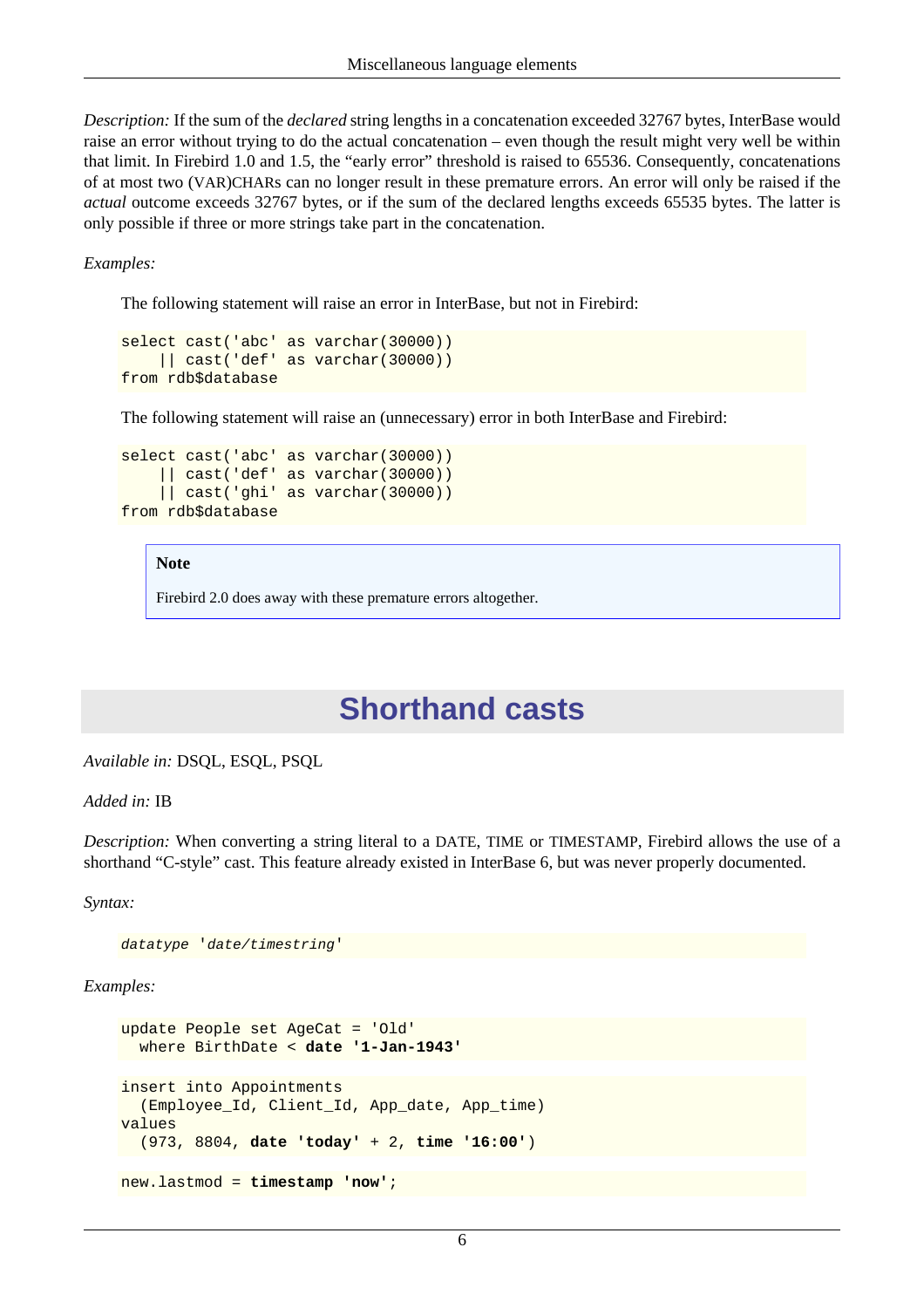# **CASE construct**

<span id="page-14-0"></span>*Available in:* DSQL, ESQL, PSQL

*Added in:* 1.5

*Description:* A CASE construct returns exactly one value from a number of possibilities. There are two syntactic variants:

- The simple CASE, comparable to a Pascal case or a C switch.
- <span id="page-14-1"></span>The searched CASE, which works like a series of "if ... else if ... else if" clauses.

## **Simple CASE**

*Syntax:*

```
CASE <expression>
   WHEN <exp1> THEN result1
   WHEN <exp2> THEN result2
    ...
    [ELSE defaultresult]
END
```
When this variant is used,  $\langle$ expression> is compared to  $\langle$ exp1>,  $\langle$ exp2> etc., until a match is found, upon which the corresponding result is returned. If there is no match and there is an ELSE clause, defaultresult is returned. If there is no match and no ELSE clause, NULL is returned.

The match is determined with the "=" operator, so if  $\leq$   $\leq$   $\leq$   $\leq$   $\leq$   $\leq$   $\leq$   $\leq$   $\leq$   $\leq$   $\leq$   $\leq$   $\leq$   $\leq$   $\leq$   $\leq$   $\leq$   $\leq$   $\leq$   $\leq$   $\leq$   $\leq$   $\leq$   $\leq$   $\leq$   $\leq$   $\leq$   $\leq$  not even those that are NULL.

The results don't have to be literal values: they may also be field or variable names, compound expressions, or NULL literals.

```
select name,
        age,
        case upper(sex)
          when 'M' then 'Male'
          when 'F' then 'Female'
          else 'Unknown'
        end,
        religion
from people
```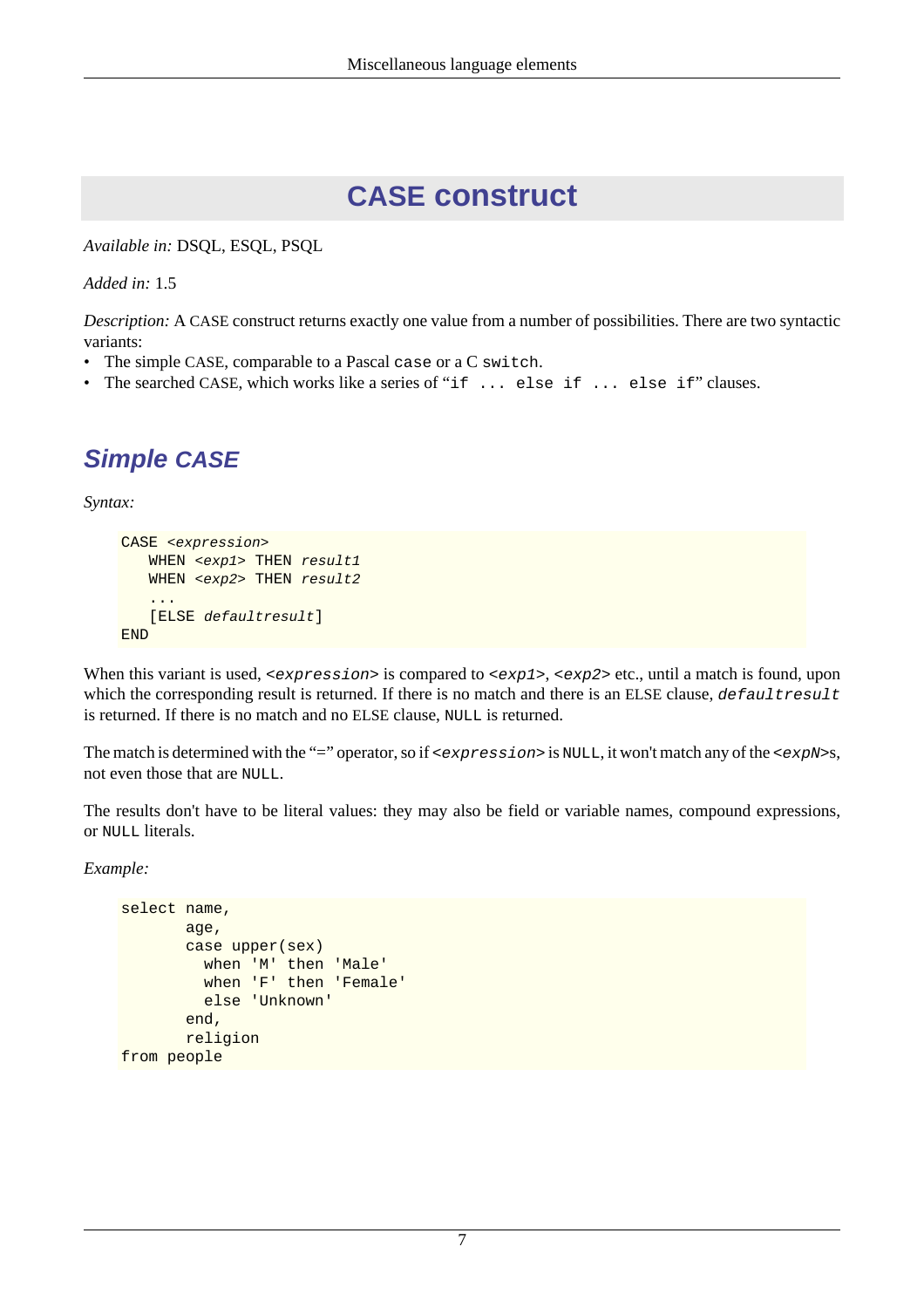### <span id="page-15-0"></span>**Searched CASE**

*Syntax:*

```
CASE
   WHEN <bool_exp1> THEN result1
   WHEN <br/>bool_exp2> THEN result2
    ...
    [ELSE defaultresult]
END
```
Here, the <bool\_expN>s are tests that give a ternary boolean result: true, false, or NULL. The first expression evaluating to TRUE determines the result. If no expression is TRUE and there is an ELSE clause, defaultresult is returned. If no expression is TRUE and there is no ELSE clause, NULL is returned.

As with the simple CASE, the results don't have to be literal values: they may also be field or variable names, compound expressions, or NULL literals.

```
CanVote = case
             when Age >= 18 then 'Yes'
             when Age < 18 then 'No'
             else 'Unsure'
           end;
```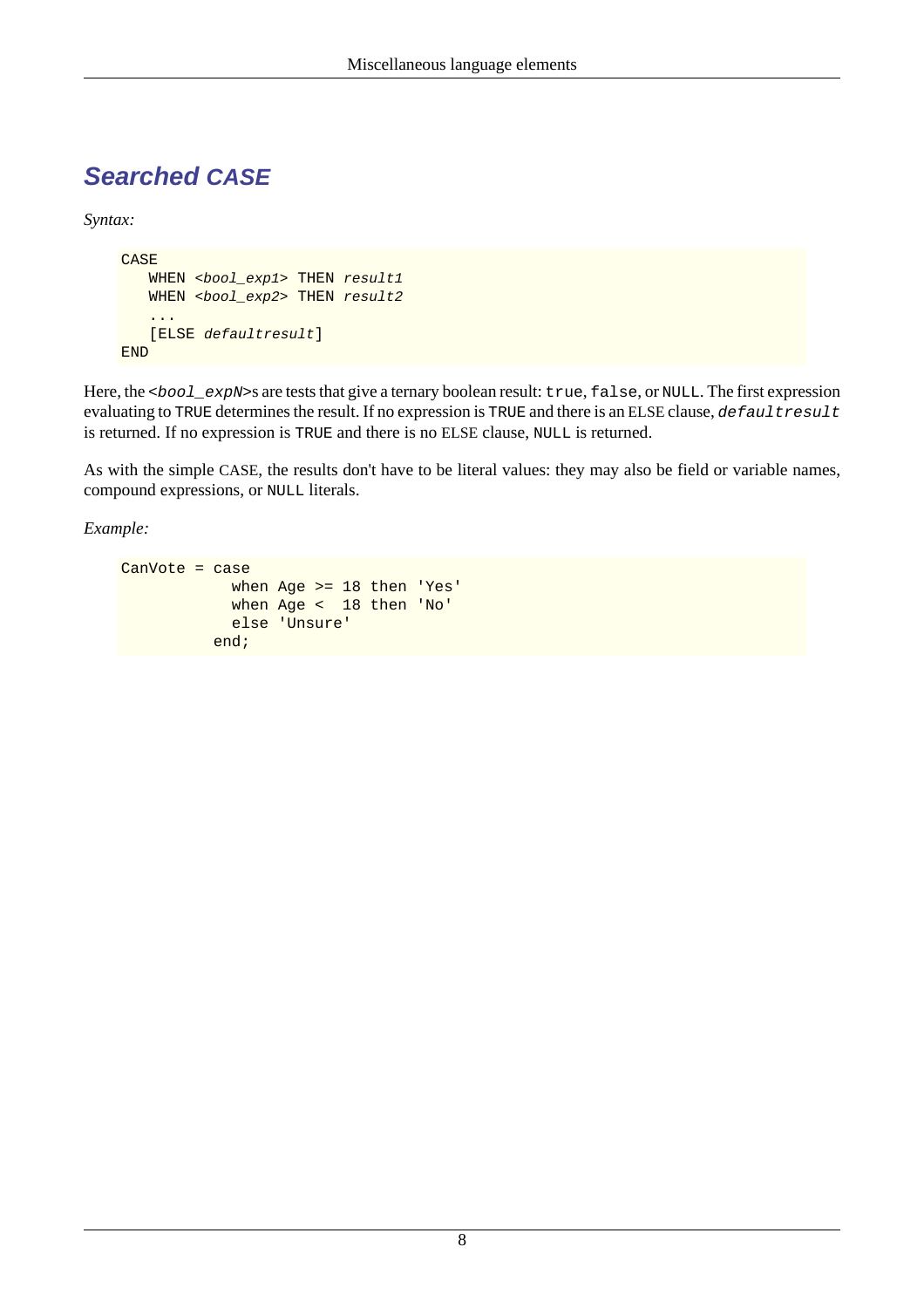#### <span id="page-16-0"></span>**Chapter 4**

# <span id="page-16-1"></span>**Data types and subtypes**

# **BIGINT data type**

*Added in:* 1.5

*Description:* BIGINT is the SQL99-compliant 64-bit signed integer type. It is available in Dialect 3 only.

BIGINT numbers range from  $-2^{63}$ ..  $2^{63}$ -1, or  $-9,223,372,036,854,775,808$ ..  $9,223,372,036,854,775,807$ .

```
create table WholeLottaRecords (
   id bigint not null primary key,
   description varchar(32)
)
```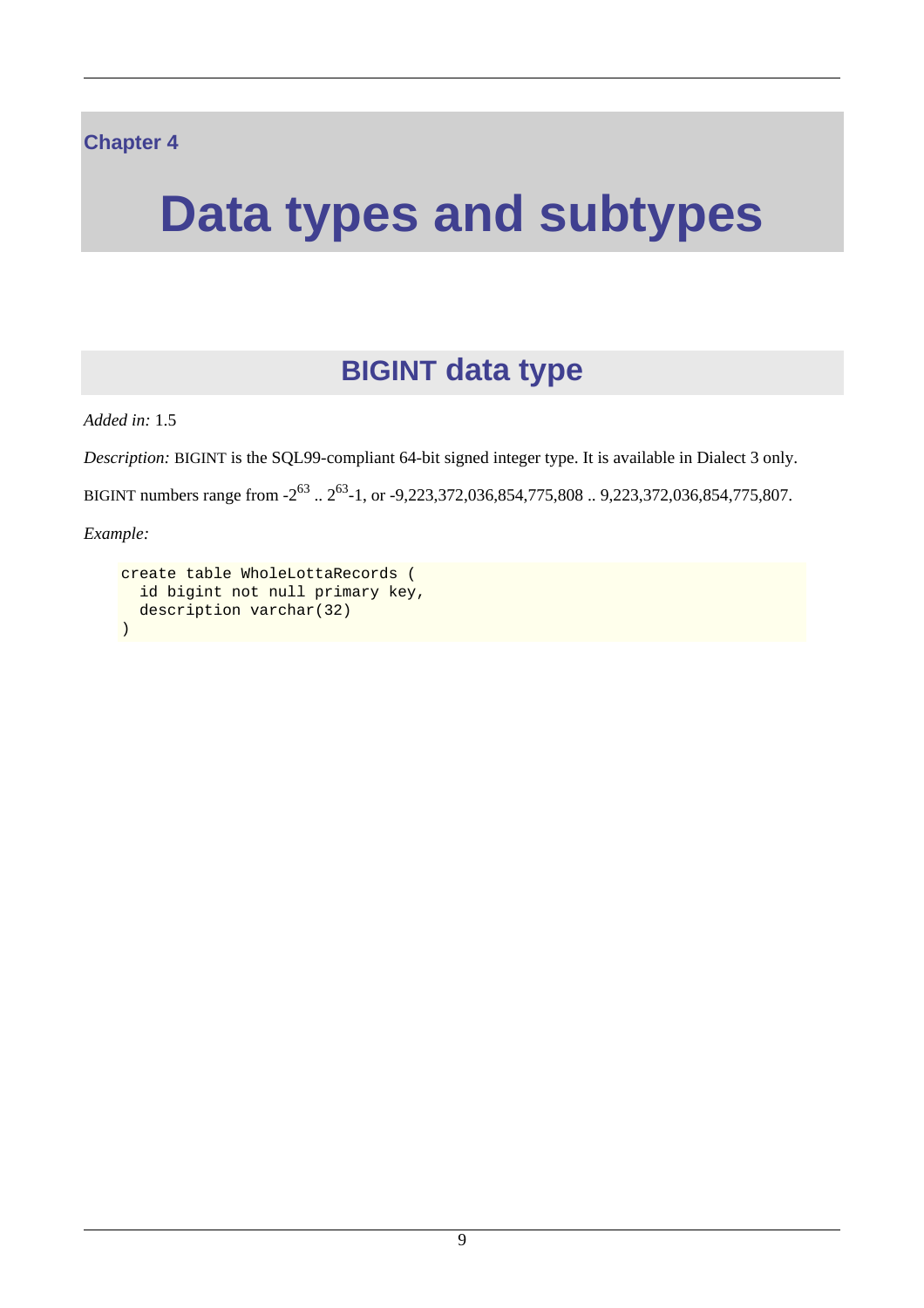# **New character sets**

<span id="page-17-0"></span>*Added in:* 1.0, 1.5

The following table lists the character sets added in Firebird.

<span id="page-17-1"></span>**Table 4.1. Character sets new in Firebird**

| <b>Name</b>    | Bytes/char.  | <b>Languages</b>                | <b>Added</b> in |  |
|----------------|--------------|---------------------------------|-----------------|--|
| <b>DOS737</b>  | $\mathbf{1}$ | Greek                           | 1.5             |  |
| <b>DOS775</b>  | $\mathbf{1}$ | <b>Baltic</b>                   | 1.5             |  |
| <b>DOS858</b>  | $\mathbf{1}$ | $=$ DOS850 plus $\epsilon$ sign | 1.5             |  |
| DOS862         | $\mathbf{1}$ | Hebrew                          | 1.5             |  |
| <b>DOS864</b>  | $\mathbf{1}$ | Arabic                          | 1.5             |  |
| <b>DOS866</b>  | $\mathbf{1}$ | Russian                         | 1.5             |  |
| <b>DOS869</b>  | $\mathbf{1}$ | Modern Greek                    | 1.5             |  |
| ISO8859_2      | $\mathbf{1}$ | Latin-2, Central European       | 1.0             |  |
| ISO8859_3      | 1            | Latin-3, Southern European      | 1.5             |  |
| ISO8859_4      | $\mathbf{1}$ | Latin-4, Northern European      | 1.5             |  |
| ISO8859_5      | $\mathbf{1}$ | Cyrillic                        | 1.5             |  |
| ISO8859_6      | $\mathbf{1}$ | Arabic                          | 1.5             |  |
| ISO8859_7      | $\mathbf{1}$ | Greek                           | 1.5             |  |
| ISO8859_8      | $\mathbf{1}$ | Hebrew                          | 1.5             |  |
| ISO8859_9      | $\mathbf{1}$ | Latin-5, Turkish                | 1.5             |  |
| ISO8859_13     | $\mathbf{1}$ | Latin-7, Baltic Rim             | 1.5             |  |
| WIN1255        | $\mathbf{1}$ | Hebrew                          | 1.5             |  |
| <b>WIN1256</b> | $\mathbf{1}$ | Arabic                          | 1.5             |  |
| <b>WIN1257</b> | $\mathbf{1}$ | <b>Baltic</b>                   | 1.5             |  |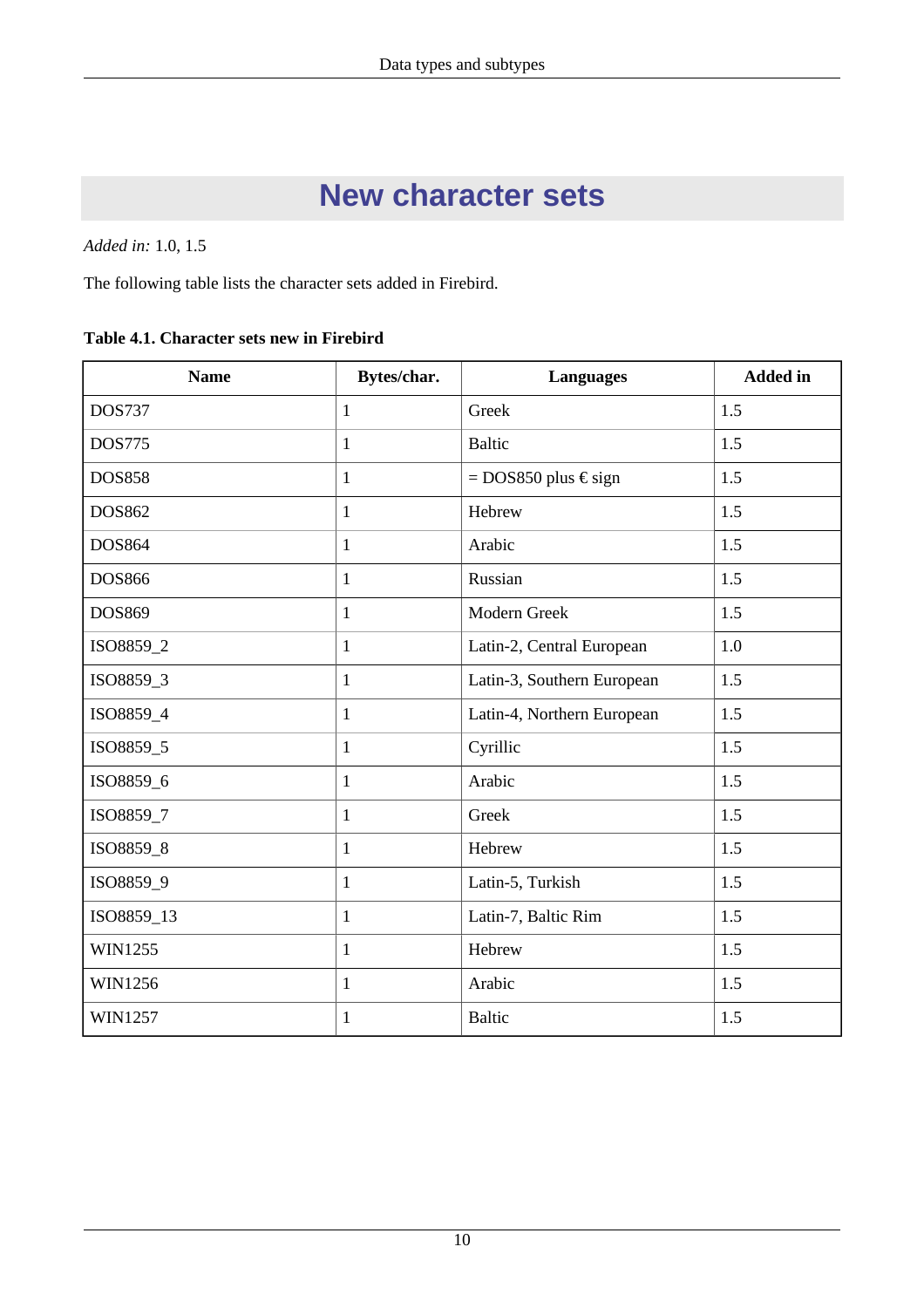# <span id="page-18-0"></span>**Character set NONE handling changed**

#### *Changed in:* 1.5.1

<span id="page-18-1"></span>*Description:* Firebird 1.5.1 has improved the way character set NONE data are moved to and from fields or variables with another character set, resulting in fewer transliteration errors. For more details, see the [Note](#page-80-1) at the end of the book.

# **New collations**

*Added in:* 1.0, 1.5, 1.5.1

The following table lists the collations added in Firebird.

#### <span id="page-18-2"></span>**Table 4.2. Collations new in Firebird**

| <b>Character set</b> | <b>Collation</b>  | Language                     | <b>Added</b> in |
|----------------------|-------------------|------------------------------|-----------------|
| ISO8859_2            | $CS_CZ$           | Czech                        | 1.0             |
|                      | ISO HUN           | Hungarian                    | 1.5             |
| ISO8859_13           | LT_LT             | Lithuanian                   | 1.5.1           |
| WIN1250              | PXW HUN           | Hungarian                    | 1.0             |
| WIN1251              | <b>WIN1251 UA</b> | <b>Ukrainian and Russian</b> | 1.5             |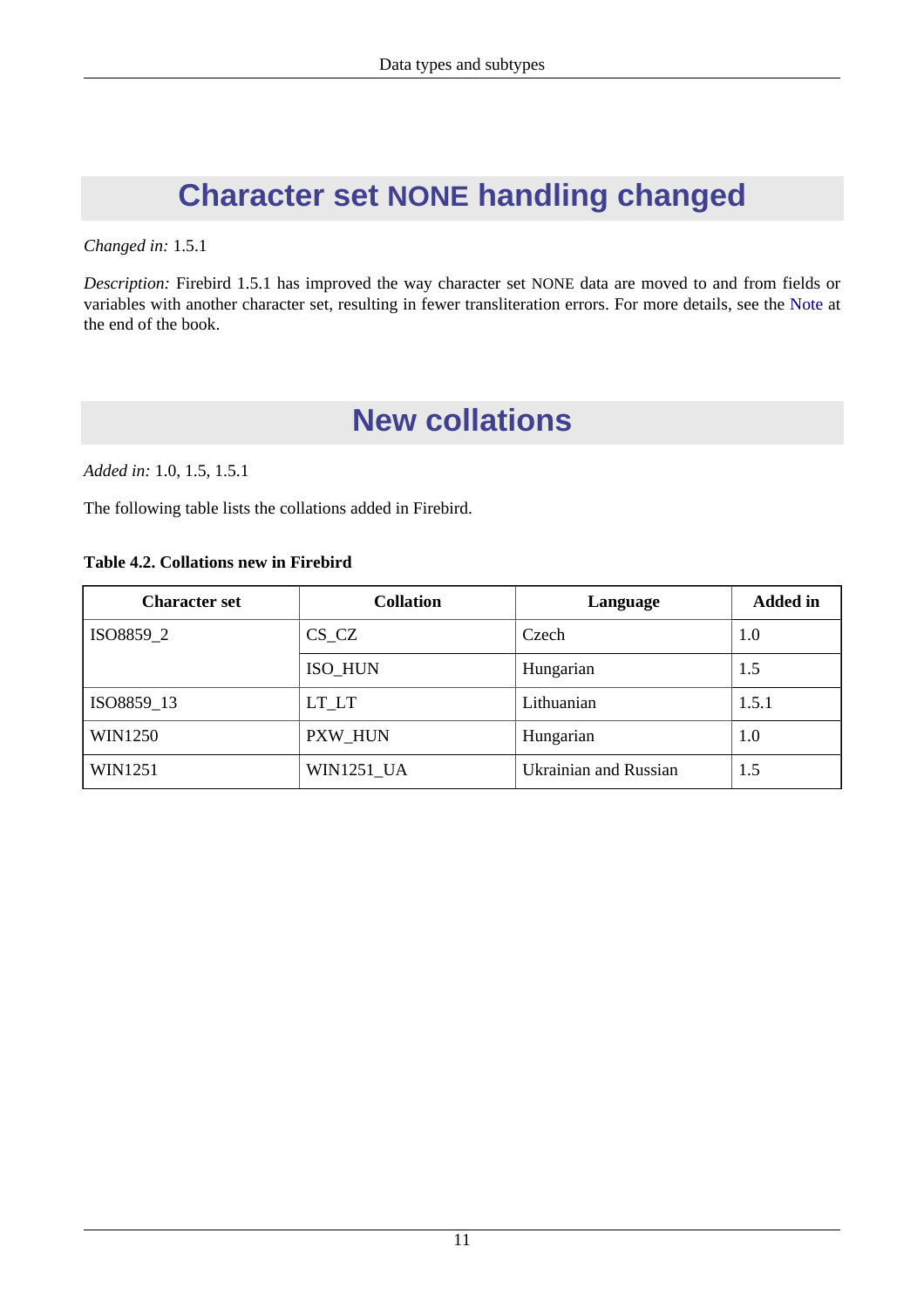#### <span id="page-19-0"></span>**Chapter 5**

# **DDL statements**

# **ALTER DOMAIN**

<span id="page-19-2"></span><span id="page-19-1"></span>*Available in:* DSQL, ESQL

### **Rename domain**

*Added in:* IB

*Description:* Renaming of a domain is possible with the TO clause. This feature was introduced in InterBase 6, but left out of the *Language Reference*.

*Example:*

alter domain posint to plusint

<span id="page-19-3"></span>• The TO clause can be combined with other clauses and need not come first in that case.

### **SET DEFAULT to any context variable**

*Changed in:* IB

*Description:* Any context variable that is assignment-compatible to the domain's datatype can be used as a default. This was already the case in InterBase 6, but the *Language Reference* only mentioned USER.

```
alter domain DDate
 set default current_date
```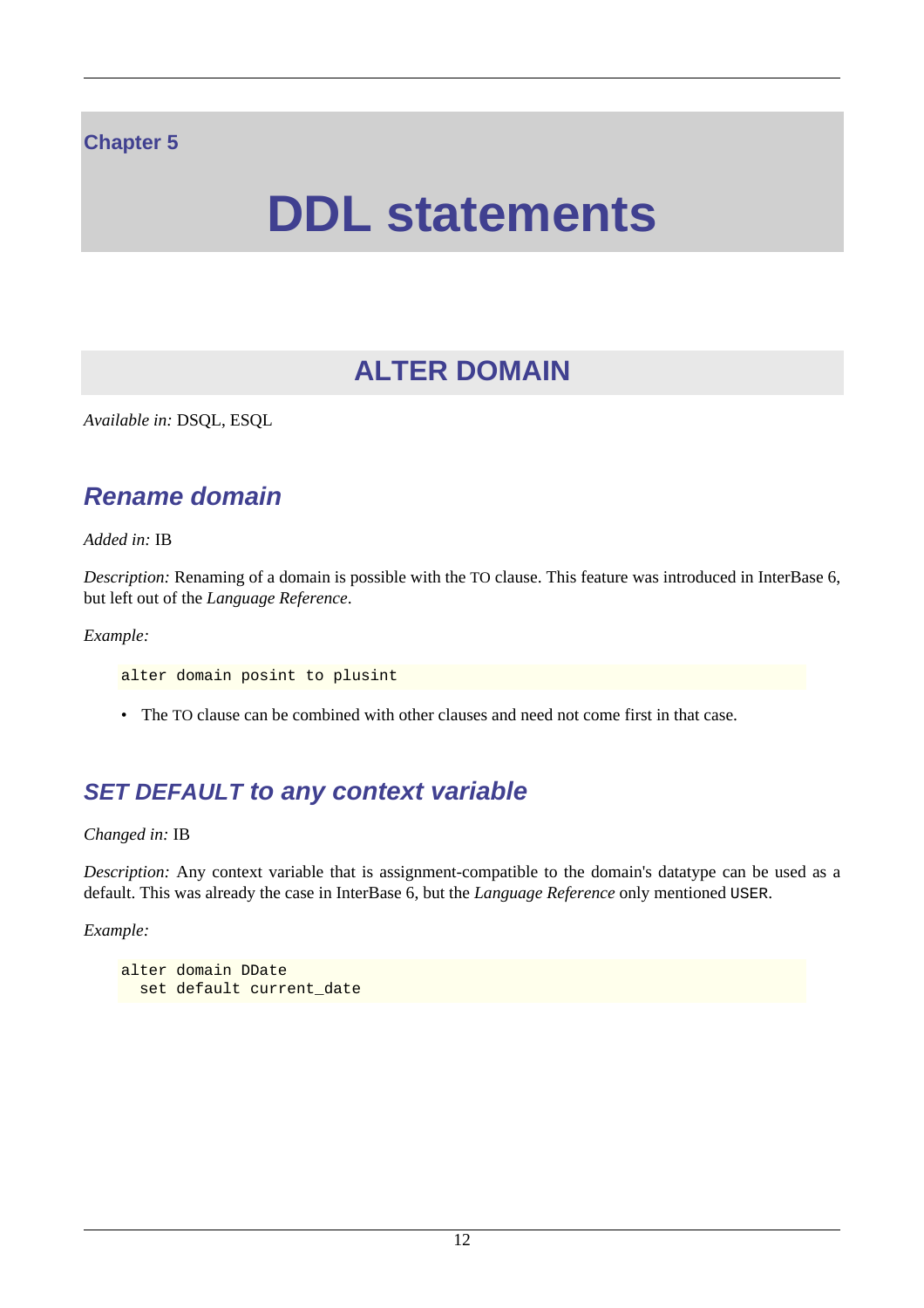# **ALTER TABLE**

<span id="page-20-1"></span><span id="page-20-0"></span>*Available in:* DSQL, ESQL

#### **ADD column: Context variables as defaults**

*Changed in:* IB

*Description:* Any context variable that is assignment-compatible to the new column's datatype can be used as a default. This was already the case in InterBase 6, but the *Language Reference* only mentioned USER.

*Example:*

```
alter table MyData
  add MyDay date default current_date
```
#### **ALTER COLUMN: POSITION now 1-based**

*Changed in:* 1.0

*Description:* When changing a column's position, the engine now interprets the new position as 1-based. This is in accordance with the SQL standard and the InterBase documentation, but in practice InterBase interpreted the position as 0-based.

*Syntax:*

ALTER TABLE tablename ALTER [COLUMN] colname POSITION <newpos>  $\langle newpos \rangle$  ::= an integer between 1 and the number of columns

*Example:*

alter table Stock alter Quantity position 3

#### **Note**

Don't confuse this with the POSITION in CREATE/ALTER TRIGGER. Trigger positions are and will remain 0 based.

#### <span id="page-20-3"></span>**FOREIGN KEY without target column references PK**

*Changed in:* IB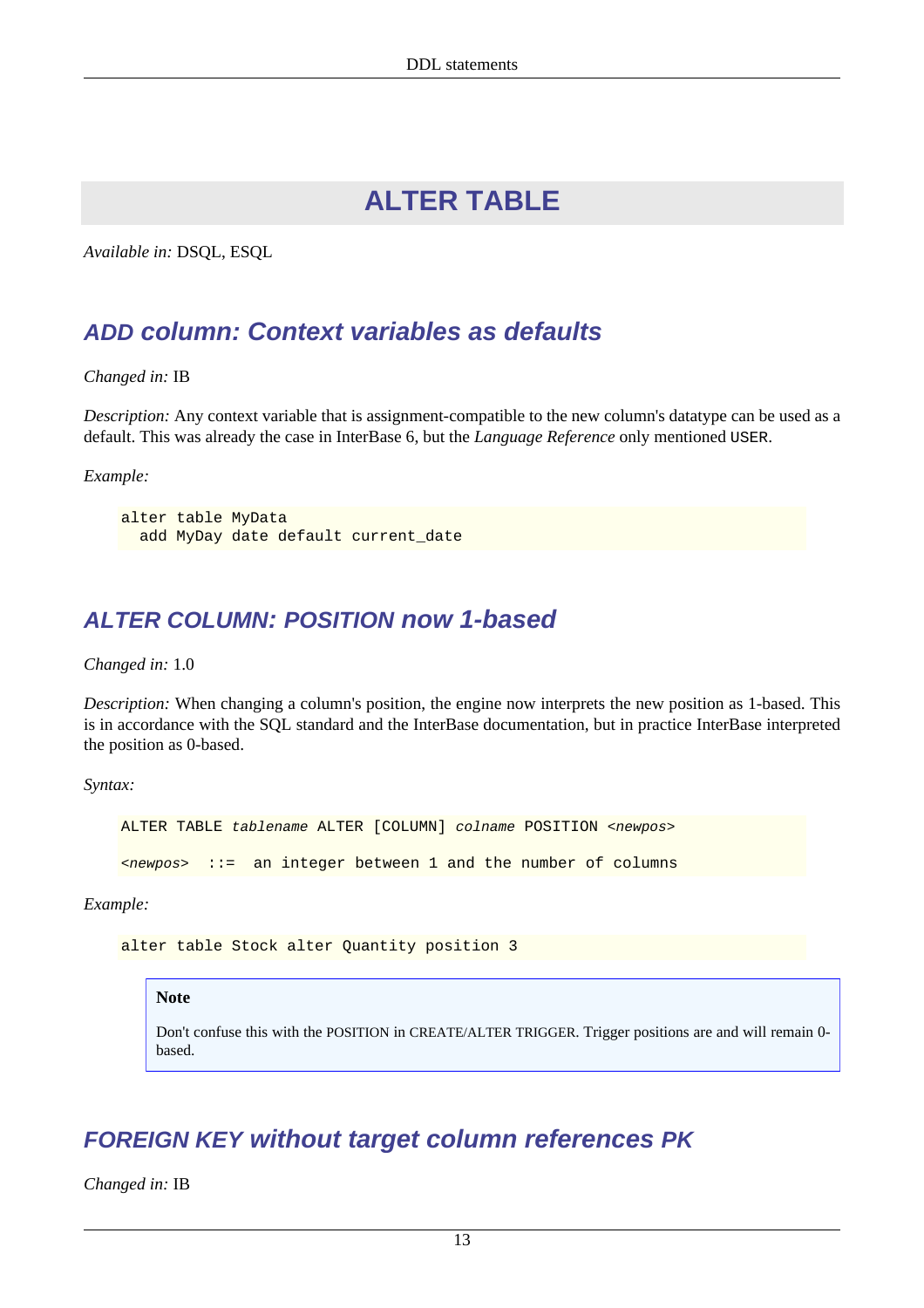*Description:* If you create a foreign key without specifying a target column, it will reference the **primary key** of the target table. This was already the case in InterBase 6, but the IB Language Reference wrongly states that in such cases, the engine scans the target table for a column with the same name as the referencing column.

*Example:*

```
create table eik (
  a int not null primary key,
  b int not null unique
);
create table beuk (
  b int
);
alter table beuk
  add constraint fk_beuk
  foreign key (b) references eik;
-- beuk.b now references eik.a, not eik.b !
```
#### <span id="page-21-0"></span>**UNIQUE** constraints now allow **NULLE**S

#### *Changed in:* 1.5

<span id="page-21-1"></span>*Description:* In compliance with the SQL-99 standard, NULLs – even multiple – are now allowed in columns with a UNIQUE constraint. For a full discussion, see *CREATE TABLE :: UNIQUE [constraints now allow](#page-26-0)* NULL*s*.

#### **USING INDEX subclause**

*Added in:* 1.5

*Description:* A USING INDEX subclause can be placed at the end of a primary, unique or foreign key definition. Its purpose is to

- provide a user-defined name for the automatically created index that enforces the constraint, and
- optionally define the index to be ascending or descending (the default being ascending).

*Syntax:*

```
[ADD] [CONSTRAINT constraint-name]
   <constraint-type> <constraint-definition>
    [USING [ASC[ENDING] | DESC[ENDING]] INDEX index_name]
```
For a full discussion and examples, see *[CREATE TABLE](#page-26-1) :: USING INDEX subclause*.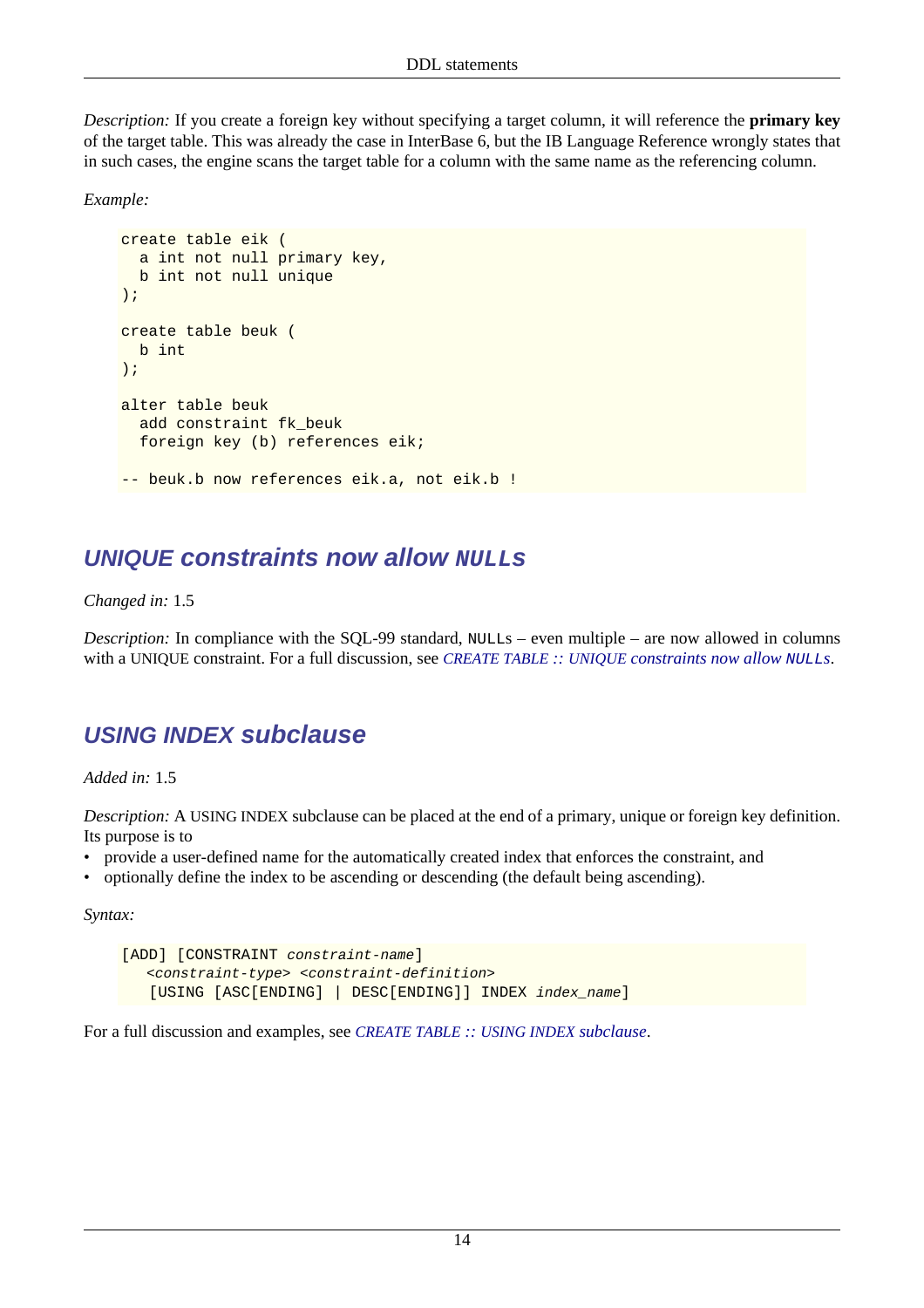# **ALTER TRIGGER**

<span id="page-22-1"></span><span id="page-22-0"></span>*Available in:* DSQL, ESQL

### **Multi-action triggers**

*Added in:* 1.5

*Description:* The ALTER TRIGGER syntax has been extended to support multi-action triggers. For a full discussion of this feature, see *CREATE TRIGGER [:: Multi-action triggers](#page-28-1)*.

*Syntax:*

```
ALTER TRIGGER trigger-name
    [ACTIVE | INACTIVE]
    {BEFORE | AFTER} <actions>
    [POSITION number]
    AS
   <trigger_body>
<actions> ::= <single_action> [OR <single_action> [OR <single_action>]]
<single_action> ::= INSERT | UPDATE | DELETE
```
### <span id="page-22-2"></span>**ALTER TRIGGER no longer increments table change count**

*Changed in:* 1.0

*Description:* Each time you use CREATE, ALTER or DROP TRIGGER, InterBase increments the metadata change counter of the associated table. Once that counter reaches 255, no more metadata changes are possible on the table (you can still work with the data though). A backup-restore cycle is needed to reset the counter and perform metadata operations again.

While this obligatory cleanup after many metadata changes is in itself a useful feature, it also means that users who regularly use ALTER TRIGGER to deactivate triggers during e.g. bulk import operations are forced to backup and restore much more often then needed.

Since changes to triggers don't imply structural changes to the table itself, Firebird no longer increments the table change counter when CREATE, ALTER or DROP TRIGGER is used. One thing has remained though: once the counter is at 255, you can no longer create, alter or drop triggers for that table.

### <span id="page-22-3"></span>**PLAN allowed in trigger code**

#### *Changed in:* 1.5

*Description:* Before Firebird 1.5, a trigger containing a PLAN statement would be rejected by the compiler. Now a valid plan can be included and will be used.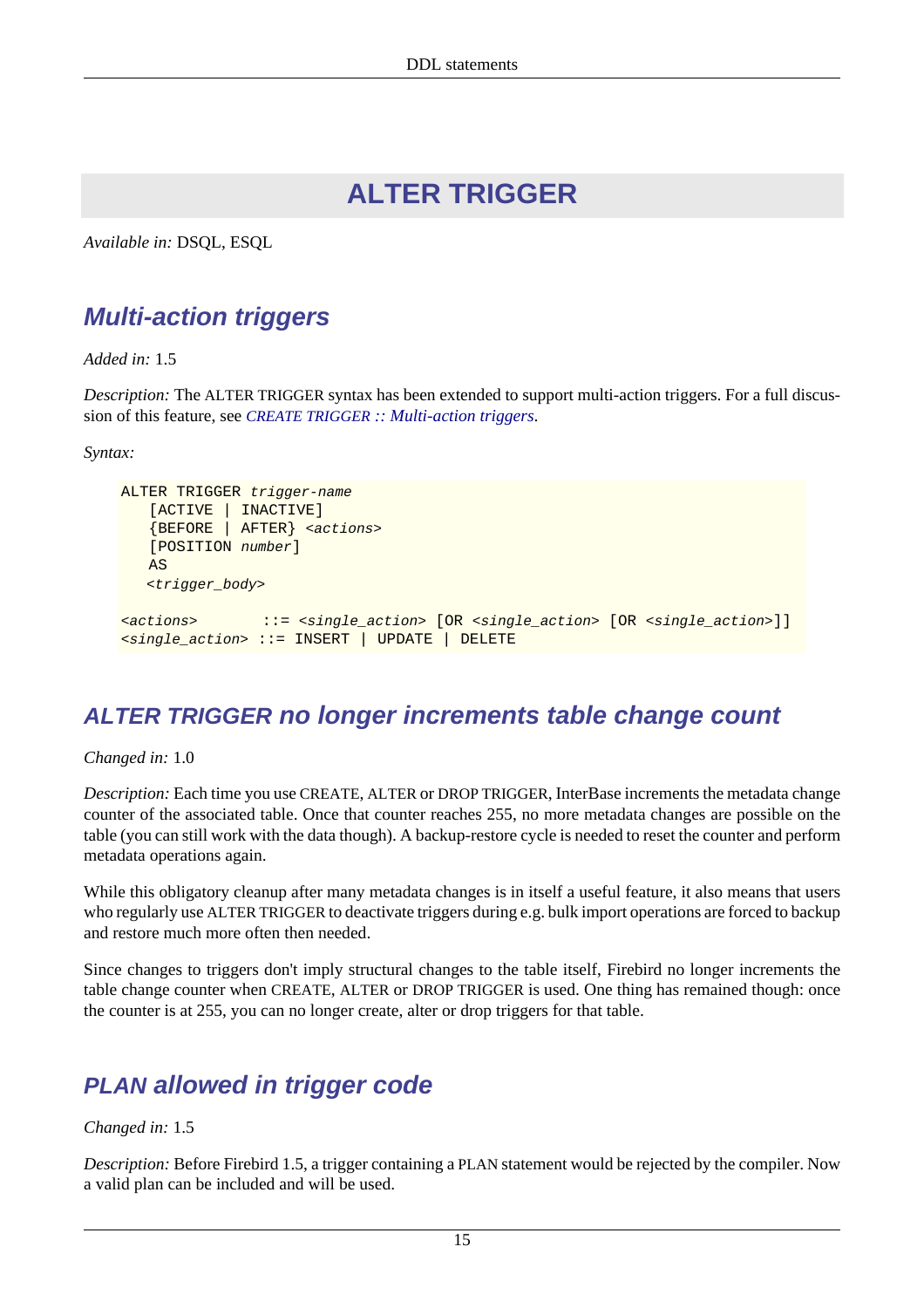# **CREATE DATABASE**

<span id="page-23-1"></span><span id="page-23-0"></span>*Available in:* DSQL, ESQL

### **16 Kb page size supported**

*Changed in:* 1.0

*Description:* The maximum database page size has been raised from 8192 to 16384 bytes.

*Syntax:*

```
CREATE {DATABASE | SCHEMA}
 ...
   [PAGE SIZE [=] <size>]
    ...
<size> ::= 1024 | 2048 | 4096 | 8192 | 16384
```
# **CREATE DOMAIN**

<span id="page-23-3"></span>*Available in:* DSQL, ESQL

### **Context variables as defaults**

*Changed in:* IB

*Description:* Any context variable that is assignment-compatible to the new domain's datatype can be used as a default. This was already the case in InterBase 6, but the *Language Reference* only mentioned USER.

*Example:*

```
create domain DDate as
   date
   default current_date
  not null
```
# **CREATE GENERATOR**

*Available in:* DSQL, ESQL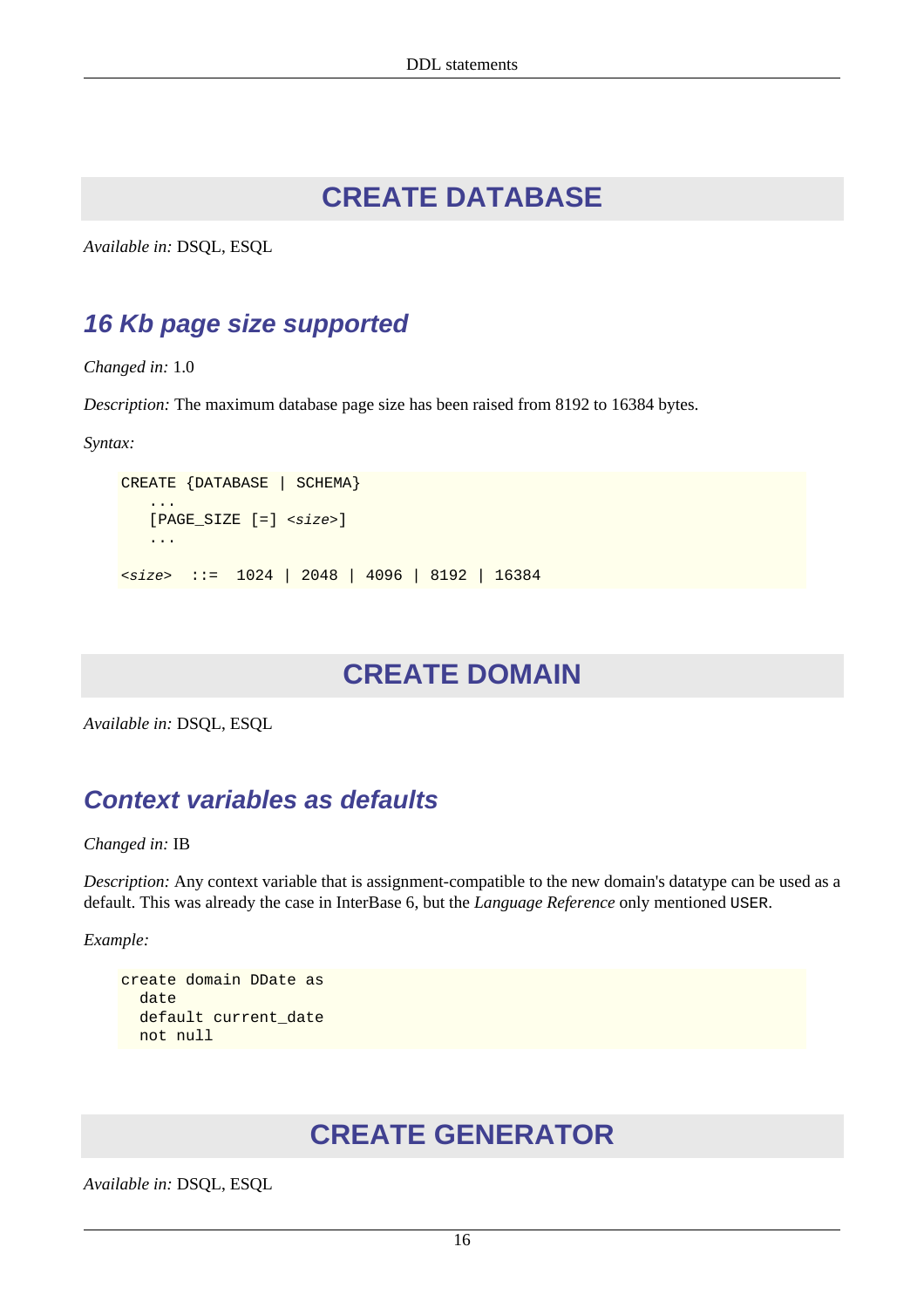## <span id="page-24-0"></span>**Maximum number of generators significantly raised**

*Changed in:* 1.0

<span id="page-24-1"></span>*Description:* InterBase reserved only one database page for generators, limiting the total number to 123 (on 1K) pages) – 1019 (on 8K pages). Firebird has done away with that limit; you can now create more than 32,000 generators per database.

## **CREATE INDEX**

<span id="page-24-2"></span>*Available in:* DSQL, ESQL

### **UNIQUE** indices now allow **NULL**<sub>S</sub>

*Changed in:* 1.5

*Description:* In compliance with the SQL-99 standard, NULLs – even multiple – are now allowed in columns that have a UNIQUE index defined on them. For a full discussion, see *[CREATE TABLE](#page-26-0) :: UNIQUE constraints [now allow](#page-26-0) NULLs*. As far as NULLs are concerned, the rules for unique indices are exactly the same as those for unique keys.

### <span id="page-24-3"></span>**Maximum number of indices per table increased**

*Changed in:* 1.0.3 and 1.5

*Description:* The maximum number of 64 indices per table has been removed in Firebird 1.0.3, and reintroduced at the higher level of 256 in Firebird 1.5.

#### **Note**

Probably due to an off-by-one error in the code, the effective ceiling is 65 indices in Firebird 1.0 and 1.0.2, and 257 indices in Firebird 1.5.

The number of indices attainable in practice is further limited by the database page size and the number of columns per index, as shown in the table below.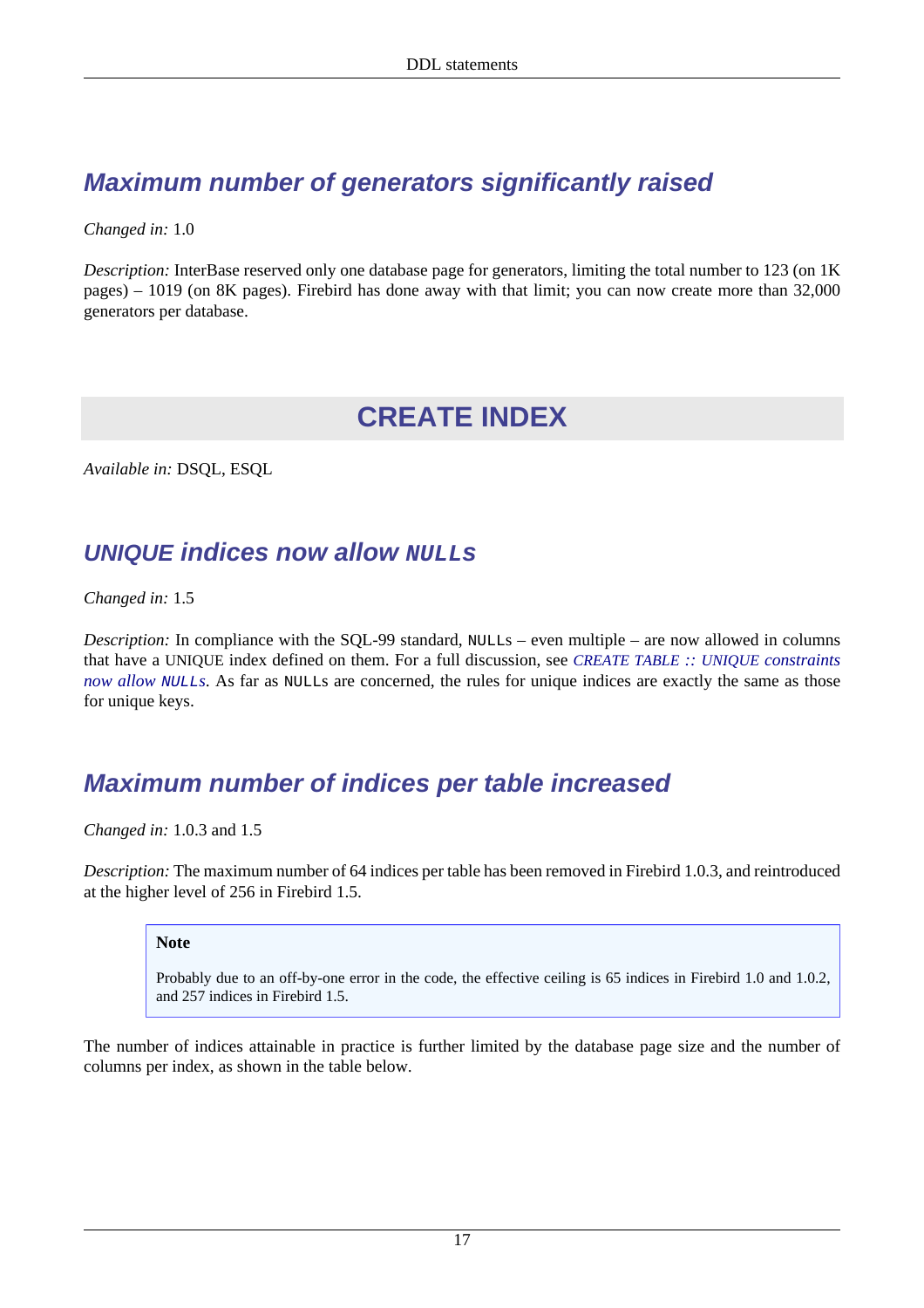| Page  | <b>Firebird version(s)</b> |        |        |       |        |        |       |        |        |
|-------|----------------------------|--------|--------|-------|--------|--------|-------|--------|--------|
| size  | 1.0, 1.0.2                 |        |        | 1.0.3 |        |        | 1.5.x |        |        |
|       | 1 col                      | 2 cols | 3 cols | 1 col | 2 cols | 3 cols | 1 col | 2 cols | 3 cols |
| 1024  | 62                         | 50     | 41     | 62    | 50     | 41     | 62    | 50     | 41     |
| 2048  | 65                         | 65     | 65     | 126   | 101    | 84     | 126   | 101    | 84     |
| 4096  | 65                         | 65     | 65     | 254   | 203    | 169    | 254   | 203    | 169    |
| 8192  | 65                         | 65     | 65     | 510   | 408    | 340    | 257   | 257    | 257    |
| 16384 | 65                         | 65     | 65     | 1022  | 818    | 681    | 257   | 257    | 257    |

<span id="page-25-3"></span>**Table 5.1. Maximum indices per table**

<span id="page-25-0"></span>Please be aware that under normal circumstances, even 64 indices is way too many and will drastically reduce mutation speeds. The maximum was raised to accommodate data-warehousing applications and the like, that do lots of bulk operations during which indices are temporarily switched off.

# **CREATE TABLE**

<span id="page-25-1"></span>*Available in:* DSQL, ESQL

### **Context variables as column defaults**

#### *Changed in:* IB

*Description:* Any context variable that is assignment-compatible to the column datatype can be used as a default. This was already the case in InterBase 6, but the *Language Reference* only mentioned USER.

*Example:*

```
create table MyData (
   id int not null primary key,
   record_created timestamp default current_timestamp,
 ...
\lambda
```
### <span id="page-25-2"></span>**FOREIGN KEY without target column references PK**

#### *Changed in:* IB

*Description:* If you create a foreign key without specifying a target column, it will reference the **primary key** of the target table. This was already the case in InterBase 6, but the IB Language Reference wrongly states that in such cases, the engine scans the target table for a column with the same name as the referencing column.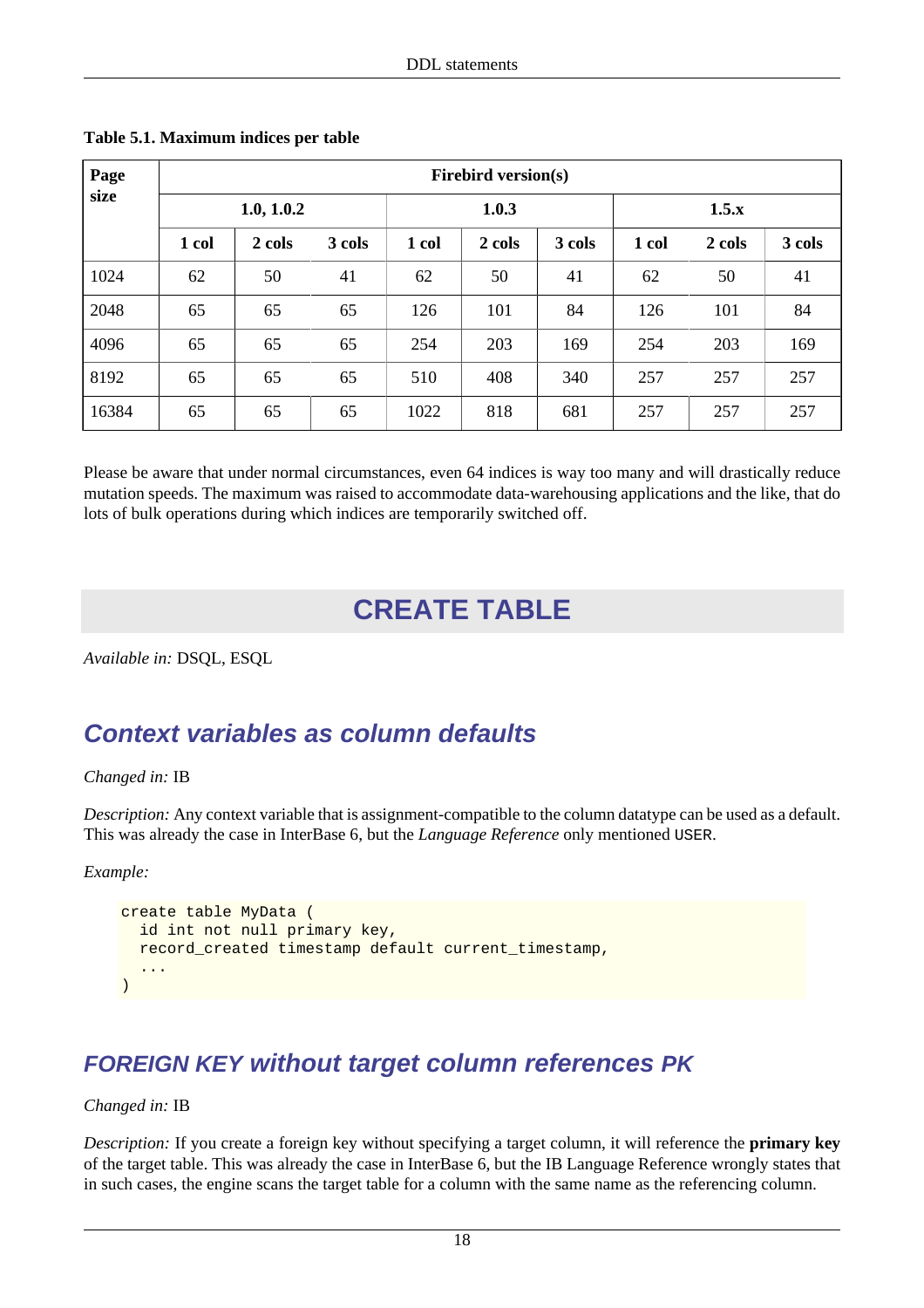*Example:*

```
create table eik (
   a int not null primary key,
   b int not null unique
);
create table beuk (
   b int references eik
);
-- beuk.b references eik.a, not eik.b !
```
### <span id="page-26-0"></span>**UNIQUE** constraints now allow **NULL**<sub>S</sub>

#### *Changed in:* 1.5

*Description:* In compliance with the SQL-99 standard, NULLs – even multiple – are now allowed in columns with a UNIQUE constraint. It is therefore possible to define a UNIQUE key on a column that has no NOT NULL constraint.

For UNIQUE keys that span multiple columns, the logic is a little complicated:

- Multiple rows having *all* the UK columns NULL are allowed.
- Multiple rows having a *different subset* of UK colums NULL are allowed.
- Multiple rows having the *same subset* of UK columns NULL and the rest filled with regular values and those regular values *differ* in at least one column, are allowed.
- Multiple rows having the *same subset* of UK columns NULL and the rest filled with regular values and those regular values are the *same* in every column, are forbidden.

One way of summarizing this is as follows: In principle, all NULLs are considered distinct. But if two rows have exactly the same subset of UK columns filled with non-NULL values, the NULL columns are ignored and the non-NULL columns are decisive, just as if they constituted the entire unique key.

### <span id="page-26-1"></span>**USING INDEX subclause**

#### *Added in:* 1.5

*Description:* A USING INDEX subclause can be placed at the end of a primary, unique or foreign key definition. Its purpose is to

- provide a user-defined name for the automatically created index that enforces the constraint, and
- optionally define the index to be ascending or descending (the default being ascending).

Without USING INDEX, indices enforcing named constraints are named after the constraint (this is new behaviour in Firebird 1.5) and indices for unnamed constraints get names like RDB\$FOREIGN13 or something equally romantic.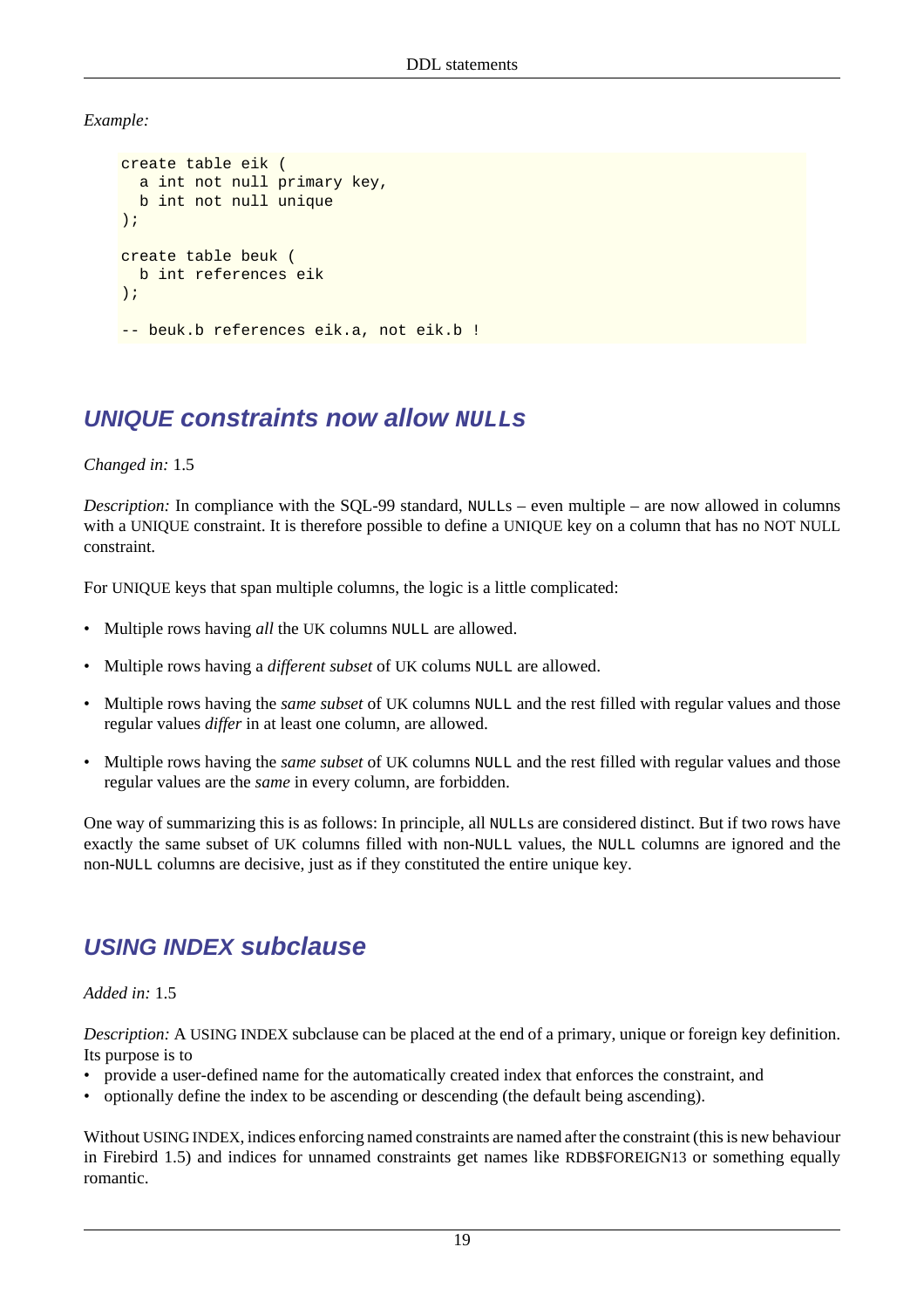#### **Note**

You must always provide a *new* name for the index. It is not possible to use pre-existing indices to enforce constraints.

USING INDEX can be applied at field level, at table level, and (in ALTER TABLE) with ADD CONSTRAINT. It works with named as well as unnamed key constraints. It does *not* work with CHECK constraints, as these don't have their own enforcing index.

*Syntax:*

```
[CONSTRAINT constraint-name]
    <constraint-type> <constraint-definition>
    [USING [ASC[ENDING] | DESC[ENDING]] INDEX index_name]
```
*Examples:*

The first example creates a primary key constraint PK\_CUST using an index named IX\_CUSTNO:

```
create table customers (
  custno int not null constraint pk_cust primary key using index ix_custno,
 ...
```
This, however:

```
create table customers (
   custno int not null primary key using index ix_custno,
   ...
```
...will give you a PK constraint called INTEG\_7 or something similar, and an index IX\_CUSTNO.

Some more examples:

```
create table people (
   id int not null,
   nickname varchar(12) not null,
   country char(4),
   ..
 ..
  constraint pk people primary key (id),
   constraint uk_nickname unique (nickname) using index ix_nick
)
```

```
alter table people
  add constraint fk_people_country
   foreign key (country) references countries(code)
  using desc index ix_people_country
```
#### **Important**

If you define a descending constraint-enforcing index on a primary or unique key, be sure to make any foreign keys referencing it descending as well.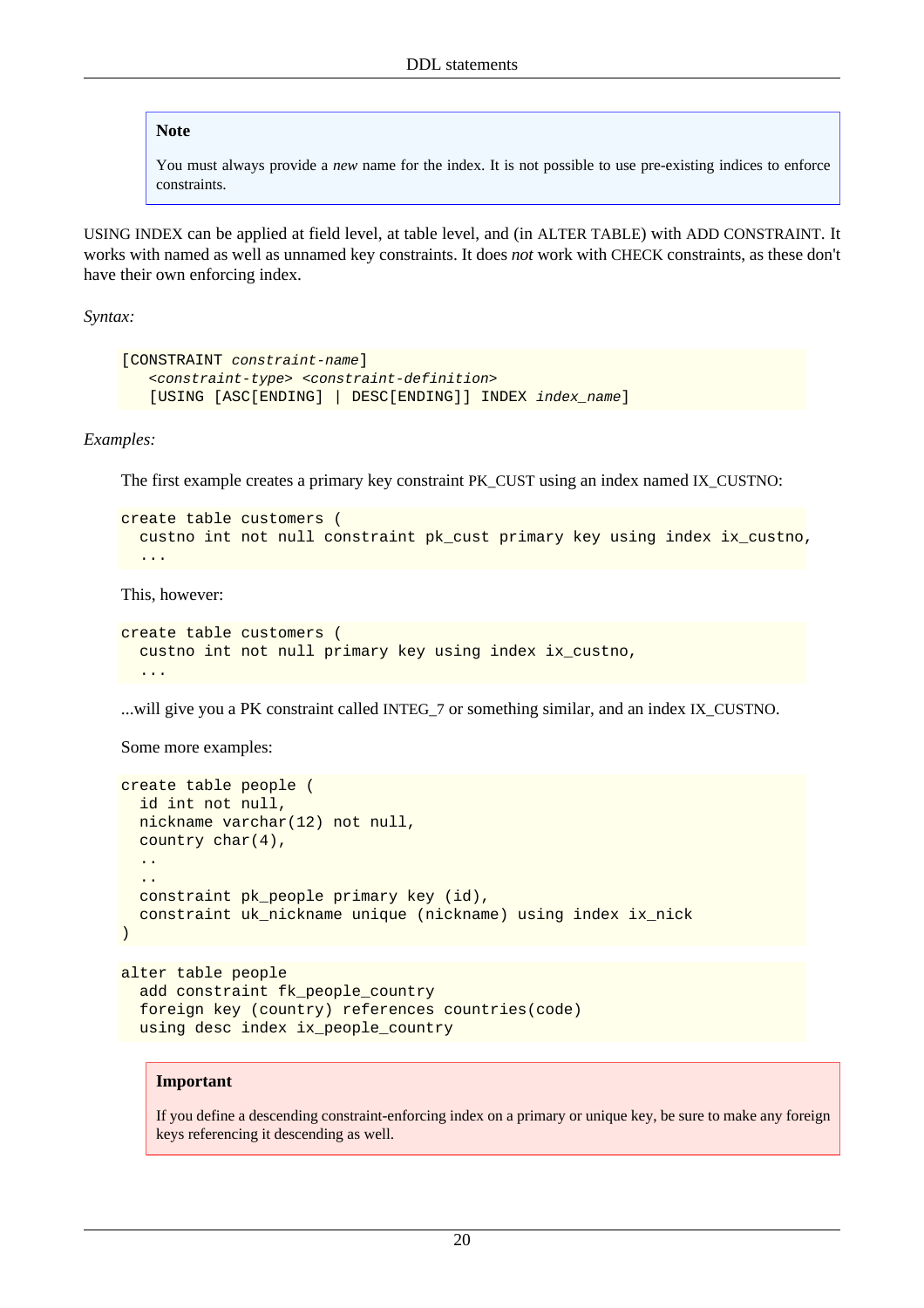# **CREATE TRIGGER**

<span id="page-28-1"></span><span id="page-28-0"></span>*Available in:* DSQL, ESQL

### **Multi-action triggers**

*Added in:* 1.5

*Description:* Triggers can now be defined to fire upon multiple operations (INSERT and/or UPDATE and/or DELETE). Three new boolean context variables (INSERTING, UPDATING and DELETING) have been added so you can execute code conditionally within the trigger body depending on the type of operation.

*Syntax:*

```
CREATE TRIGGER trigger-name for table-name
    [ACTIVE | INACTIVE]
    {BEFORE | AFTER} <actions>
    [POSITION number]
    AS
   <trigger_body>
<actions> ::= <single_action> [OR <single_action> [OR <single_action>]]
<single_action> ::= INSERT | UPDATE | DELETE
```
*Example:*

```
create trigger biu parts for parts
  before insert or update
as
begin
  /* conditional code when inserting: */
  if (inserting and new.id is null)
    then new.id = gen_id(gen\_partner_id, 1); /* common code: */
  new.partname_upper = upper(new.partname);
end
```
#### **Note**

In multi-action triggers, both context variables OLD and NEW are always available. If you use them in the wrong situation (i.e. OLD while inserting or NEW while deleting), the following happens:

- If you try to read their field values, NULL is returned.
- If you try to assign values to them, a runtime exception is thrown.

### <span id="page-28-2"></span>**CREATE TRIGGER no longer increments table change count**

*Changed in:* 1.0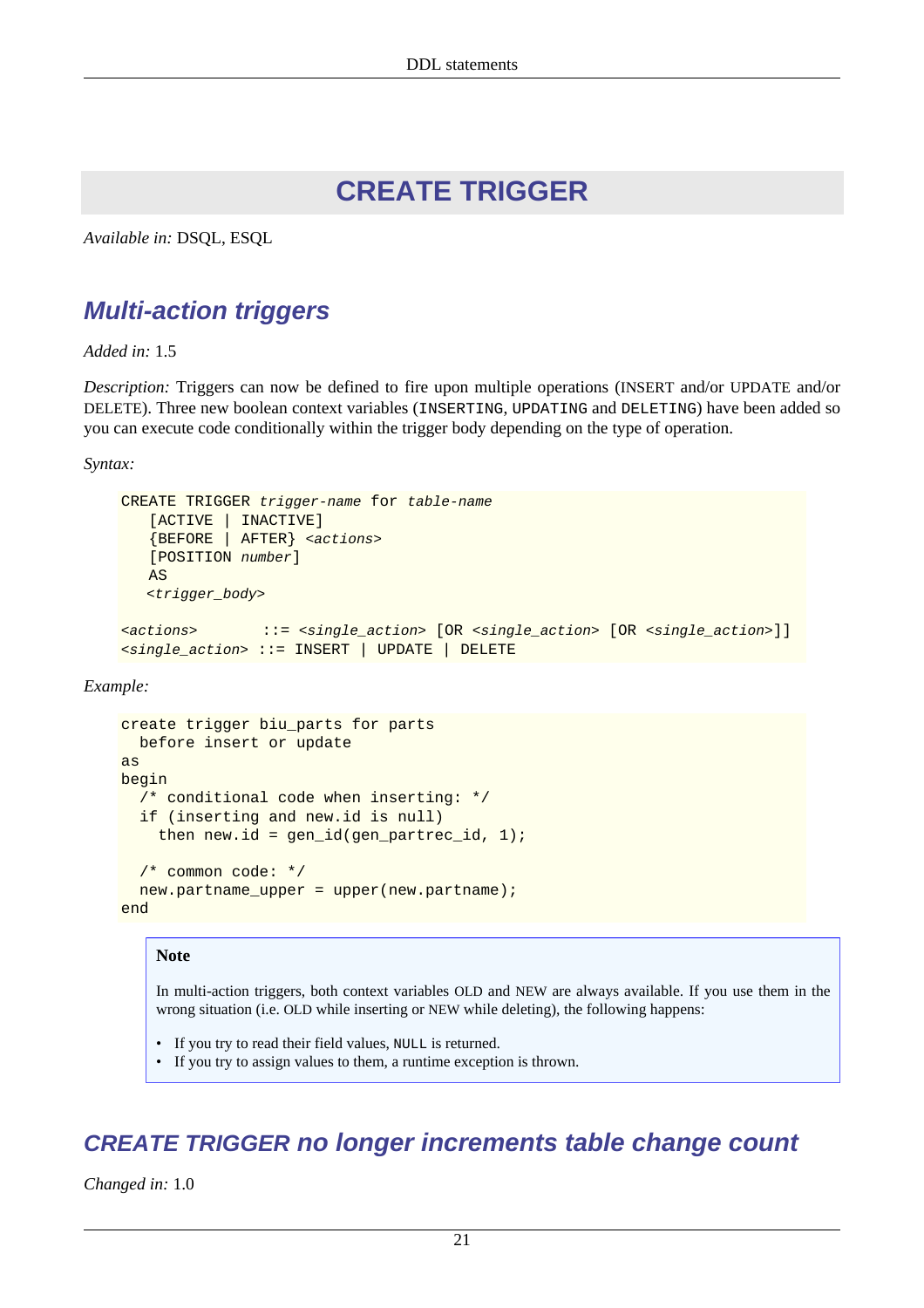*Description:* In contrast to InterBase, Firebird does not increment the metadata change counter of the associated table when CREATE, ALTER or DROP TRIGGER is used. For a full discussion, see *[ALTER TRIGGER](#page-22-2) no longer [increments table change count](#page-22-2)*.

### <span id="page-29-0"></span>**PLAN allowed in trigger code**

*Changed in:* 1.5

<span id="page-29-1"></span>*Description:* Before Firebird 1.5, a trigger containing a PLAN statement would be rejected by the compiler. Now a valid plan can be included and will be used.

# **CREATE VIEW**

<span id="page-29-2"></span>*Available in:* DSQL, ESQL

### **PLAN subclause disallowed**

*Changed in:* 1.5

<span id="page-29-3"></span>*Description:* You can no longer use a PLAN subclause in a view definition.

# **CREATE OR ALTER PROCEDURE**

*Available in:* DSQL, ESQL

*Added in:* 1.5

*Description:* If the procedure does not yet exist, it is created just as if CREATE PROCEDURE were used. If it already exists, it is altered and recompiled. Existing permissions and dependencies are preserved.

<span id="page-29-4"></span>*Syntax:* Exactly the same as for CREATE PROCEDURE.

# **CREATE OR ALTER TRIGGER**

*Available in:* DSQL, ESQL

*Added in:* 1.5

*Description:* If the trigger does not yet exist, it is created just as if CREATE TRIGGER were used. If it already exists, it is altered and recompiled. Existing permissions and dependencies are preserved.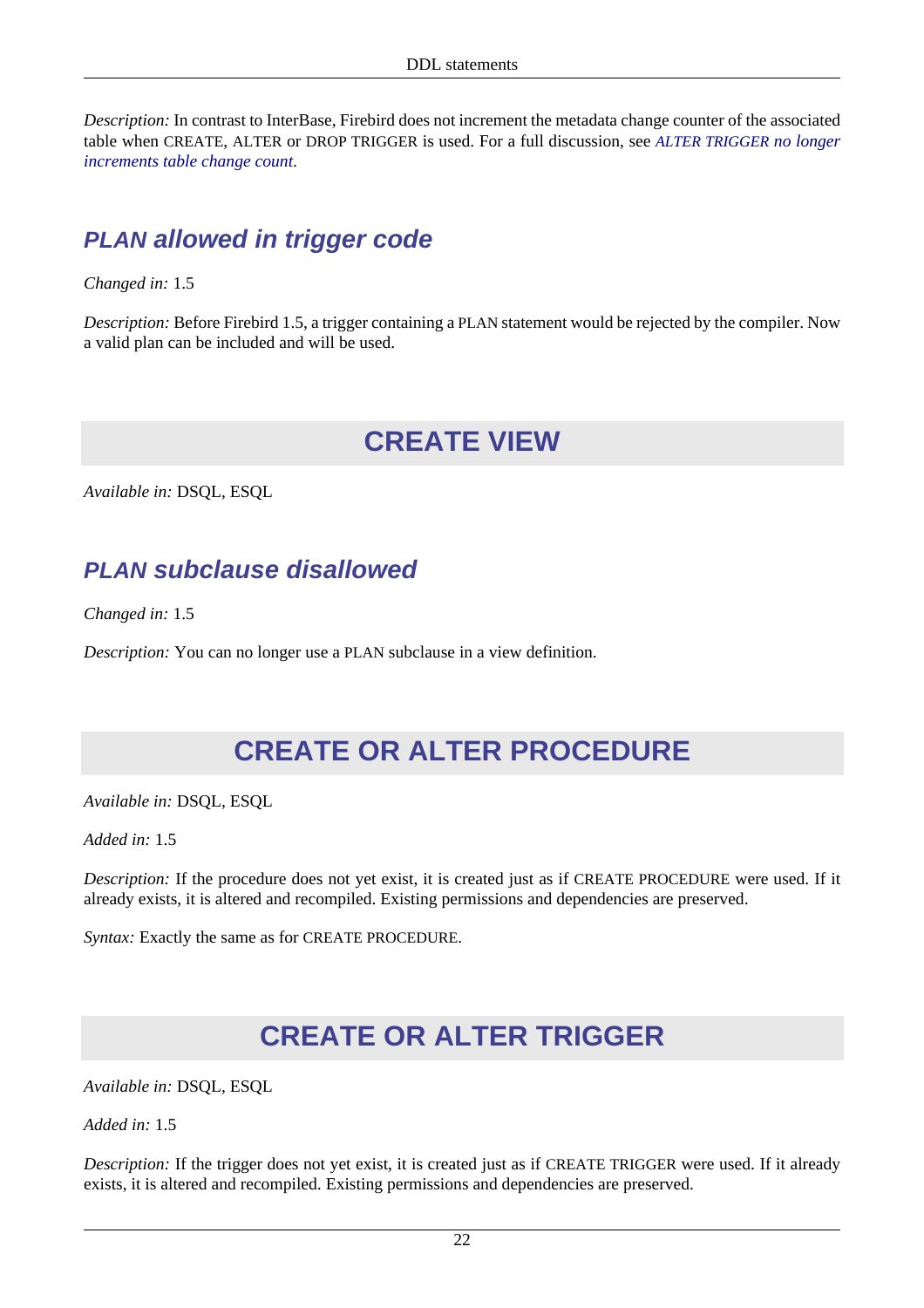<span id="page-30-0"></span>*Syntax:* Exactly the same as for CREATE TRIGGER.

## **DECLARE EXTERNAL FUNCTION**

*Available in:* DSQL, ESQL

*Description:* This statement makes an external function (UDF) known to the database.

*Syntax:*

```
DECLARE EXTERNAL FUNCTION localname
    [<type_decl> [, <type_decl> ...]]
   RETURNS {<return_type_decl> | PARAMETER 1-based_pos} [FREE IT]
    ENTRY_POINT 'function_name' MODULE_NAME 'library_name'
<type_decl> ::= sqltype [BY DESCRIPTOR] | CSTRING(length)
\checkmarkreturn_type_decl> := sqltype [BY {DESCRIPTOR |VALUE}] | CSTRING(length)
```
You may choose *localname* freely; this is the name by which the function will be known to your database. You may also vary the length argument of CSTRING parameters (more about CSTRINGs in the [note](#page-84-0) near the end of the book).

#### <span id="page-30-1"></span>**BY DESCRIPTOR parameter passing**

*Added in:* 1.0

*Description:* Firebird introduces the possibility to pass parameters BY DESCRIPTOR; this mechanism facilitates the processing of NULLs in a meaningful way. Notice that this only works if the person who wrote the function has implemented it. Simply adding "BY DESCRIPTOR" to an existing declaration does not make it work – on the contrary! Always use the declaration block provided by the function designer.

#### <span id="page-30-2"></span>**RETURNS PARAMETER n**

*Added in:* IB 6

<span id="page-30-3"></span>*Description:* In order to return a BLOB, an extra input parameter must be declared and a "RETURNS PARAMETER n" subclause added – n being the position of said parameter. This subclause dates back to InterBase 6 beta, but somehow didn't make it into the *Language Reference* (it is documented in the *Developer's Guide* though).

# **DROP GENERATOR**

*Available in:* DSQL, ESQL

*Added in:* 1.0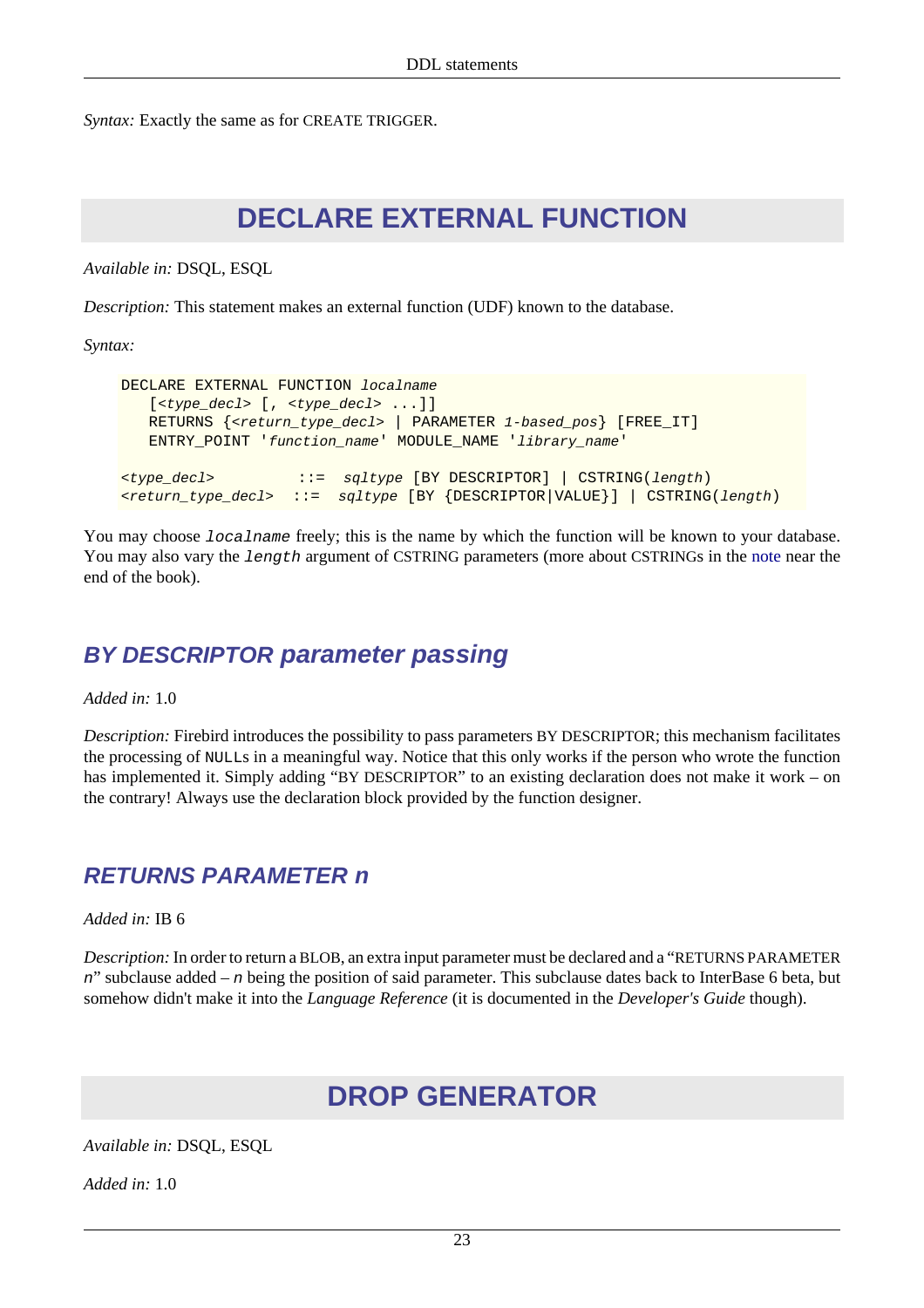*Description:* Removes a generator. Its (very small) storage space will be freed for re-use after a backup-restore cycle.

*Syntax:*

<span id="page-31-0"></span>DROP GENERATOR generator-name

# **DROP TRIGGER**

<span id="page-31-1"></span>*Available in:* DSQL, ESQL

#### **DROP TRIGGER no longer increments table change count**

*Changed in:* 1.0

<span id="page-31-2"></span>*Description:* In contrast to InterBase, Firebird does not increment the metadata change counter of the associated table when CREATE, ALTER or DROP TRIGGER is used. For a full discussion, see *[ALTER TRIGGER](#page-22-2) no longer [increments table change count](#page-22-2)*.

# **RECREATE PROCEDURE**

*Available in:* DSQL, ESQL

*Added in:* 1.0

*Description:* Creates or recreates a stored procedure. If a procedure with the same name already exists, RECRE-ATE PROCEDURE will try to drop it and create a new procedure. RECREATE PROCEDURE will fail if the existing SP is in use.

<span id="page-31-3"></span>*Syntax:* Exactly the same as CREATE PROCEDURE.

## **RECREATE TABLE**

*Available in:* DSQL, ESQL

*Added in:* 1.0

*Description:* Creates or recreates a table. If a table with the same name already exists, RECREATE TABLE will try to drop it (destroying all its data in the process!) and create a new table. RECREATE TABLE will fail if the existing table is in use.

*Syntax:* Exactly the same as CREATE TABLE.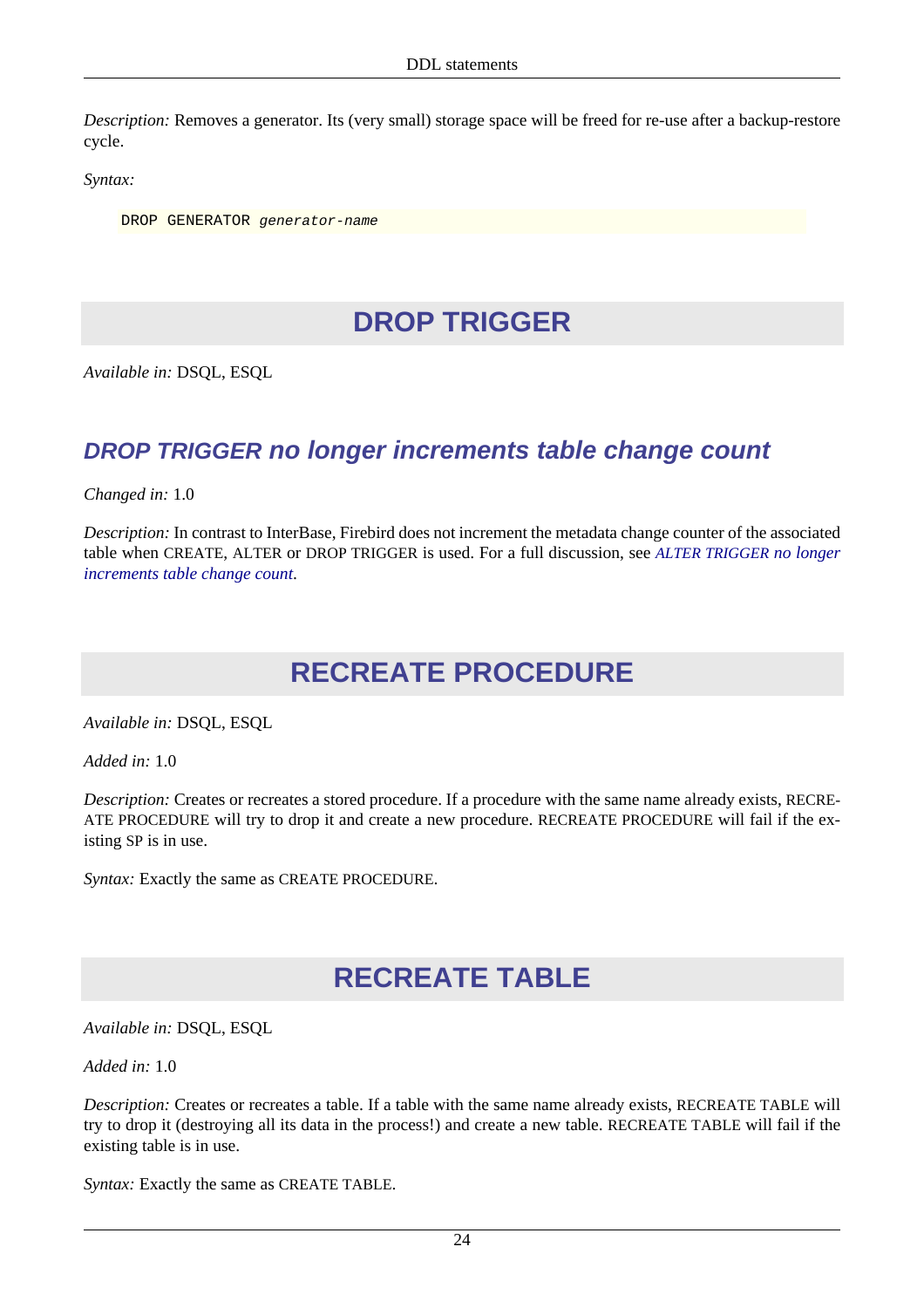# **RECREATE VIEW**

<span id="page-32-0"></span>*Available in:* DSQL, ESQL

*Added in:* 1.5

*Description:* Creates or recreates a view. If a view with the same name already exists, RECREATE VIEW will try to drop it and create a new view. RECREATE VIEW will fail if the existing view is in use.

*Syntax:* Exactly the same as CREATE VIEW.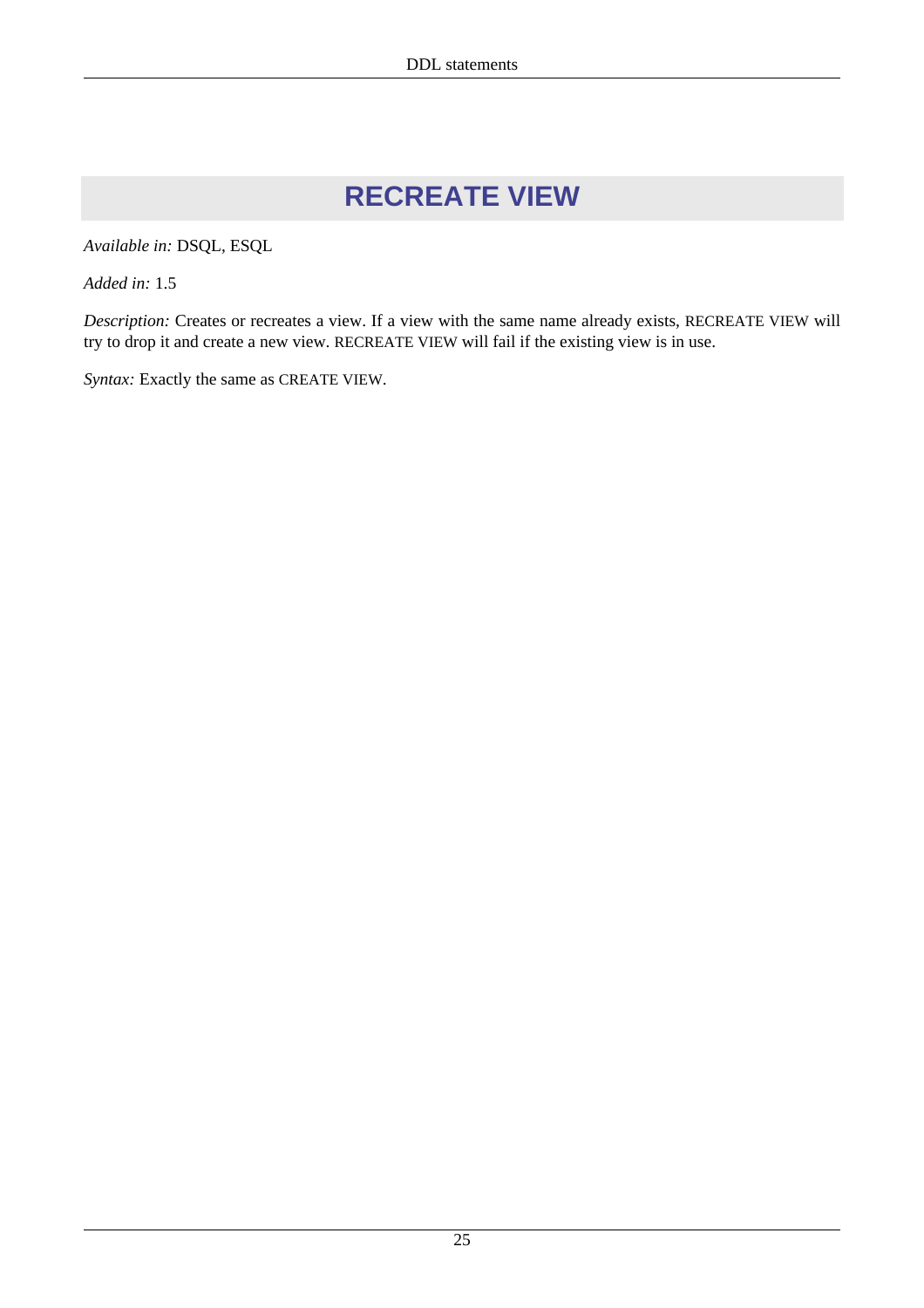#### <span id="page-33-0"></span>**Chapter 6**

# **DML statements**

# **EXECUTE PROCEDURE**

<span id="page-33-1"></span>*Available in:* DSQL, ESQL, PSQL

*Changed in:* 1.5

*Description:* Executes a stored procedure. In Firebird 1.0.x as well as in InterBase, any input parameters for the SP must be supplied as literals, host language variables (in ESQL) or local variables (in PSQL). In Firebird 1.5 and above, input parameters may also be (compound) expressions, except in static ESQL.

*Syntax:*

```
EXECUTE PROCEDURE procname
     [TRANSACTION transaction]
    [\n<sub>in_i</sub> item&gt; [ , -\n<sub>in_i</sub> item&gt; ... ] ] [RETURNING_VALUES <out_item> [, <out_item> ...]]
\langle \sin \text{item} \rangle ::= \langle \text{param} \rangle [\langle \text{null} \text{ind} \rangle]
<out_item> ::= <outvar> [<nullind>]
\epsilon \epsilon \epsilon ::= an expression evaluating to the declared parameter type
<outvar> ::= a host language or PSQL variable to receive the return value
<nullind> ::= [INDICATOR]:host_lang_intvar
```
#### **Notes**

- TRANSACTION clauses are not supported in PSQL.
- Expression parameters are not supported in static ESQL, and not in Firebird versions below 1.5.
- NULL indicators are only valid in ESQL code. They must be host language variables of type integer.
- In ESQL, variable names used as parameters or outvars must be preceded by a colon (":"). In PSQL the colon is generally optional, but forbidden for the trigger context variables OLD and NEW.

*Examples:*

In PSQL (with optional colons):

```
execute procedure MakeFullName
  :FirstName, :MiddleName, :LastName
  returning_values :FullName;
```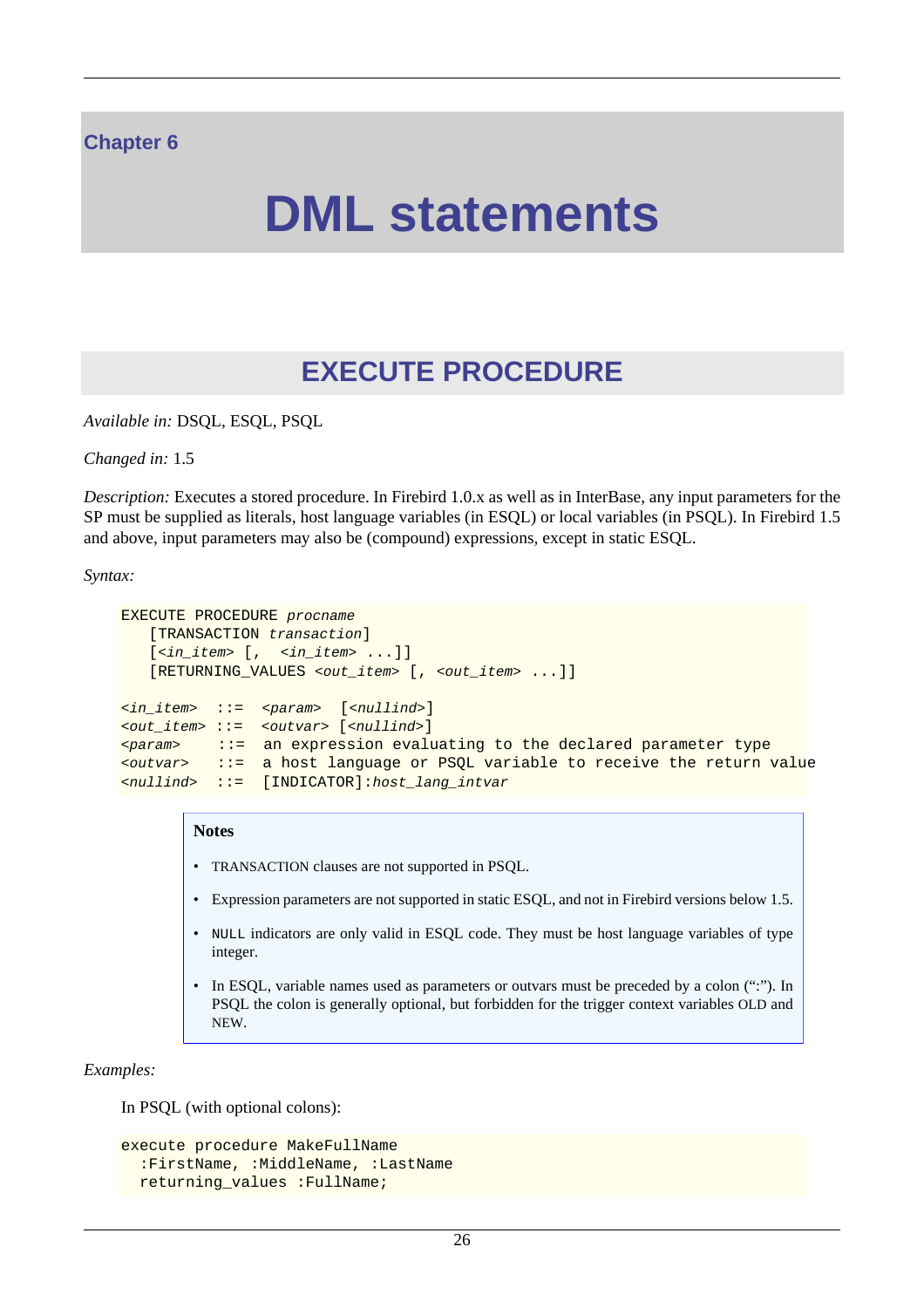The same call in ESQL (with obligatory colons):

```
exec sql
   execute procedure MakeFullName
     :FirstName, :MiddleName, :LastName
    returning values : FullName;
```
...and in Firebird's command-line utility isql (with literal parameters):

```
execute procedure MakeFullName
   'J', 'Edgar', 'Hoover';
```
**Note:** In isql, don't use RETURNING\_VALUES. Any output values are shown automatically.

Finally, a PSQL example with expression parameters, only possible in Firebird 1.5 and up:

```
execute procedure MakeFullName
  'Mr./Mrs. ' || FirstName, MiddleName, upper(LastName)
 returning values FullName;
```
## **SELECT**

<span id="page-34-1"></span>*Available in:* DSQL, ESQL, PSQL

#### **Aggregate functions: Extended functionality**

*Changed in:* 1.5

*Description:* Several types of mixing and nesting aggragate functions are supported since Firebird 1.5. They will be discussed in the following subsections. To get the complete picture, also look at the SELECT :: GROUP BY sections.

#### **Mixing aggregate functions from different contexts**

Firebird 1.5 and up allow the use of aggregate functions from different contexts inside a single expression.

```
select
  r.rdb$relation_name as "Table name",
   ( select max(i.rdb$statistics) || ' (' || count(*) || ')'
     from rdb$relation_fields rf
     where rf.rdb$relation_name = r.rdb$relation_name
   ) as "Max. IndexSel (# fields)"
from
   rdb$relations r
  join rdb$indices i on (i.rdb$relation name = r.rdb$relation name)
group by r.rdb$relation_name
```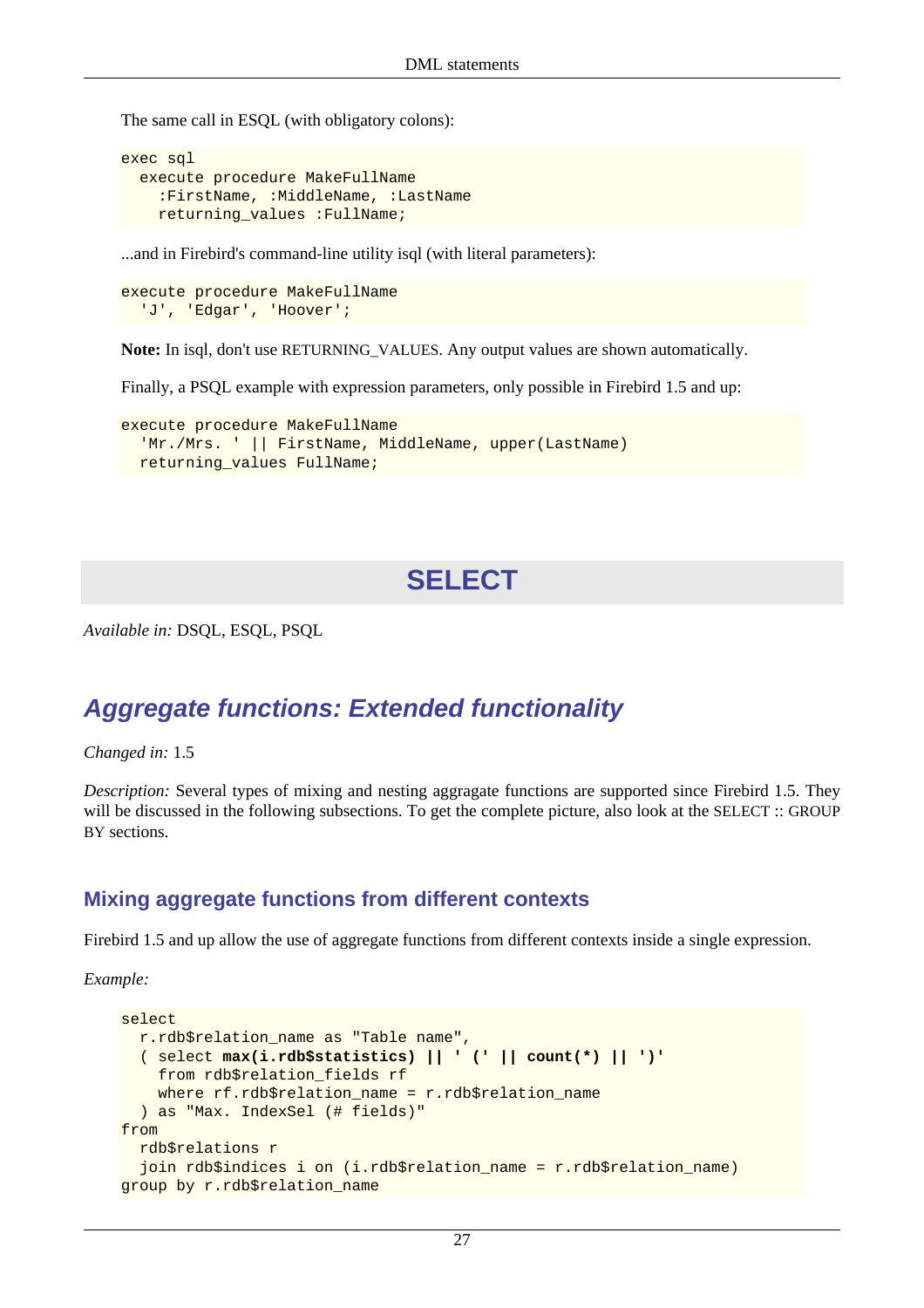```
having max(i.rdb$statistics) > 0
order by 2
```
This admittedly rather contrived query shows, in the second column, the maximum index selectivity of any index defined on a table, followed by the table's field count between parentheses. Of course you would normally display the field count in a separate column, or in the column with the table name, but the purpose here is to demonstrate that you can combine aggregates from different contexts in a single expression.

#### **Warning**

Firebird 1.0 also executes this type of query, but gives the wrong results!

#### **Aggregate functions and GROUP BY items inside subqueries**

Since Firebird 1.5 it is possible to use aggregate functions and/or expressions contained in the GROUP BY clause inside a subquery.

#### *Examples:*

This query returns each table's ID and field count. The subquery refers to flds.rdb\$relation\_name, which is also a GROUP BY item:

```
select
  flds.rdb$relation name as "Relation name",
   ( select rels.rdb$relation_id
     from rdb$relations rels
     where rels.rdb$relation_name = flds.rdb$relation_name
   ) as "ID",
   count(*) as "Fields"
from rdb$relation_fields flds
group by flds.rdb$relation_name
```
The next query shows the last field from each table and and its 1-based position. It uses the aggregate function MAX in a subquery.

```
select
  flds.rdb$relation_name as "Table",
   ( select flds2.rdb$field_name
     from rdb$relation_fields flds2
     where
       flds2.rdb$relation_name = flds.rdb$relation_name
       and flds2.rdb$field_position = max(flds.rdb$field_position)
   ) as "Last field",
  max(flds.rdb$field_position) + 1 as "Last fieldpos"
from rdb$relation_fields flds
group by 1
```
The subquery also contains the GROUP BY item flds.rdb\$relation\_name, but that's not immediately obvious because in this case the GROUP BY clause uses the column number.

#### **Subqueries inside aggregate functions**

Using a singleton subselect inside (or as) an aggregate function argument is supported in Firebird 1.5 and up.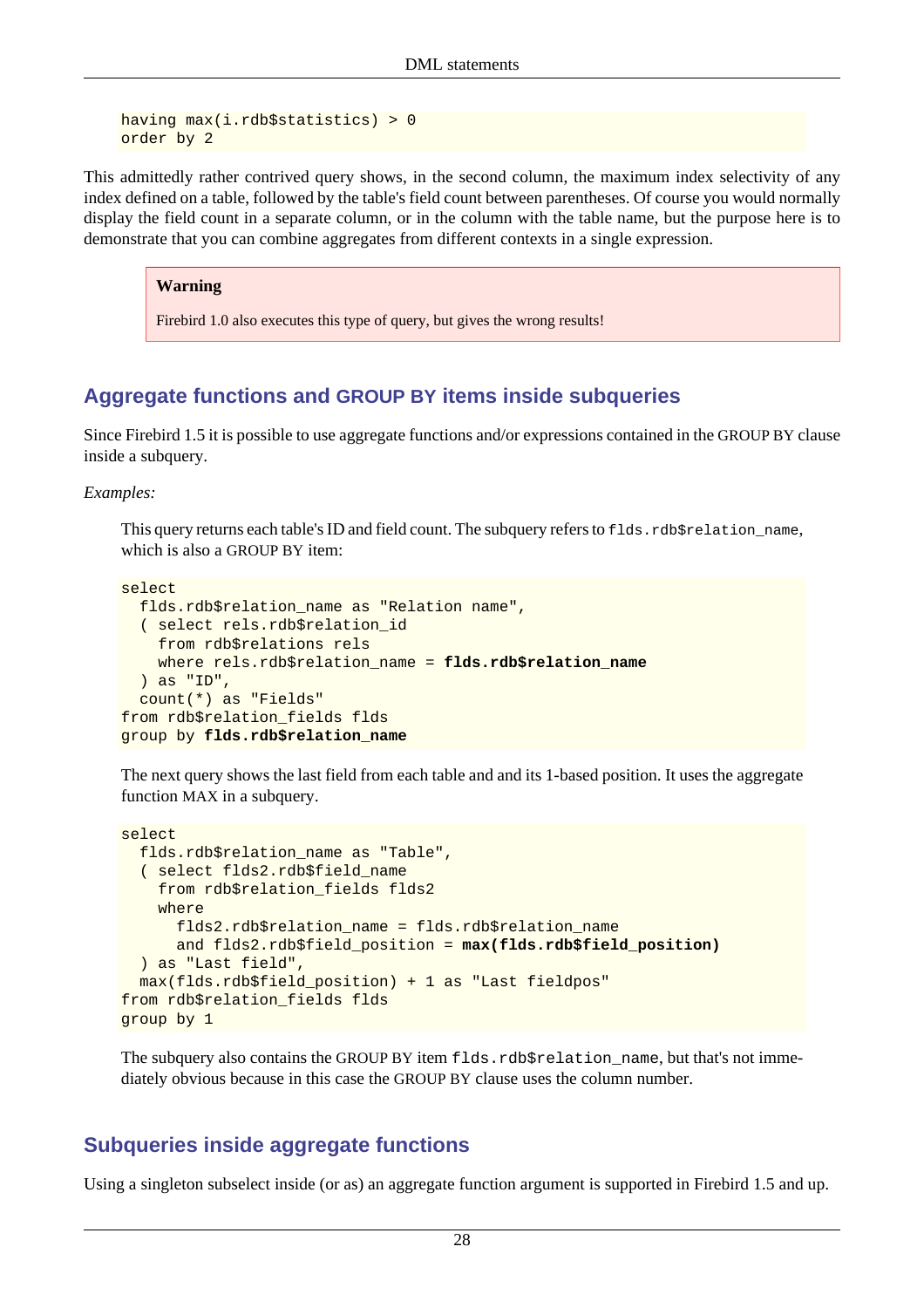*Example:*

```
select
   r.rdb$relation_name as "Table",
   sum( (select count(*)
         from rdb$relation_fields rf
         where rf.rdb$relation_name = r.rdb$relation_name)
   ) as "Ind. x Fields"
from
   rdb$relations r
   join rdb$indices i
     on (i.rdb$relation_name = r.rdb$relation_name)
group by
   r.rdb$relation_name
```
#### **Nesting aggregate function calls**

Firebird 1.5 allows the indirect nesting of aggregate functions, provided that the inner function is from a lower SQL context. Direct nesting of aggregate function calls, as in "COUNT( MAX( price ) )", is still forbidden and punishable by exception.

<span id="page-36-0"></span>*Example:* See under *[Subqueries inside aggregate functions](#page-35-0)*, where COUNT() is used inside a SUM().

#### **Aggregate statements: Stricter HAVING and ORDER BY**

Firebird 1.5 and above are stricter than previous versions about what can be included in the HAVING and ORDER BY clauses. If, in the context of an aggregate statement, an operand in a HAVING or ORDER BY item contains a column name, it is only accepted if one of the following is true:

- The column name appears in an aggregate function call (e.g. "HAVING MAX(SALARY) > 10000").
- The operand equals or is based upon a non-aggregate column that appears in the GROUP BY list (by name or position).

"Is based upon" means that the operand need not be exactly the same as the column name. Suppose there's a non-aggregate column "STR" in the select list. Then it's OK to use expressions like "UPPER(STR)", "STR || '!'" or "SUBSTRING(STR FROM 4 FOR 2)" in the HAVING clause – even if these expressions don't appear as such in the SELECT or GROUP BY list.

## **Ambiguous JOIN statements rejected**

*Changed in:* 1.0

*Description:* InterBase 6 accepts and executes statements like the one below, which refers to an unqualified column name even though that name exists in both tables participating in the JOIN:

```
select buses.name, garages.name
  from buses join garages on buses.garage_id = garage.id
  where name = 'Phideaux III'
```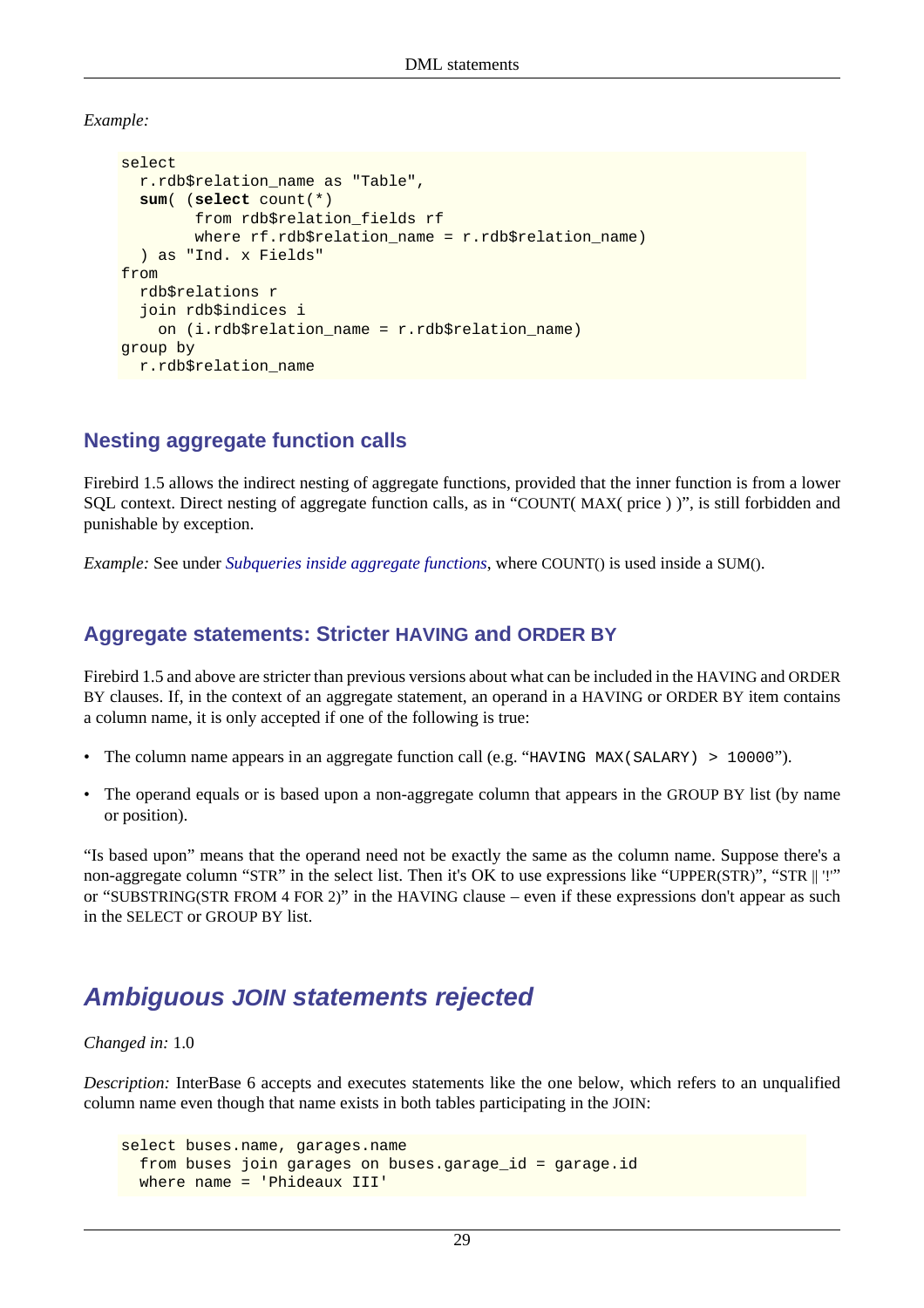The results of such a query are unpredictable. Firebird Dialect 3 returns an error if there are ambiguous field names in JOIN statements. Dialect 1 gives a warning but will execute the query anyway.

### **FIRST and SKIP**

*Added in:* 1.0

*Changed in:* 1.5

*Description:* FIRST limits the output of a query to the first so-many rows. SKIP will suppress the given number of rows before starting to return output.

*Syntax:*

```
SELECT [FIRST (<int-expr>)] [SKIP (<int-expr>)] <columns> FROM ...
\langleint-expr> : = Any expression evaluating to an integer.
<columns> ::= The usual output column specifications.
```
**Note**

If  $\langle$  int-expr> is an integer literal or a query parameter, the "()" may be omitted. Subselects on the other hand require an extra pair of parentheses.

FIRST and SKIP are both optional. When used together as in "FIRST m SKIP n", the n topmost rows of the output set are discarded and the first m rows of the remainder are returned.

SKIP 0 is allowed, but of course rather pointless. FIRST 0 is allowed in version 1.5 and up, where it returns an empty set. In 1.0.x, FIRST 0 causes an error. Negative SKIP and/or FIRST values always result in an error.

If a SKIP lands past the end of the dataset, an empty set is returned. If the number of rows in the dataset (or the remainder after a SKIP) is less than the value given after FIRST, that smaller number of rows is returned. These are valid results, not error situations.

#### *Examples:*

The following query will return the first 10 names from the People table:

select first 10 id, name from People order by name asc

The following query will return everything *but* the first 10 names:

select skip 10 id, name from People order by name asc

And this one returns the last 10 rows. Notice the double parentheses:

```
select skip ((select count(*) - 10 from People))
   id, name from People
   order by name asc
```
This query returns rows 81–100 of the People table: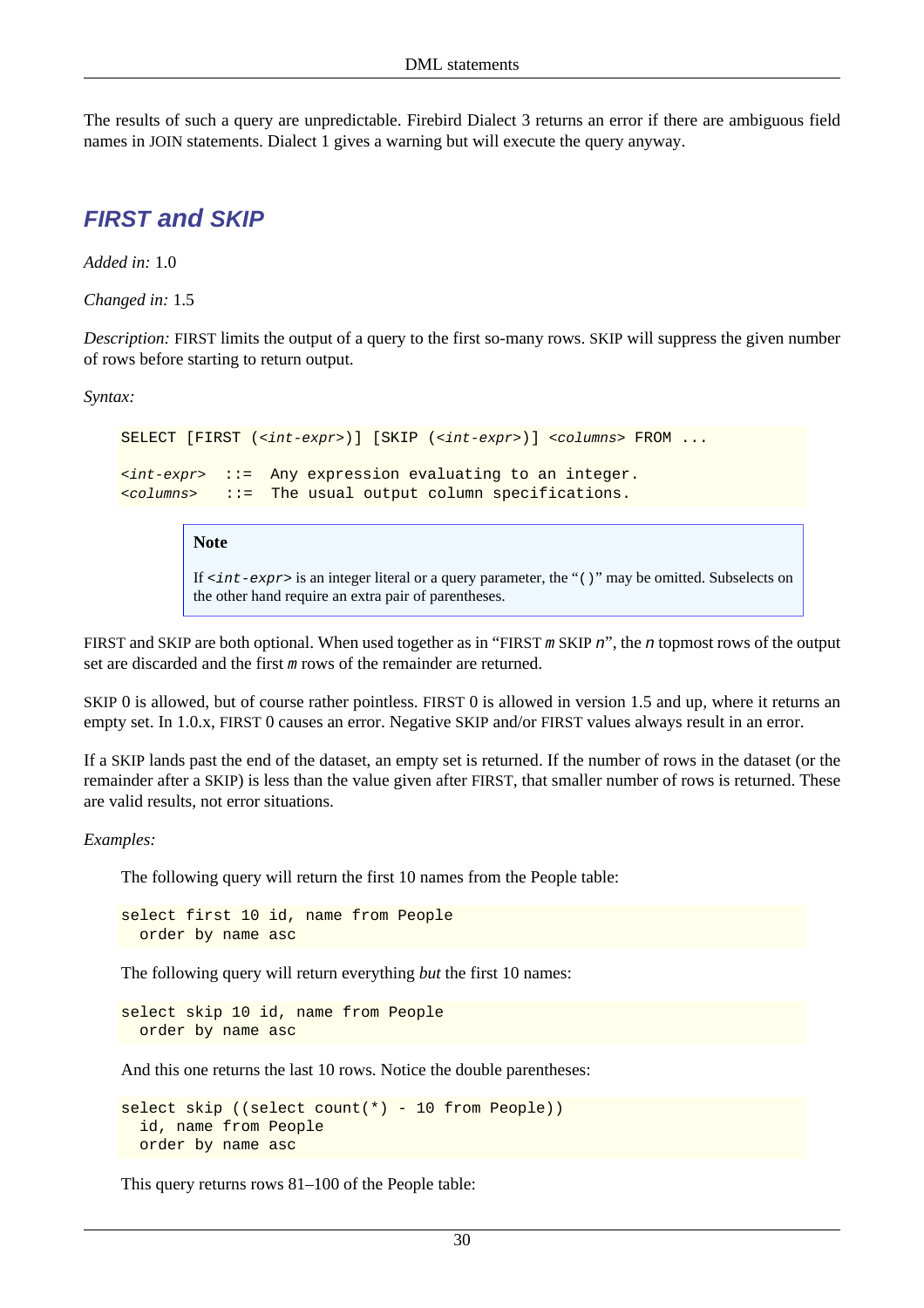```
select first 20 skip 80 id, name from People
   order by name asc
```
#### **Two Gotchas with FIRST in subselects**

• This:

delete from MyTable where ID in (select first 10 ID from MyTable)

will delete all of the rows in the table. Ouch! The sub-select is evaluating each 10 candidate rows for deletion, deleting them, slipping forward 10 more... ad infinitum, until there are no rows left. Beware!

• Queries like:

...where F1 in (select first 5 F2 from Table2 order by 1 desc)

won't work as expected, because the optimization performed by the engine transforms the IN predicate to the correlated EXISTS predicate shown below. It's obvious that in this case FIRST N doesn't make any sense:

```
...where exists
    ( select first 5 F2 from Table2
     where Table2.F2 = Table1.F1
     order by 1 desc )
```
#### **GROUP BY UDF**

*Changed in:* 1.0

*Description:* In Firebird, you can use the output of a user-defined function as a GROUP BY item.

*Syntax:*

```
SELECT ... FROM ...
  GROUP BY <item> [, <item> ...]
    ...
<item> ::= column-name [COLLATE collation-name] | <udf-call>
<udf-call> ::= udf-name(arg1 [, argN ...])
```
UDF calls may be nested, but – as follows from the syntax – you cannot mix UDF calls and COLLATE in a single GROUP BY item.

*Example:*

```
select strlen(lastname), count(*)
   from people
   group by strlen(lastname)
   order by 2 desc
```
#### **Warning**

DSQL currently lacks a mechanism to check if GROUP BY UDF subclauses are formulated correctly. Always make sure that your GROUP BY item list correctly represents the *scalar* (i.e. non-aggregate) expression(s) in your SELECT list.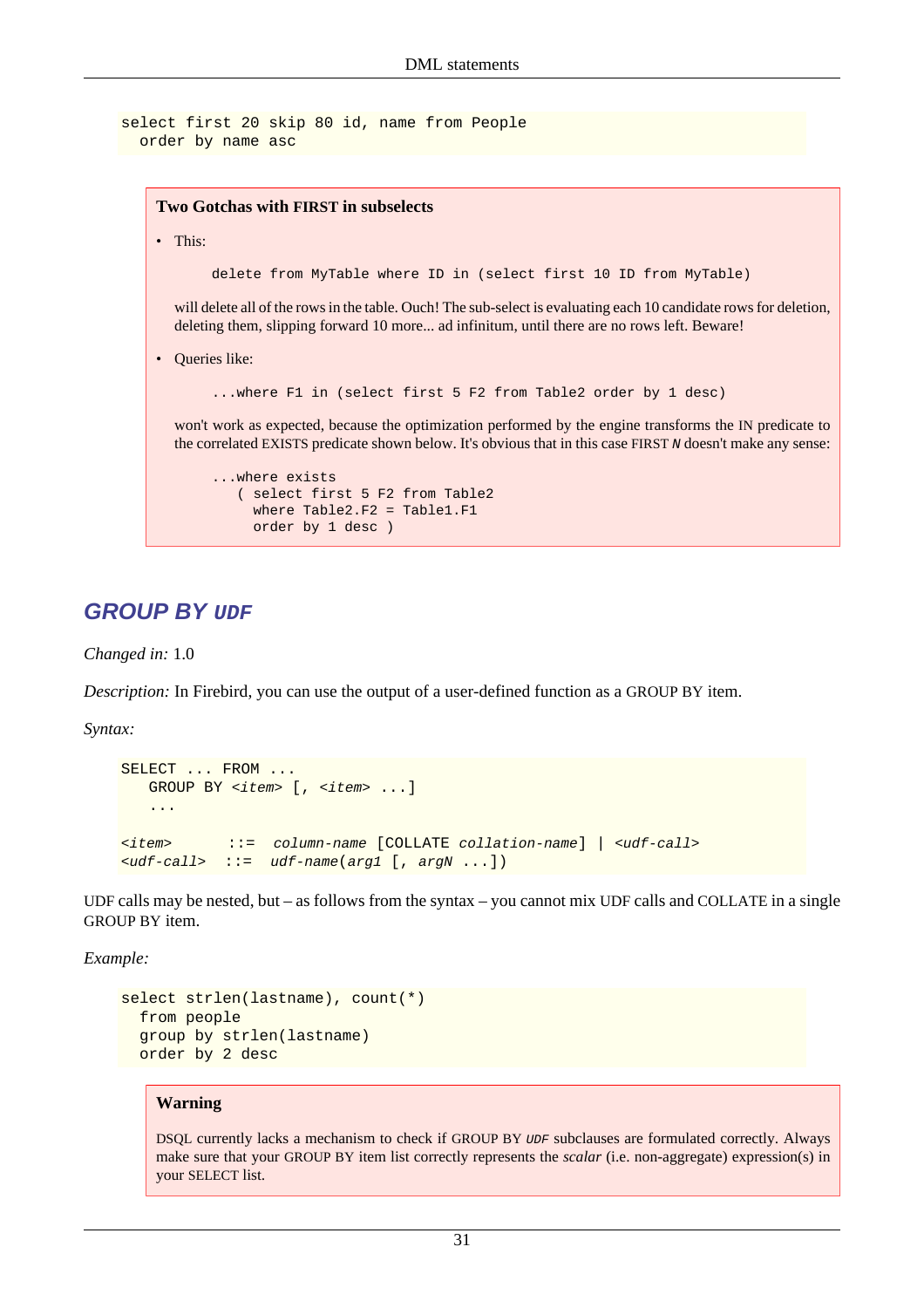## **GROUP BY internal function, column position, and CASE**

*Changed in:* 1.5

*Description:* Firebird 1.5 adds the following to the list of valid GROUP BY items:

- 1-based column position numbers (like in ORDER BY);
- The internal functions COALESCE, EXTRACT, NULLIF, SUBSTRING and UPPER;
- CASE constructs.

*Syntax:*

```
SELECT ... FROM ...
   GROUP BY <item> [, <item> ...]
    ...
<item> ::= column-name [COLLATE collation-name]
                           | column-position
                           | <function-call>
                          | CASE-construct
\n  <function-call> := COALESCE(arg1, arg2 [, argN ...])
                         | EXTRACT(part FROM date/time)
                           | NULLIF(arg1, arg2)
                           | SUBSTRING(str FROM pos [FOR count])
                           | UPPER(str)
                          udf-name(arg1 [, argN ...])
```
Function calls may be nested. As in previous versions, COLLATE can only be used with column names.

If you group by a column position, the expression at that position is copied internally from the select list. If it concerns a subquery, that subquery will be executed at least twice.

#### **Important**

- A GROUP BY item cannot be a reference to an aggregate function (including those that are buried inside an expression) from the same context.
- As before, every non-aggregate column **must** appear in the GROUP BY list, whether explicitly or by position.
- An exception to the previous rule are non-aggregate subquery columns; you may leave these out of the GROUP BY clause. Be very careful though: if the subquery uses columns that are not in the GROUP BY list, it may return different results within the same group and you're in trouble. To avoid this, add those columns – or the entire subquery column – to the GROUP BY.

*Examples:*

```
select
  case when price is null then 0 else price end,
 sum(number_sold)
from sales_per_article
group by
   case when price is null then 0 else price end
```
Of course this example is only to demonstrate the use of a CASE construct in the GROUP BY clause. In this particular case you should first of all use COALESCE: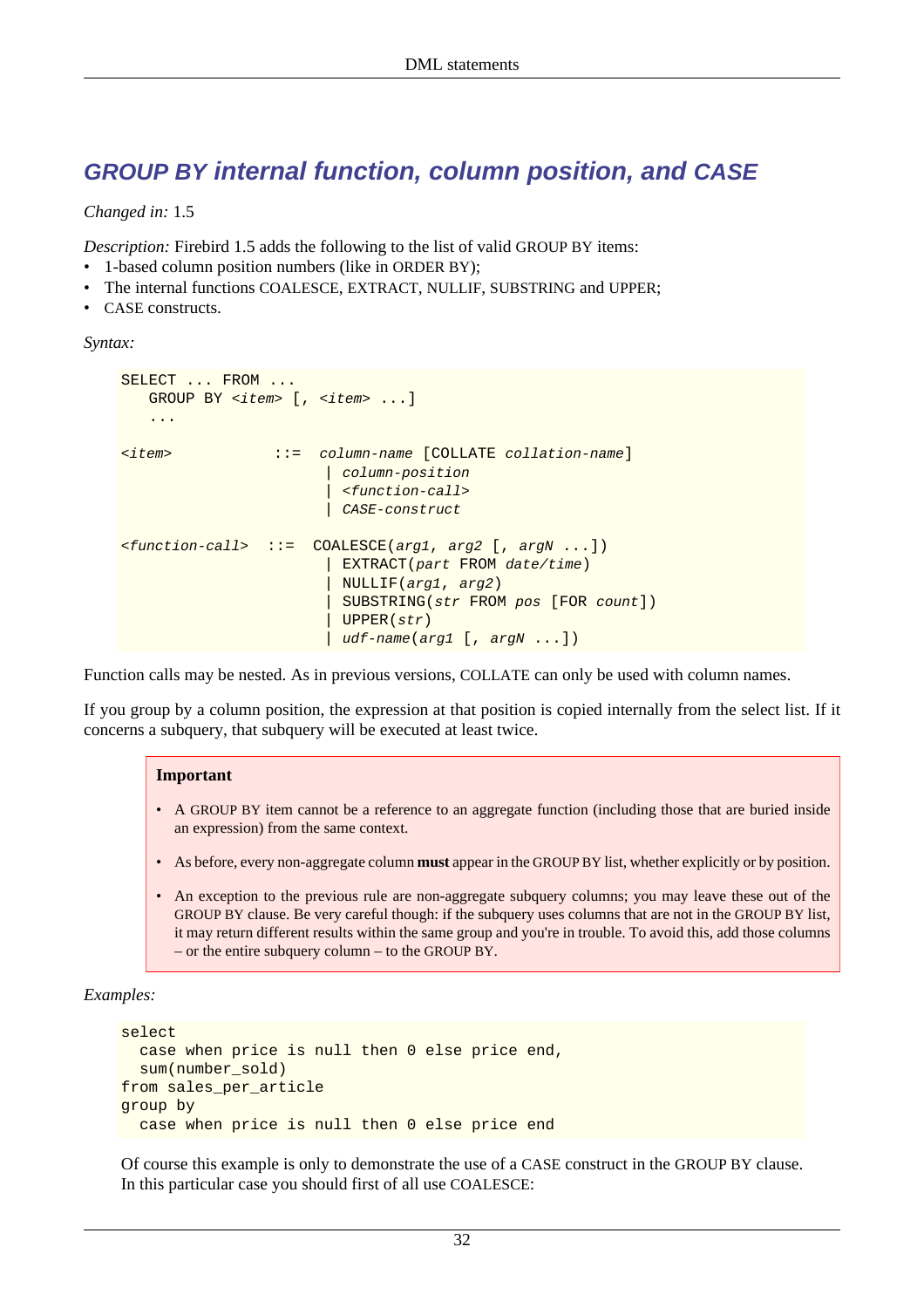```
select
   coalesce (price, 0),
   sum(number_sold)
from sales per article
group by
   coalesce (price, 0)
```
and then you could save yourself some typing time by using the column number:

```
select
   coalesce (price, 0),
   sum(number_sold)
from sales per article
group by 1
```
## **HAVING: Stricter rules**

*Changed in:* 1.5

*Description:* See *[Aggregate statements: Stricter](#page-36-0) HAVING and ORDER BY*.

## **ORDER BY: Expressions and NULLs placement**

*Changed in:* 1.5

*Description:* In addition to column names and positions, the ORDER BY clause can now also contain expressions to sort the output by. Furthermore, per-column NULLS FIRST and NULLS LAST subclauses can be used to specify where NULLs appear in the sorted column.

*Syntax:*

```
SELECT ... FROM ...
 ...
    ORDER BY <ordering-item> [, <ordering-item> ...]
<ordering-item> ::= {column-name | column-position | expression}
                           [COLLATE collation-name]
                           [ASC[ENDING] | DESC[ENDING]]
                           [NULLS {FIRST|LAST}]
```
Expressions consisting of a single non-negative number will be interpreted as 1-based column numbers and will cause an exception if they're not in the range from 1 to the number of columns.

By default, NULLs will be placed at the end of the sort, regardless whether the order is ascending or descending. This is the same behaviour as in previous Firebird versions. No index will be used on columns for which the non-default NULLS FIRST placement is chosen.

The number of function or procedure invocations resulting from a sort based on a UDF or stored procedure is unpredictable, regardless whether the ordering is specified by the expression itself or by the column position number.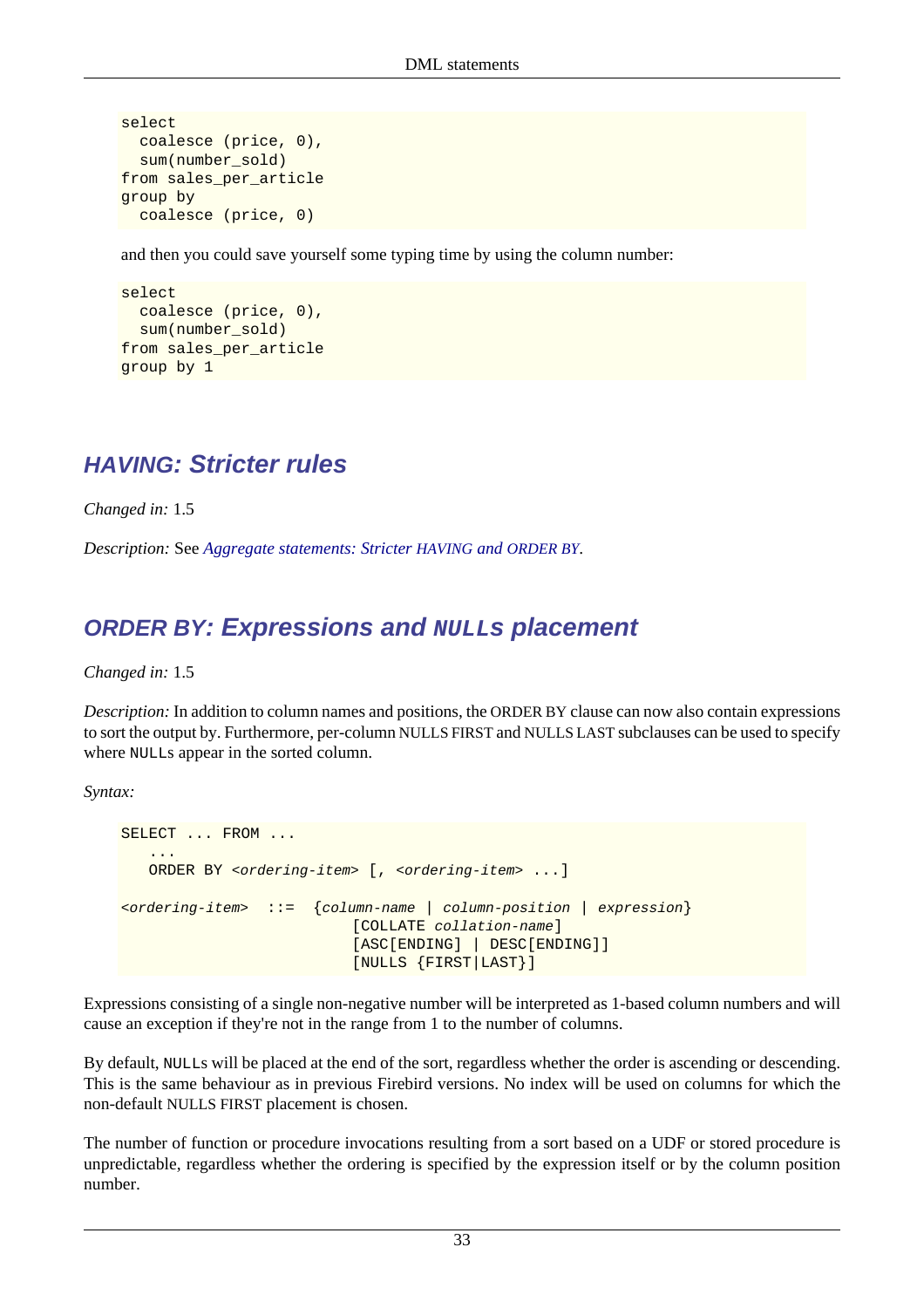*Examples:*

select \* from msg order by process\_time desc nulls first select first 10 \* from document order by strlen(description) desc select doc\_number, doc\_date from payorder union all select doc\_number, doc\_date from budgorder order by 2 desc nulls last, 1 asc nulls first

## **ORDER BY: Stricter rules with aggregate statements**

*Changed in:* 1.5

*Description:* See *[Aggregate statements: Stricter](#page-36-0) HAVING and ORDER BY*.

## **WITH LOCK**

*Available in:* DSQL, PSQL

*Added in:* 1.5

*Description:* WITH LOCK provides a limited explicit pessimistic locking capability for cautious use in conditions where the affected row set is:

- a. extremely small (ideally, a singleton), *and*
- b. precisely controlled by the application code.

#### **This is for experts only!**

The need for a pessimistic lock in Firebird is very rare indeed and should be well understood before use of this extension is considered.

It is essential to understand the effects of transaction isolation and other transaction attributes before attempting to implement explicit locking in your application.

*Syntax:*

```
SELECT ... FROM single_table
    [WHERE ...]
    [FOR UPDATE [OF ...]]
    [WITH LOCK]
```
If the WITH LOCK clause succeeds, it will secure a lock on the selected rows and prevent any other transaction from obtaining write access to any of those rows, or their dependants, until your transaction ends.

If the FOR UPDATE clause is included, the lock will be applied to each row, one by one, as it is fetched into the server-side row cache. It becomes possible, then, that a lock which appeared to succeed when requested will nevertheless *fail subsequently*, when an attempt is made to fetch a row which becomes locked by another transaction.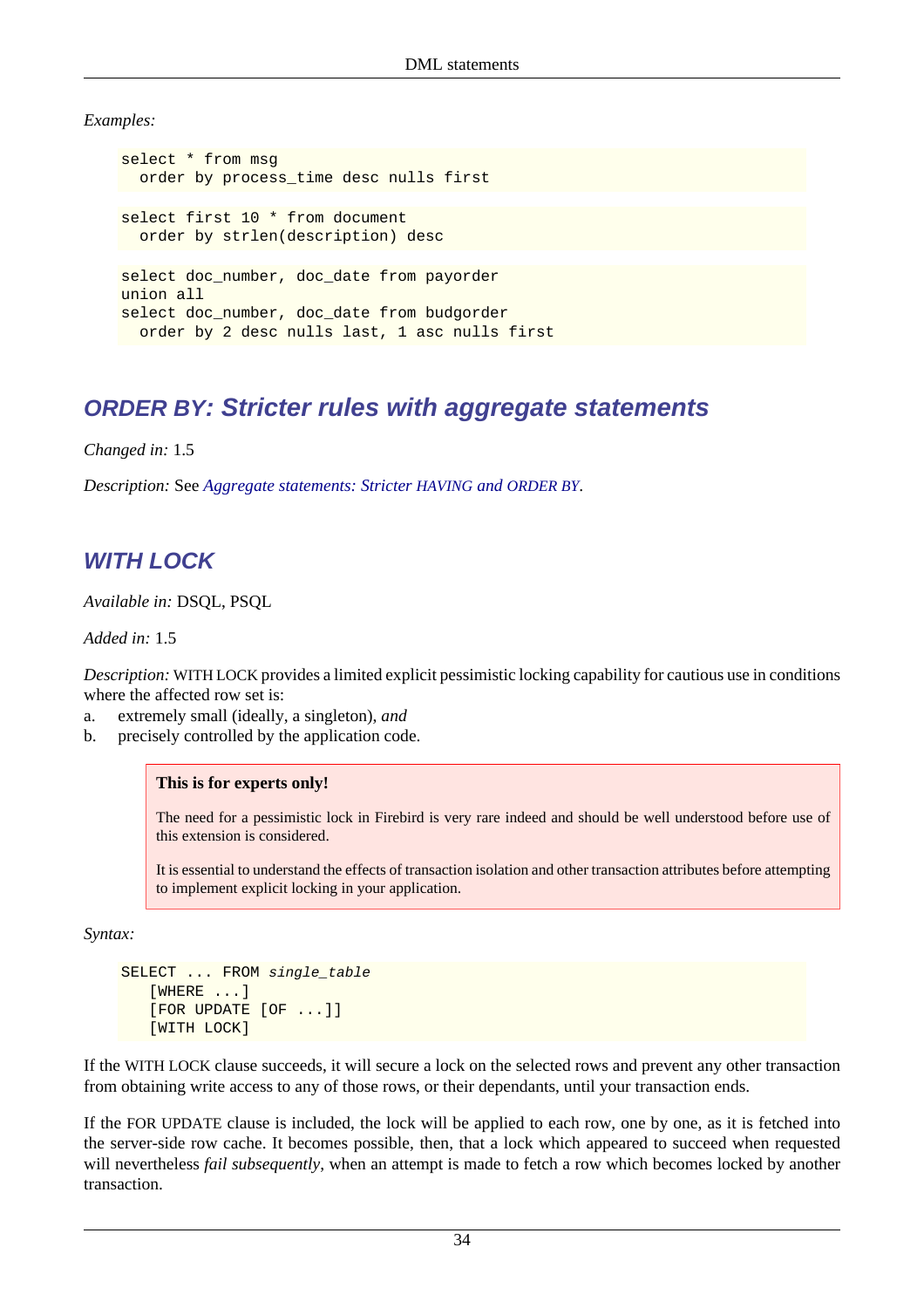WITH LOCK can only be used with a top-level, single-table SELECT statement. It is *not* available:

- in a subquery specification;
- for joined sets;
- with the DISTINCT operator, a GROUP BY clause or any other aggregating operation;
- with a view;
- with the output of a selectable stored procedure;
- with an external table.

A lengthier, more in-depth discussion of "SELECT ... WITH LOCK" is included in the [Notes](#page-81-0). It is a must-read for everybody who considers using this feature.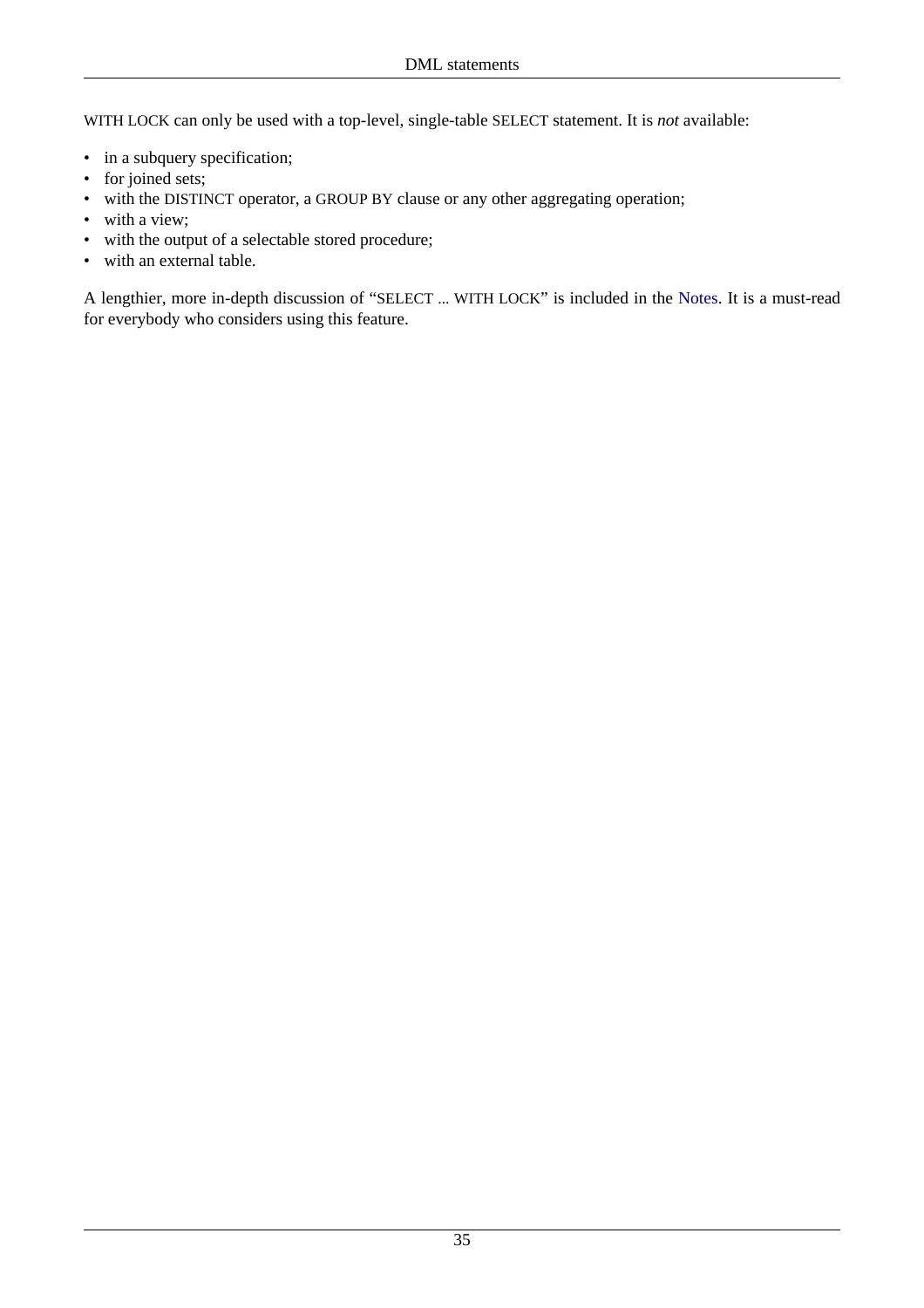#### **Chapter 7**

# **Transaction control statements**

# **RELEASE SAVEPOINT**

*Available in:* DSQL

*Added in:* 1.5

*Description:* Deletes a named savepoint, freeing up all the resources it binds.

*Syntax:*

RELEASE SAVEPOINT name [ONLY]

Unless ONLY is added, all the savepoints created after the named savepoint are released as well.

For a full discussion of savepoints, see *[SAVEPOINT](#page-44-0)*.

# **ROLLBACK TO SAVEPOINT**

*Available in:* DSQL

*Added in:* 1.5

*Description:* Undoes everything that happened in a transaction since the creation of the savepoint.

*Syntax:*

ROLLBACK [WORK] TO [SAVEPOINT] name

ROLLBACK TO SAVEPOINT performs the following operations:

- All the mutations performed within the transaction since the savepoint was created are undone.
- All savepoints created after the one named are destroyed. All earlier savepoints are preserved, as is the savepoint itself. This means that you can rollback to the same savepoint several times.
- All implicit and explicit record locks acquired since the savepoint are released. Other transactions that have requested access to rows locked after the savepoint must continue to wait until the transaction is committed or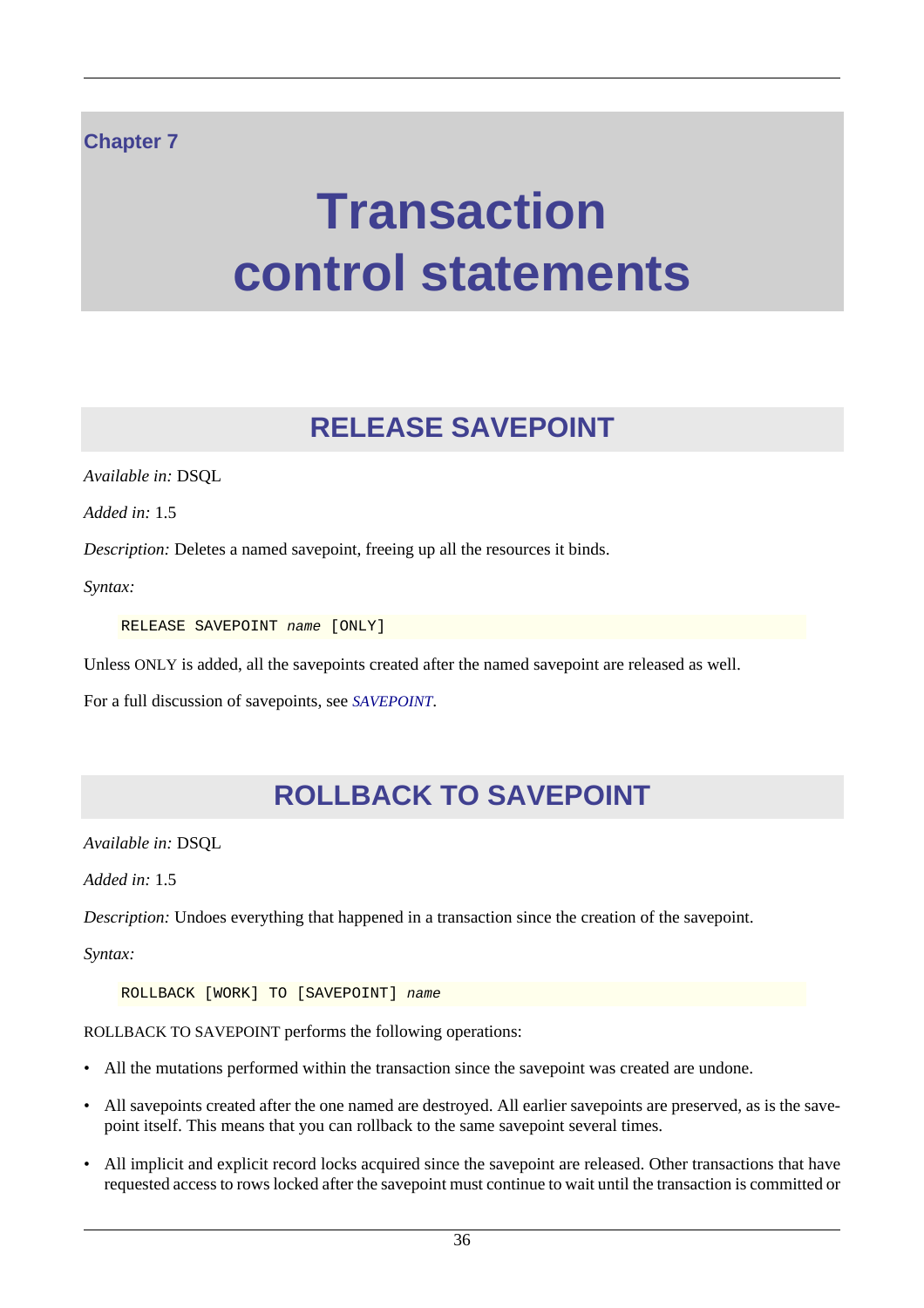rolled back. Other transactions that have not already requested the rows can request and access the unlocked rows immediately.

<span id="page-44-0"></span>For a full discussion of savepoints, see *[SAVEPOINT](#page-44-0)*.

# **SAVEPOINT**

*Available in:* DSQL

*Added in:* 1.5

*Description:* Creates an SQL-99 compliant savepoint, to which you can later rollback your work without rolling back the entire transaction. Savepoint mechanisms are also known as "nested transactions".

*Syntax:*

```
SAVEPOINT < name>
\langle z = z = z = z user-chosen identifier, unique within the transaction
```
If the supplied name exists already within the same transaction, the existing savepoint is deleted and a new one is created with the same name.

If you later want to rollback your work to the point where the savepoint was created, use:

ROLLBACK [WORK] TO [SAVEPOINT] name

ROLLBACK TO SAVEPOINT performs the following operations:

- All the mutations performed within the transaction since the savepoint was created are undone.
- All savepoints created after the one named are destroyed. All earlier savepoints are preserved, as is the savepoint itself. This means that you can rollback to the same savepoint several times.
- All implicit and explicit record locks acquired since the savepoint are released. Other transactions that have requested access to rows locked after the savepoint must continue to wait until the transaction is committed or rolled back. Other transactions that have not already requested the rows can request and access the unlocked rows immediately.

The internal savepoint bookkeeping can consume huge amounts of memory, especially if you update the same records multiple times in one transaction. If you don't need a savepoint anymore but you're not yet ready to end the transaction, you can delete the savepoint and free the resources it uses with:

```
RELEASE SAVEPOINT name [ONLY]
```
With ONLY, the named savepoint is the only one that gets released. Without it, all savepoints created after it are released as well.

*Example DSQL session using a savepoint:*

```
create table test (id integer);
commit;
```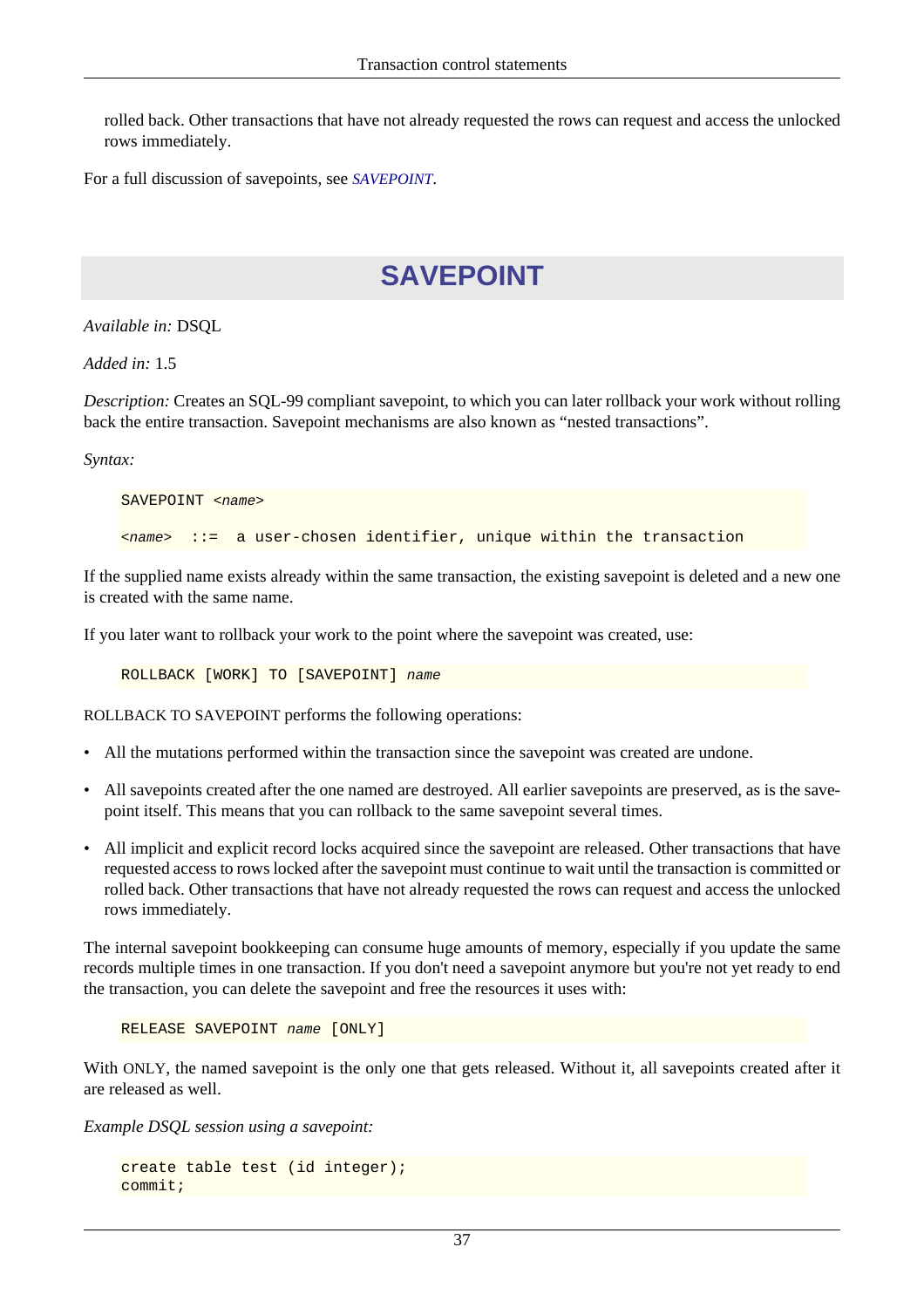```
insert into test values (1);
commit;
insert into test values (2);
savepoint y;
delete from test;
select * from test; -- returns no rows
rollback to y;
select * from test; -- returns two rows
rollback;
select * from test; -- returns one row
```
## **Internal savepoints**

By default, the engine uses an automatic transaction-level system savepoint to perform transaction rollback. When you issue a ROLLBACK statement, all changes performed in this transaction are backed out via a transaction-level savepoint and the transaction is then committed. This logic reduces the amount of garbage collection caused by rolled back transactions.

When the volume of changes performed under a transaction-level savepoint is getting large  $(10^4 - 10^6$  records affected), the engine releases the transaction-level savepoint and uses the TIP mechanism to roll back the transaction if needed.

#### **Tip**

If you expect the volume of changes in your transaction to be large, you can use the TPB flag isc\_tpb\_no\_auto\_undo to avoid the transaction-level savepoint being created.

# **Savepoints and PSQL**

Transaction control statements are not allowed in PSQL, as that would break the atomicity of the statement that calls the procedure. But Firebird does support the raising and handling of exceptions in PSQL, so that actions performed in stored procedures and triggers can be selectively undone without the entire procedure failing. Internally, automatic savepoints are used to:

- undo all actions in a BEGIN...END block where an uncaught exception occurs;
- undo all actions performed by the SP/trigger (or, in the case of a selectable SP, all actions performed since the last SUSPEND) when it terminates prematurely due to an uncaught error or exception.

Each PSQL exception handling block is also bounded by automatic system savepoints.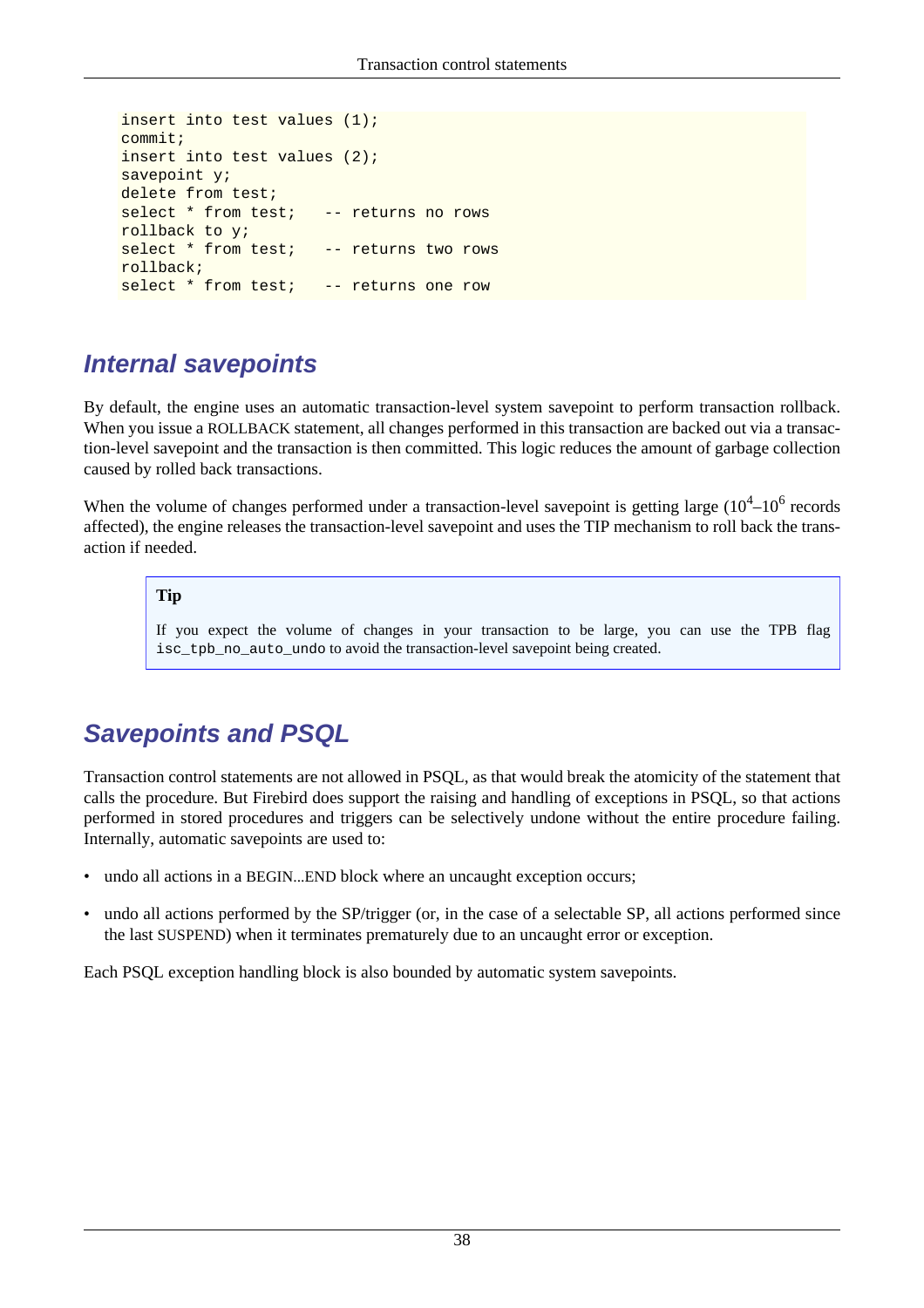#### **Chapter 8**

# **PSQL statements**

PSQL – Procedural SQL – is the Firebird stored procedure and trigger language.

# **BEGIN ... END blocks may be empty**

*Available in:* PSQL

*Changed in:* 1.5

*Description:* BEGIN ... END blocks may be empty in Firebird 1.5 and up, allowing you to write stub code without having to resort to dummy statements.

*Example:*

```
create trigger bi_atable for atable
active before insert position 0
as
begin
end
```
# **BREAK**

*Available in:* PSQL

*Added in:* 1.0

*Better alternative:* [LEAVE](#page-53-0)

*Description:* BREAK immediately terminates a WHILE or FOR loop and continues with the first statement after the loop.

*Example:*

```
create procedure selphrase(num int)
returns (phrase varchar(40))
as
begin
   for select Phr from Phrases into phrase do
  begin
     if (num < 1) then break;
     suspend;
    num = num - 1;
   end
```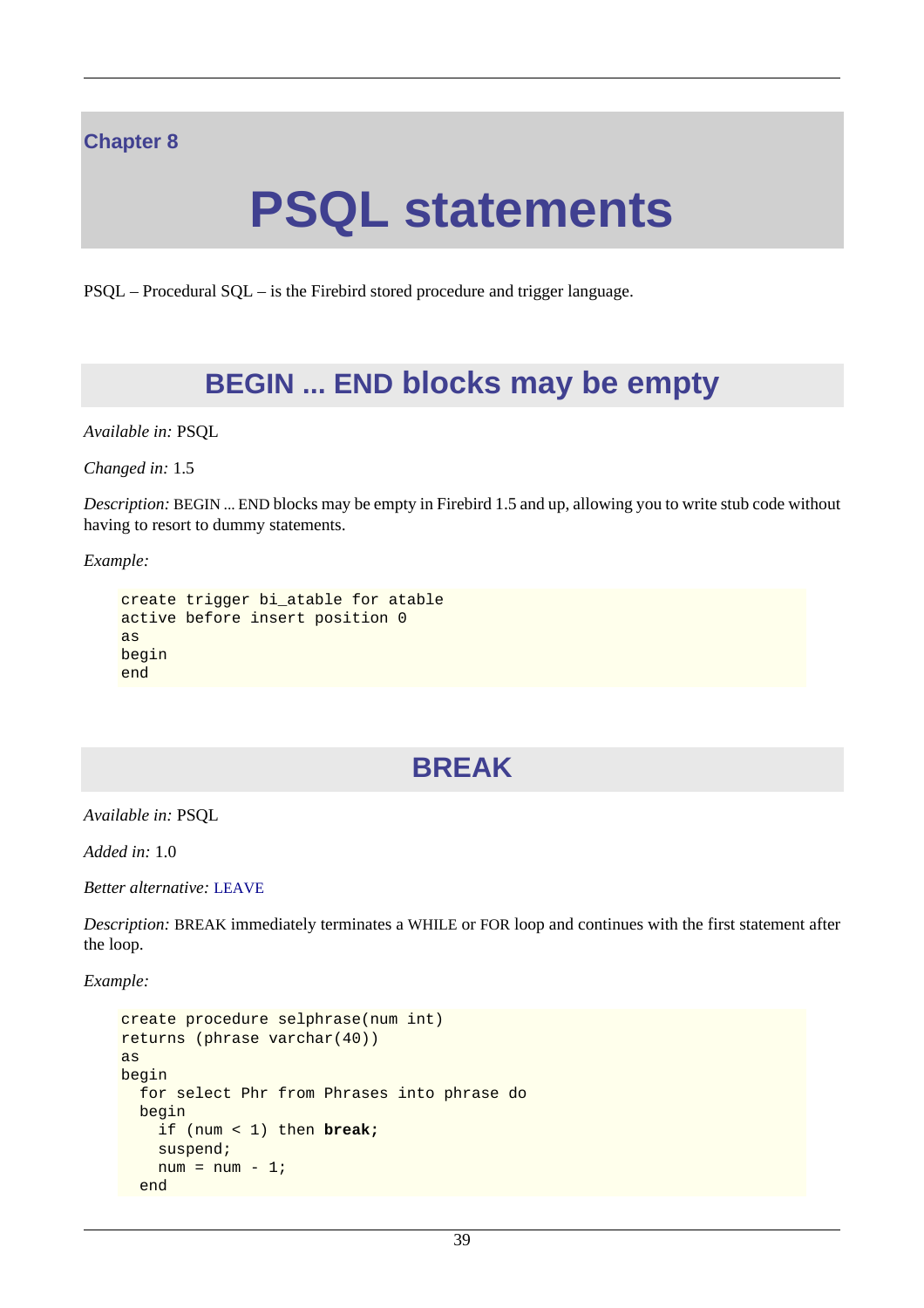```
 phrase = '*** Ready! ***';
   suspend;
end
```
This selectable SP returns at most num rows from the table Phrases. The variable num is decremented in each iteration; once it is smaller than 1, the loop is terminated with BREAK. The program then continues at the line "phrase =  $***$  Ready! \*\*\*';".

#### **Important**

Since Firebird 1.5, use of the SQL-99 compliant synonym [LEAVE](#page-53-0) is preferred.

# **DECLARE [VARIABLE] with initialization**

*Available in:* PSQL

*Changed in:* 1.5

*Description:* In Firebird 1.5 and above, a PSQL local variable can be initialized upon declaration. The VARIABLE keyword has become optional.

*Syntax:*

```
DECLARE [VARIABLE] varname datatype [{= | DEFAULT} value];
```
*Example:*

```
create procedure proccie (a int)
returns (b int)
as
  declare p int;
  declare q int = 8;
  declare r int default 9;
   declare variable s int;
  declare variable t int = 10;
   declare variable u int default 11;
begin
   <intelligent code here>
end
```
## **EXCEPTION**

*Available in:* PSQL

*Changed in:* 1.5

*Description:* The EXCEPTION syntax has been extended so that the user can

- a. Rethrow a caught exception or error.
- b. Provide a custom message when throwing a user-defined exception.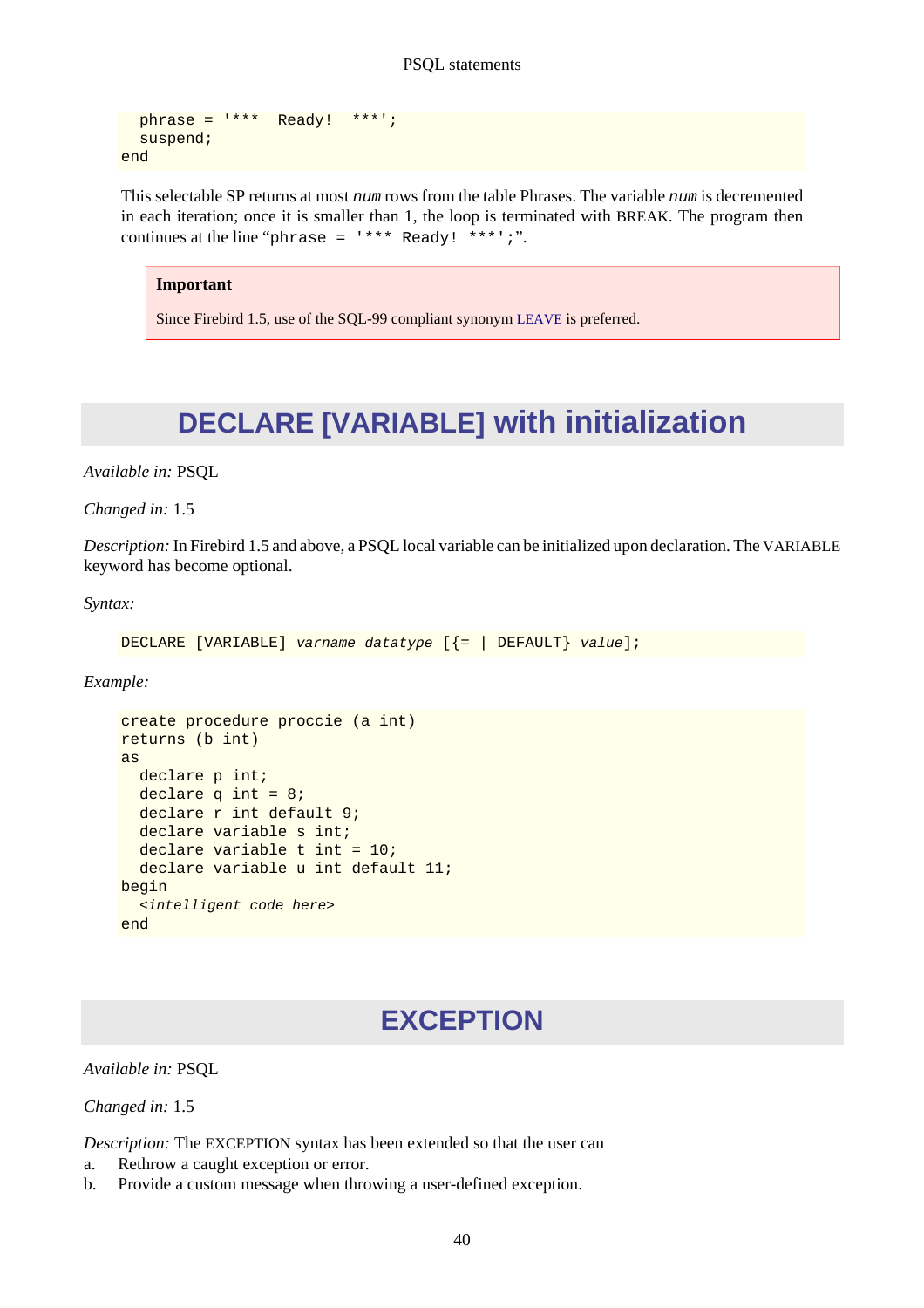*Syntax:*

```
EXCEPTION [<exception-name> [custom-message]]
<exception-name> ::= A previously defined exception name
```
## **Rethrowing a caught exception**

Within the exception handling block only, you can rethrow the caught exception or error by giving the EXCEP-TION command without any arguments. Outside such blocks, this "bare" command has no effect.

*Example:*

```
when any do
begin
   insert into error_log (...) values (sqlcode, ...);
   exception;
end
```
This example first logs some information about the exception or error, and then rethrows it.

## **Providing a custom error message**

Firebird 1.5 and up allow you to override an exception's default error message by supplying an alternative one when throwing the exception.

*Examples:*

```
exception ex_data_error 'You just lost some valuable data';
exception ex_bad_type 'Wrong type for record with id ' || new.id;
```
# **EXECUTE PROCEDURE**

*Available in:* DSQL, PSQL

*Changed in:* 1.5

*Description:* In Firebird 1.5 and above, (compound) expressions are allowed as input parameters for stored procedures called with EXECUTE PROCEDURE. See *DML statements :: [EXECUTE PROCEDURE](#page-33-0)* for full info and examples.

## **EXECUTE STATEMENT**

*Available in:* PSQL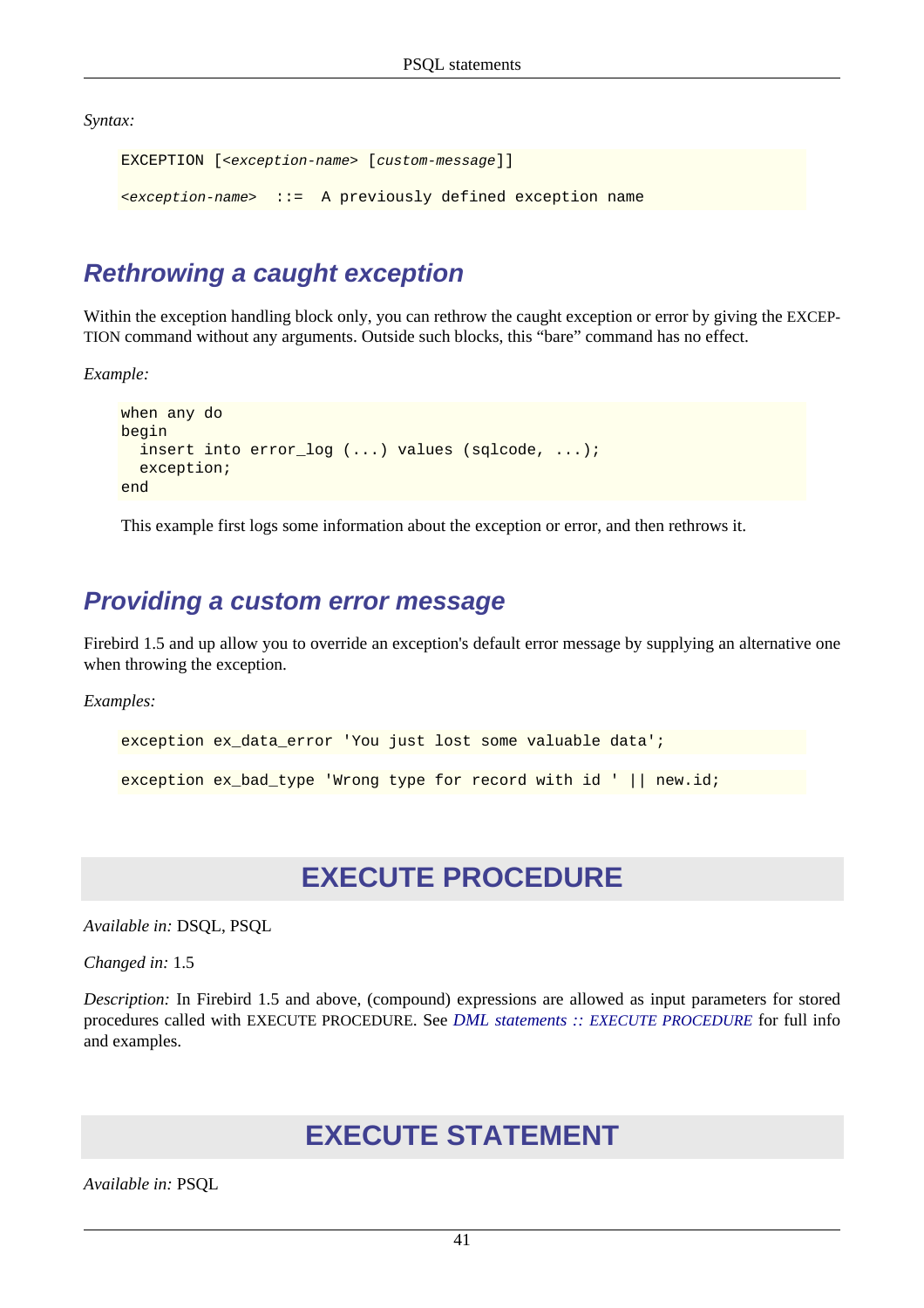*Added in:* 1.5

*Description:* EXECUTE STATEMENT takes a single string argument and executes it as if it had been submitted as a DSQL statement. The exact syntax depends on the number of data rows that the supplied statement may return.

## **No data returned**

This form is used with INSERT, UPDATE, DELETE and EXECUTE PROCEDURE statements that return no data.

*Syntax:*

```
EXECUTE STATEMENT <statement>
```
<statement> ::= An SQL statement returning no data.

*Example:*

```
create procedure DynamicSampleOne (ProcName varchar(100))
as
declare variable stmt varchar(1024);
declare variable param int;
begin
   select min(SomeField) from SomeTable into param;
    stmt = 'execute procedure ' 
            || ProcName 
            || '(' 
            || cast(param as varchar(20)) 
           | | | | | | | | | execute statement stmt;
end
```
#### **Warning**

Although this form of EXECUTE STATEMENT can also be used with all kinds of DDL strings (except CRE-ATE/DROP DATABASE), it is generally very, very unwise to use this trick in order to circumvent the no-DDL rule in PSQL.

## **One row of data returned**

This form is used with singleton SELECT statements.

*Syntax:*

```
EXECUTE STATEMENT <select-statement> INTO <var> [, <var> ...]
<select-statement> ::= An SQL statement returning at most one row of data.
<var> ::= A PSQL variable, optionally preceded by ":"
```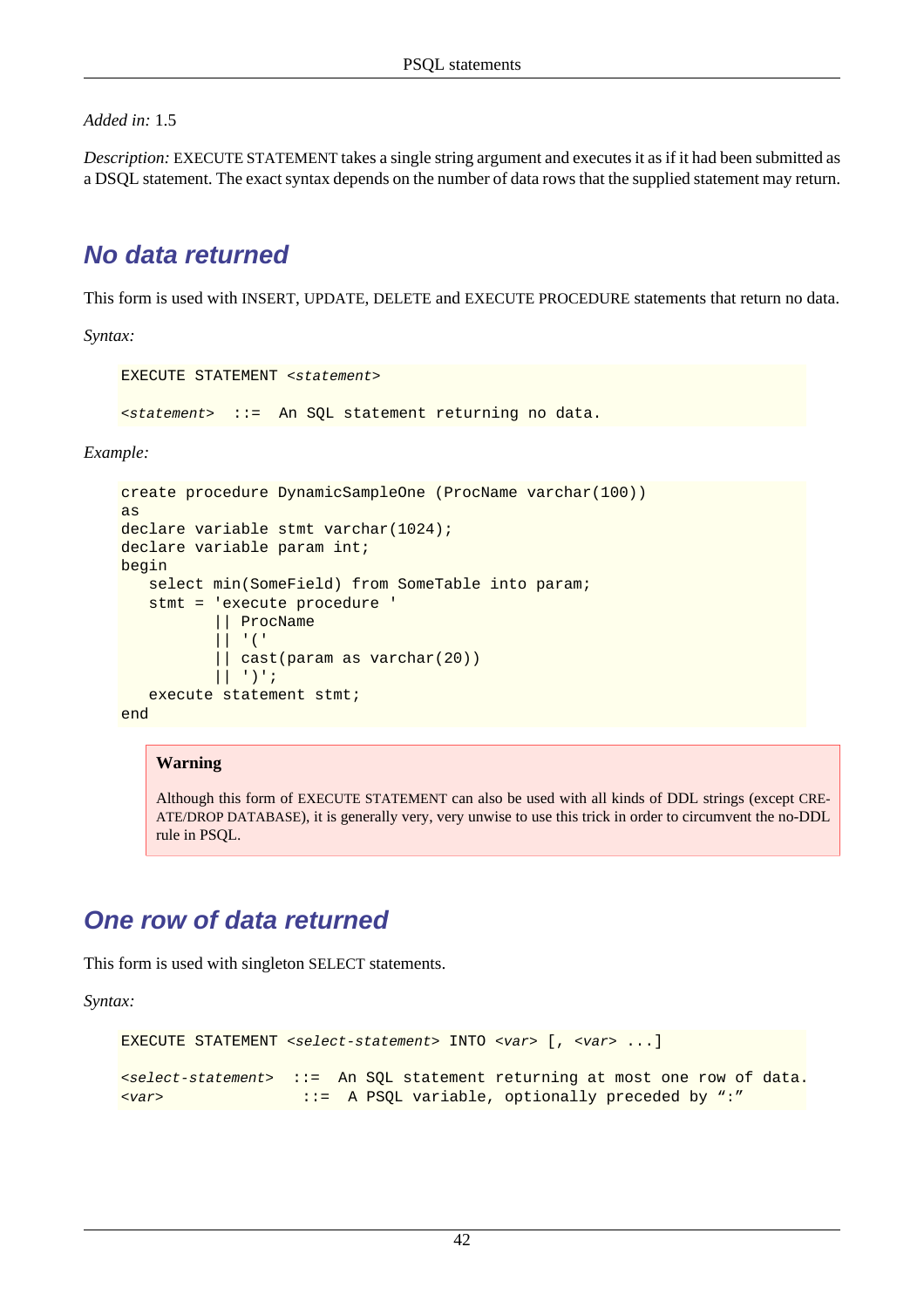*Example:*

```
create procedure DynamicSampleTwo (TableName varchar(100))
as
declare variable param int;
begin
   execute statement
     'select max(CheckField) from ' || TableName into :param;
   if (param > 100) then
     exception Ex_Overflow 'Overflow in ' || TableName;
end
```
## <span id="page-50-0"></span>**Any number of data rows returned**

This form – analogous to "FOR SELECT ... DO" – is used with SELECT statements that may return a multi-row dataset.

*Syntax:*

```
FOR EXECUTE STATEMENT <select-statement> INTO <var> [, <var> ...]
   DO <compound-statement>
<select-statement> ::= Any SELECT statement.
<var> ::= A PSQL variable, optionally preceded by ":"
```
*Example:*

```
create procedure DynamicSampleThree 
   ( TextField varchar(100),
     TableName varchar(100) )
returns 
   ( LongLine varchar(32000) )
as
declare variable Chunk varchar(100);
begin
  Chunk = '': for execute statement
     'select ' || TextField || ' from ' || TableName into :Chunk
   do
     if (Chunk is not null) then
      LongLine = LongLine || Chunk || ' ';
   suspend;
end
```
## **Caveats with EXECUTE STATEMENT**

- 1. There is no way to validate the syntax of the enclosed statement.
- 2. There are no dependency checks to discover whether tables or columns have been dropped.
- 3. Operations will be slow because the embedded statement has to be prepared every time it is executed.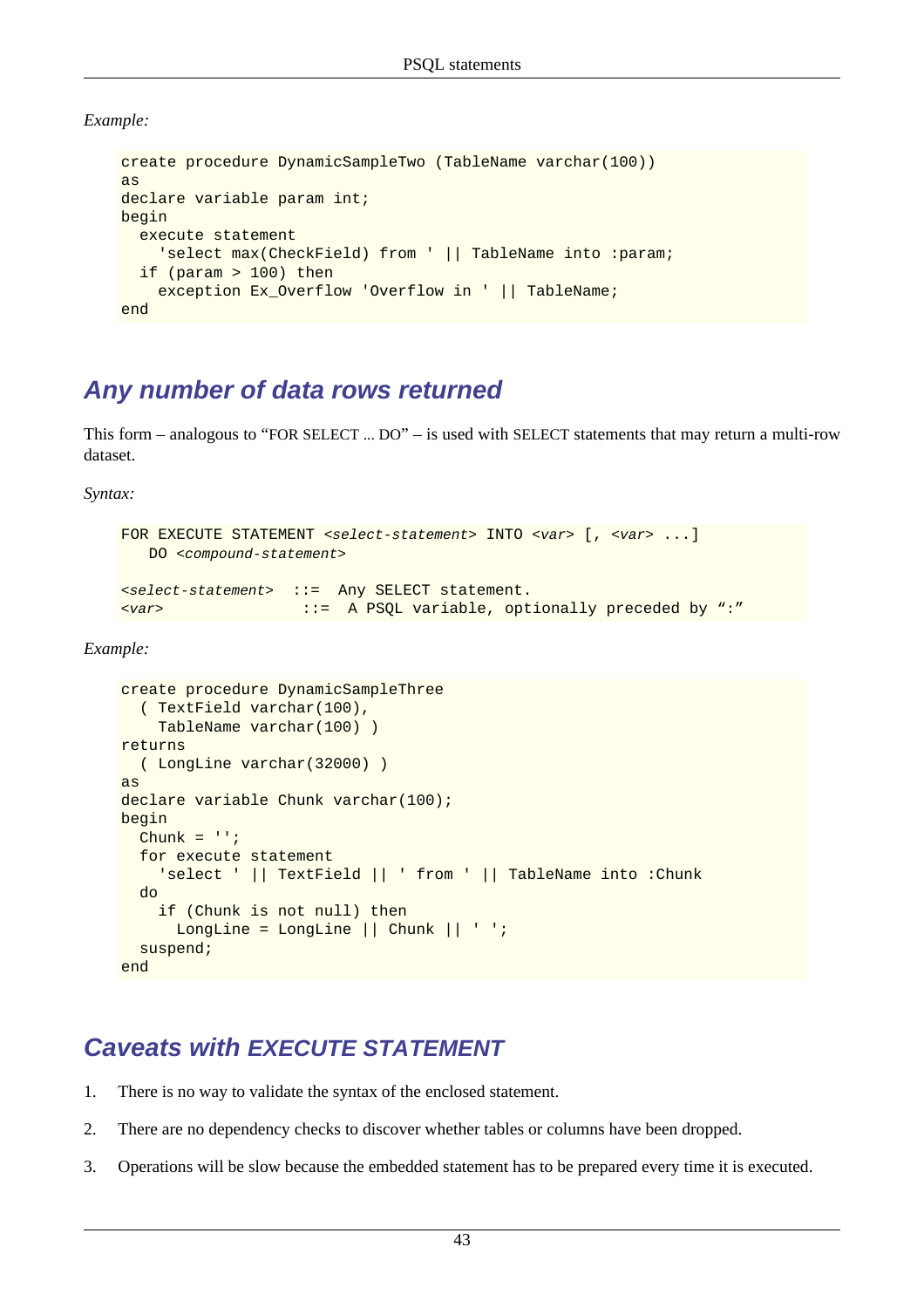- 4. The argument string cannot contain any parameters. All variable substitution into the static part of the DSQL statement should be performed before EXECUTE STATEMENT is called.
- 5. Return values are strictly checked for data type in order to avoid unpredictable type-casting exceptions. For example, the string '1234' would convert to an integer, 1234, but 'abc' would give a conversion error.
- 6. The submitted DSQL statement is always executed with the privileges of the current **user**. Privileges granted to the trigger or SP that contains the EXECUTE STATEMENT statement are not in effect while the DSQL statement runs.

All in all, this feature is intended only for very cautious use and you should always take the above factors into account. Bottom line: use EXECUTE STATEMENT only when other methods are impossible, or perform even worse than EXECUTE STATEMENT.

**EXIT**

*Available in:* PSQL

*Changed in:* 1.5

*Description:* In Firebird 1.5 and up, EXIT can be used in all PSQL. In earlier versions it is only supported in stored procedures, not in triggers.

# **FOR EXECUTE STATEMENT ... DO**

*Available in:* PSQL

*Added in:* 1.5

*Description:* See *EXECUTE STATEMENT [:: Any number of data rows returned](#page-50-0)*.

# **FOR SELECT ... INTO ... DO**

*Available in:* PSQL

*Description:* Executes a SELECT statement and retrieves the result set. In each iteration of the loop, the field values of the current row are copied into local variables. Adding an AS CURSOR clause enables positioned deletes and updates. FOR SELECT statements may be nested.

*Syntax:*

```
FOR <select-stmt>
    INTO \langle var \rangle [, \langle var \rangle ...]
     [AS CURSOR name]
DO
     <psql-stmt>
```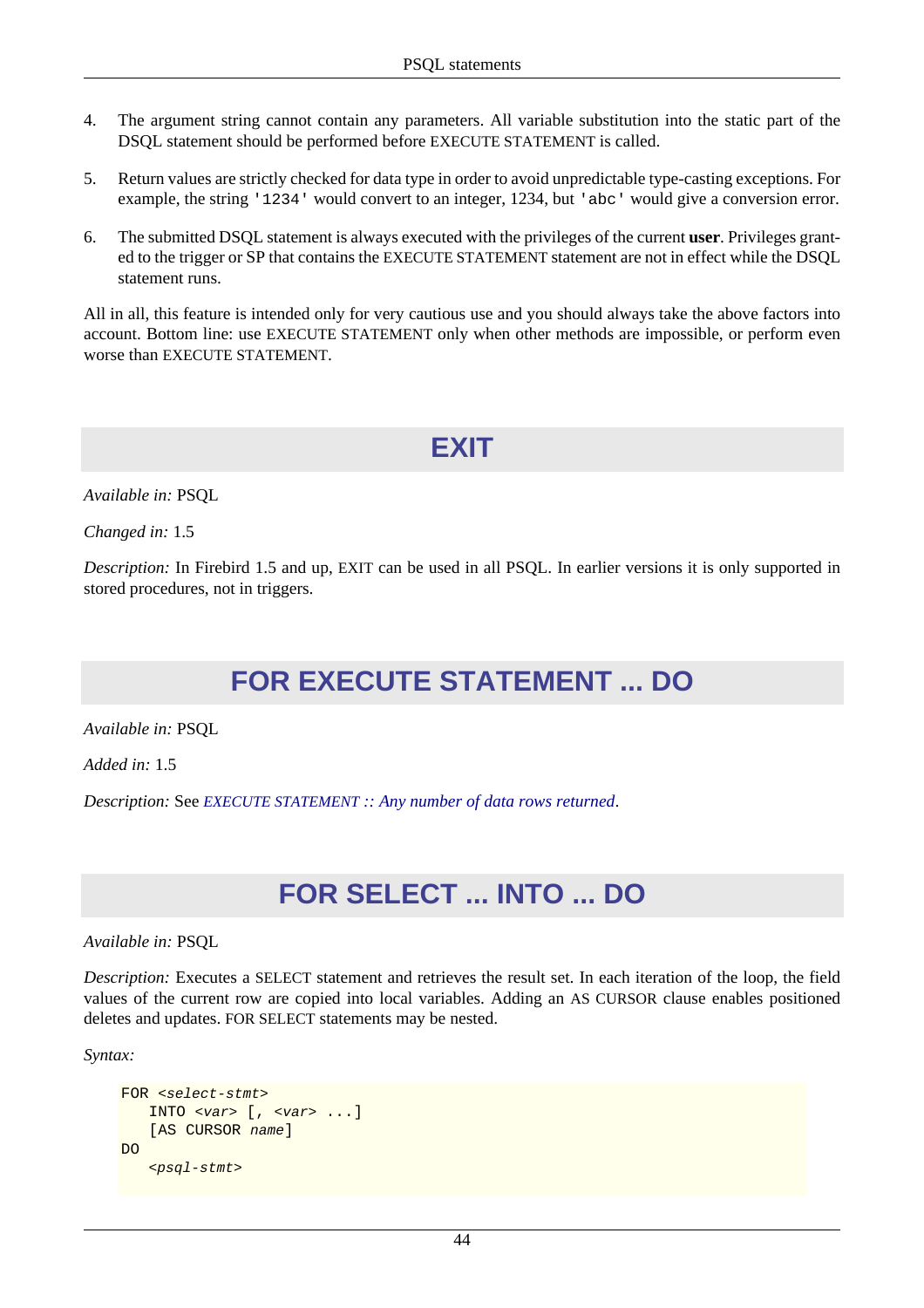```
<select-stmt> ::= A valid SELECT statement.
<var> ::= A PSQL variable name, optionally preceded by ":"
<psql-stmt> ::= A single statement or a block of PSQL code.
```
- The SELECT statement may contain named SQL parameters, like in "select name  $||$ : sfx from names where number = : num". Each parameter must be a PSOL variable that has been declared previously (this includes any in/out params of the PSQL module).
- Caution! If the value of a PSQL variable that is used in the SELECT statement changes during execution of the loop, the statement *may* (but will not always) be re-evaluated for the remaining rows. In general, this situation should be avoided. If you really need this behaviour, test your code thoroughly and make sure you know how variable changes affect the outcome. Also be advised that the behaviour may depend on the query plan, in particular the use of indices. As it is currently not strictly defined, it may change in some future version of Firebird.

```
Examples:
```

```
create procedure shownums
   returns (aa int, bb int, sm int, df int)
as
begin
   for select distinct a, b from numbers order by a, b
     into :aa, :bb
   do
   begin
    sm = aa + bb;
    df = aa - bb suspend;
   end
end
create procedure relfields
   returns (relation char(32), pos int, field char(32))
as
begin
   for select rdb$relation_name from rdb$relations
       into :relation
   do
   begin
    for select rdb$field position + 1, rdb$field name
         from rdb$relation_fields
        where rdb$relation name = :relation
         order by rdb$field_position
         into :pos, :field
     do
     begin
      if (pos = 2) then relation = ' "'; -- for nicer output
       suspend;
     end
   end
end
```
#### **AS CURSOR clause**

*Available in:* PSQL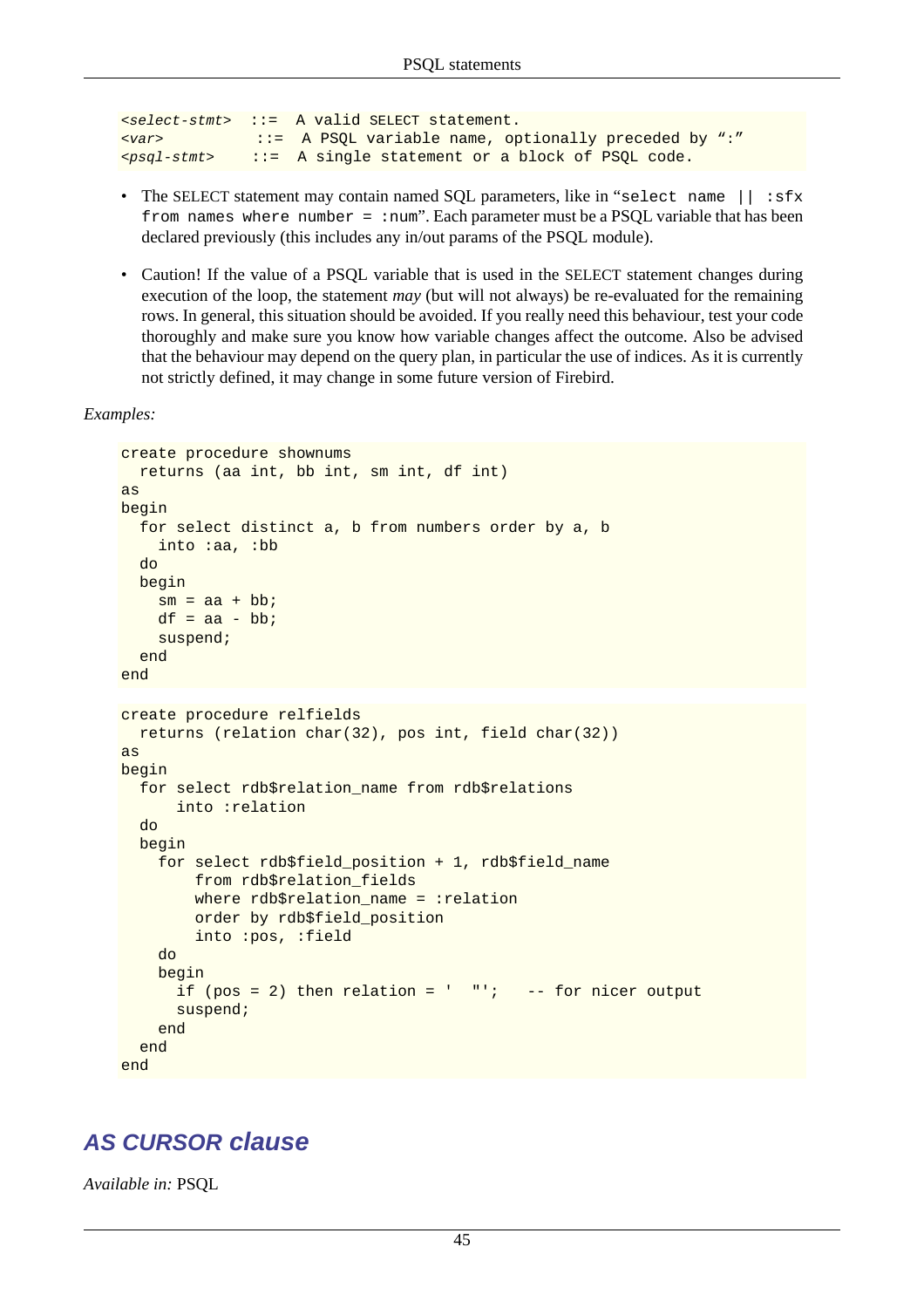#### *Added in:* IB

*Description:* The optional AS CURSOR clause creates a named cursor that can be referenced (after WHERE CURRENT OF) within the FOR SELECT loop in order to update or delete the current row. This feature was already added in InterBase, but not mentioned in the *Language Reference*.

*Example:*

```
create procedure deltown (towntodelete varchar(24))
  returns (town varchar(24), pop int)
as
begin
  for select town, pop from towns into :town, :pop as cursor tcur do
   begin
     if (town = towntodelete)
       then delete from towns where current of tcur;
       else suspend;
   end
end
```
*Notes:*

- A "FOR UPDATE" clause is allowed in the SELECT statement., but not required for a positioned update or delete to succeed.
- <span id="page-53-0"></span>• AS CURSOR is not supported in FOR EXECUTE STATEMENT loops, even if the statement to execute is a suitable SELECT query.

# **LEAVE**

*Available in:* PSQL

*Added in:* 1.5

*Description:* LEAVE immediately terminates a WHILE or FOR loop and continues with the first statement after the loop.

*Example:*

```
while (b < 10) do
begin
   insert into Numbers(B) values (:b);
  b = b + 1; when any do
   begin
     execute procedure log_error (current_timestamp, 'Error in B loop');
     leave;
   end
end
c = 0;while (c < 10) do
begin
 ...
```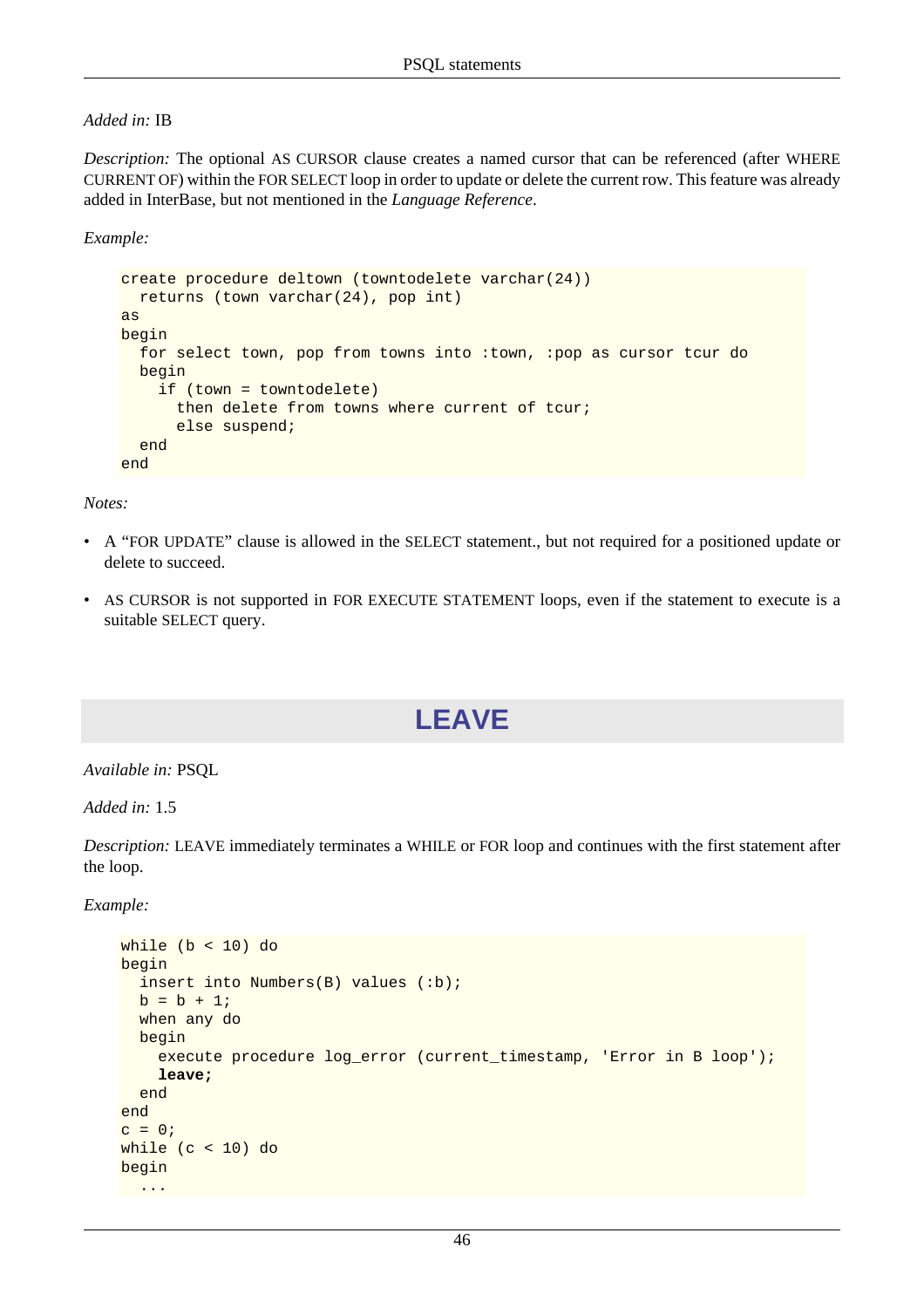... end

If an error occurs during the insert, the event is logged and the loop terminated. The program continues at the line of code reading " $c = 0$ ;"

# **PLAN allowed in trigger code**

#### *Changed in:* 1.5

*Description:* Before Firebird 1.5, a trigger containing a PLAN statement would be rejected by the compiler. Now a valid plan can be included and will be used.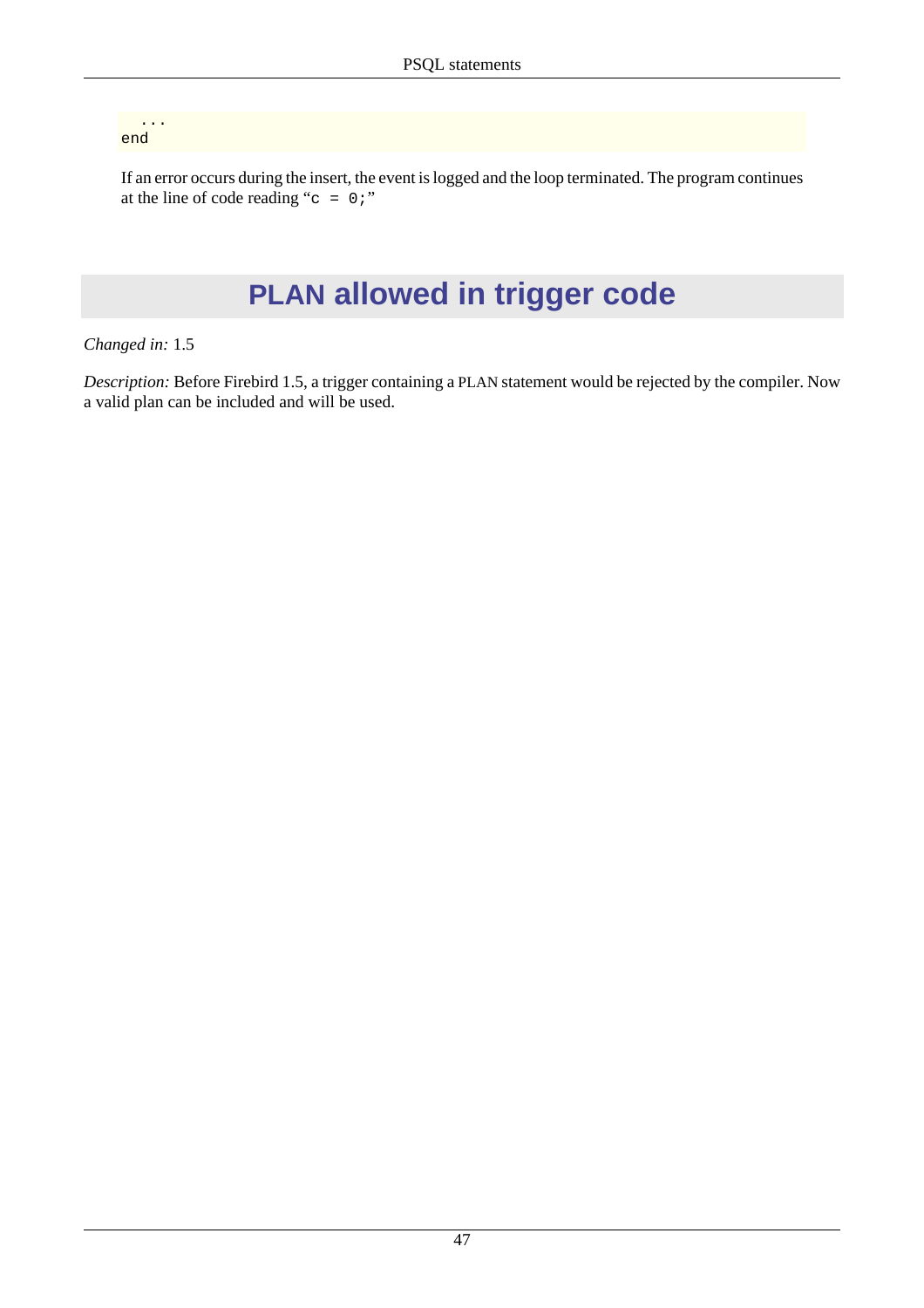#### **Chapter 9**

# **Context variables**

### **CURRENT\_CONNECTION**

*Available in:* DSQL, PSQL

*Added in:* 1.5

*Description:* CURRENT\_CONNECTION returns a unique identifier for the current connection.

*Type:* INTEGER

*Examples:*

select current connection from rdb\$database

execute procedure P\_Login(current\_connection)

The value of CURRENT\_CONNECTION is stored on the database header page and reset upon restore. Since the engine itself is not interested in this value, it is only incremented if the client reads it during a session. Hence it is only useful as a unique identifier, not as an indicator of the number of connections since the creation or latest restoration of the database. Please note that this will change in Firebird 2.1.

#### **CURRENT\_ROLE**

*Available in:* DSQL, PSQL

*Added in:* 1.0

*Description:* CURRENT\_ROLE is a context variable containing the role of the currently connected user. If there is no active role, CURRENT\_ROLE is NONE.

*Type:* VARCHAR(31)

*Example:*

```
if (current_role <> 'MANAGER')
  then exception only_managers_may_delete;
else
 delete from Customers where custno = : custno;
```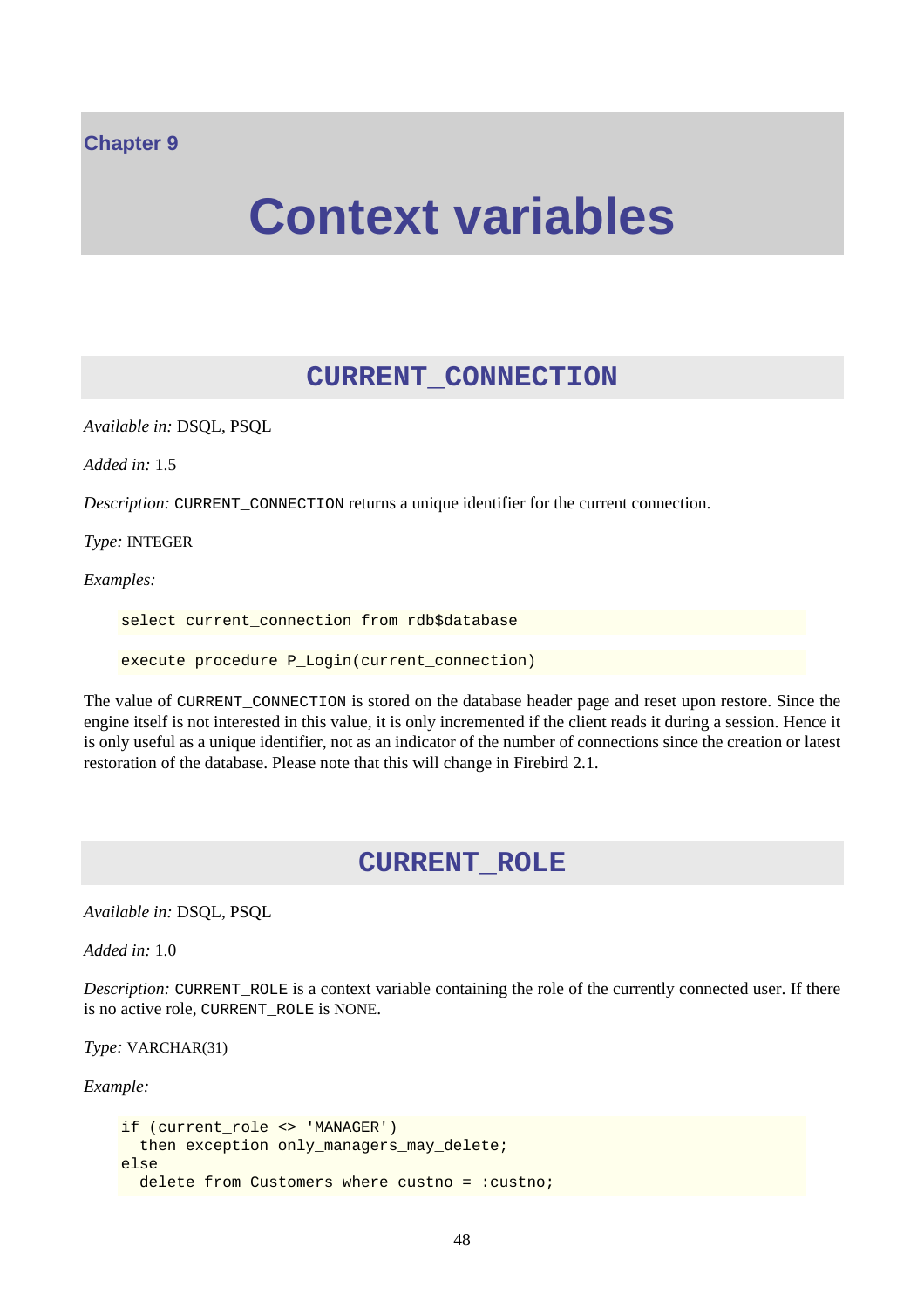CURRENT\_ROLE always represents a valid role or NONE. If a user connects with a non-existing role, the engine silently resets it to NONE without returning an error.

#### **CURRENT\_TRANSACTION**

*Available in:* DSQL, PSQL

*Added in:* 1.5

*Description:* CURRENT\_TRANSACTION contains the unique identifier of the current transaction.

*Type:* INTEGER

*Examples:*

select current\_transaction from rdb\$database

New.Txn\_ID = current\_transaction;

The value of CURRENT\_TRANSACTION is stored on the database header page and reset upon restore. Unlike CURRENT\_CONNECTION, it is incremented with every new transaction, whether the client reads the value or not.

#### **CURRENT\_USER**

*Available in:* DSQL, PSQL

*Added in:* 1.0

*Description:* CURRENT\_USER is a context variable containing the name of the currently connected user. It is fully equivalent to USER.

*Type:* VARCHAR(31)

*Example:*

```
create trigger bi_customers for customers before insert as
begin
  New.added_by = CURRENT_USER;
  New.purchases = 0;
end
```
#### **DELETING**

*Available in:* PSQL

*Added in:* 1.5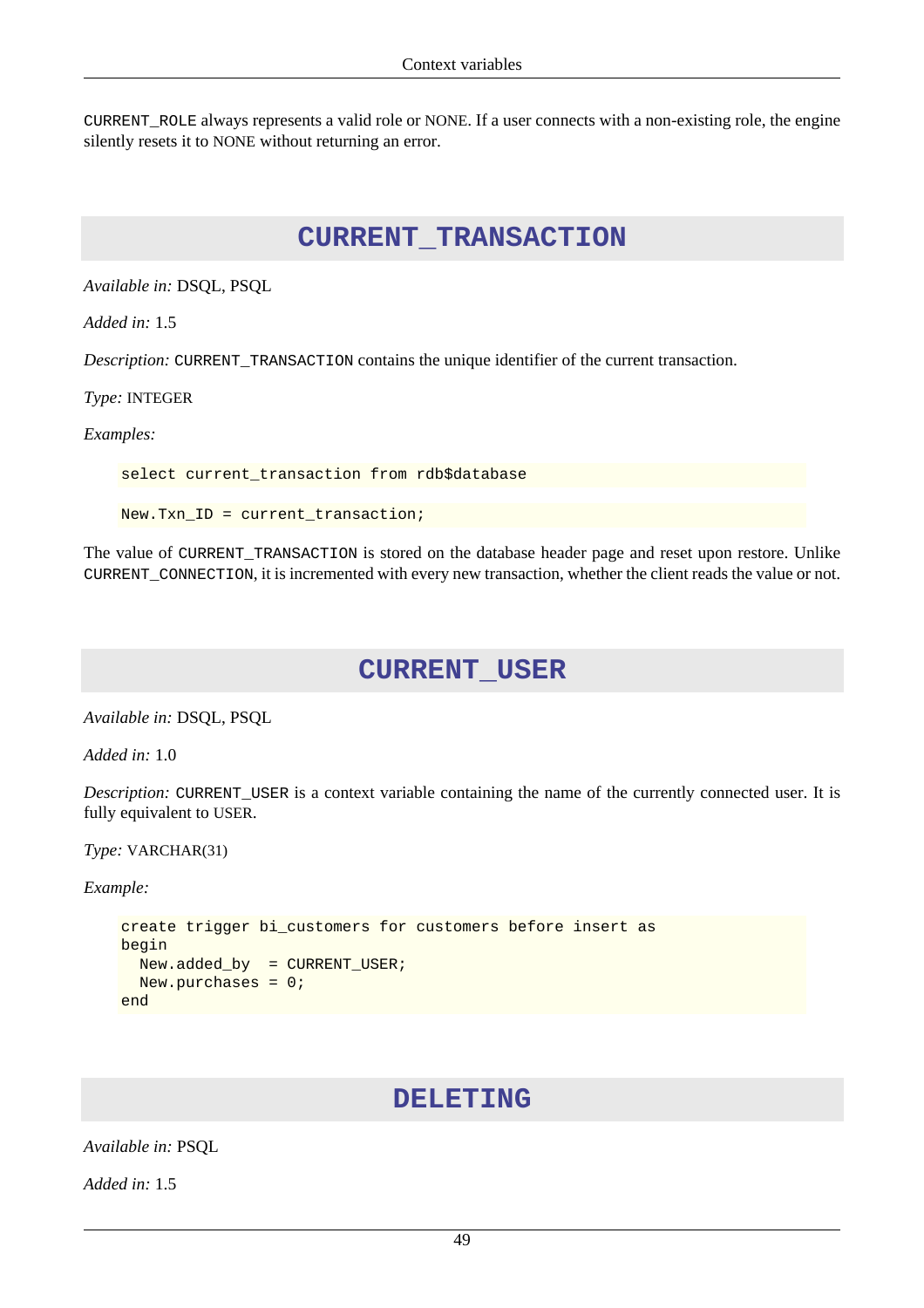*Description:* Available in triggers only, DELETING indicates if the trigger fired because of a DELETE operation. Intended for use in [multi-action triggers.](#page-28-0)

*Type:* boolean

*Example:*

```
if (deleting) then
begin
   insert into Removed_Cars (id, make, model, removed)
     values (old.id, old.make, old.model, current_timestamp);
end
```
### **GDSCODE**

*Available in:* PSQL

*Added in:* 1.5

*Description:* In a WHEN GDSCODE handling block, the GDSCODE context variable contains a numerical representation of the current Firebird error code. It is 0 in WHEN SQLCODE, WHEN EXCEPTION and WHEN ANY handlers, as well as everywhere else in PSQL.

*Type:* INTEGER

*Example:*

```
when gdscode 335544551, gdscode 335544552,
      gdscode 335544553, gdscode 335544707
do
begin
   execute procedure log_grant_error(gdscode);
   exit;
end
```
### **INSERTING**

*Available in:* PSQL

*Added in:* 1.5

*Description:* Available in triggers only, INSERTING indicates if the trigger fired because of an INSERT operation. Intended for use in [multi-action triggers](#page-28-0).

*Type:* boolean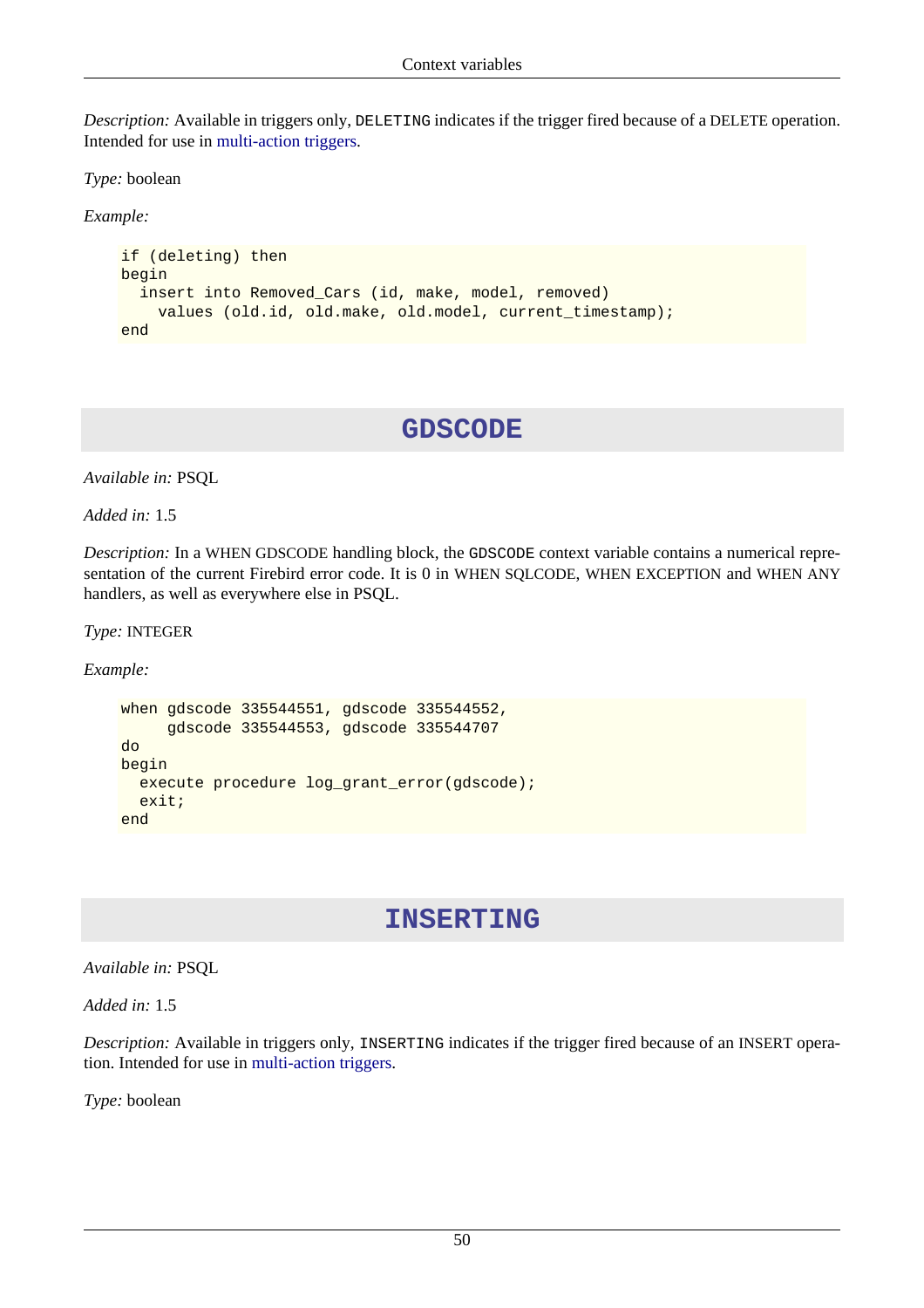*Example:*

```
if (inserting or updating) then
begin
   if (new.serial_num is null) then
    new.serial num = gen id(gen serials, 1);
end
```
## **ROW\_COUNT**

*Available in:* PSQL

*Added in:* 1.5

*Description:* The ROW\_COUNT context variable contains the number of rows affected by the most recent DML statement (INSERT, UPDATE or DELETE) in the current trigger or stored procedure.

*Type:* INTEGER

*Example:*

```
update Figures set Number = 0 where id = :id;if (row_count = 0) then
 insert into Figures (id, Number) values (:id, 0);
```
#### **Notes**

- For SELECT statements, ROW\_COUNT currently returns 0.
- ROW\_COUNT cannot be used to determine the number of rows affected by an EXECUTE STATEMENT or EXECUTE PROCEDURE command.

### **SQLCODE**

*Available in:* PSQL

*Added in:* 1.5

*Description:* In a WHEN SQLCODE handling block, the SQLCODE context variable contains the current SQL error code. In a WHEN ANY block it contains the SQL error code if indeed an SQL error occurred; otherwise it contains 0. SQLCODE is also 0 in WHEN GDSCODE and WHEN EXCEPTION handlers, as well as everywhere else in PSQL.

*Type:* INTEGER

*Example:*

when any do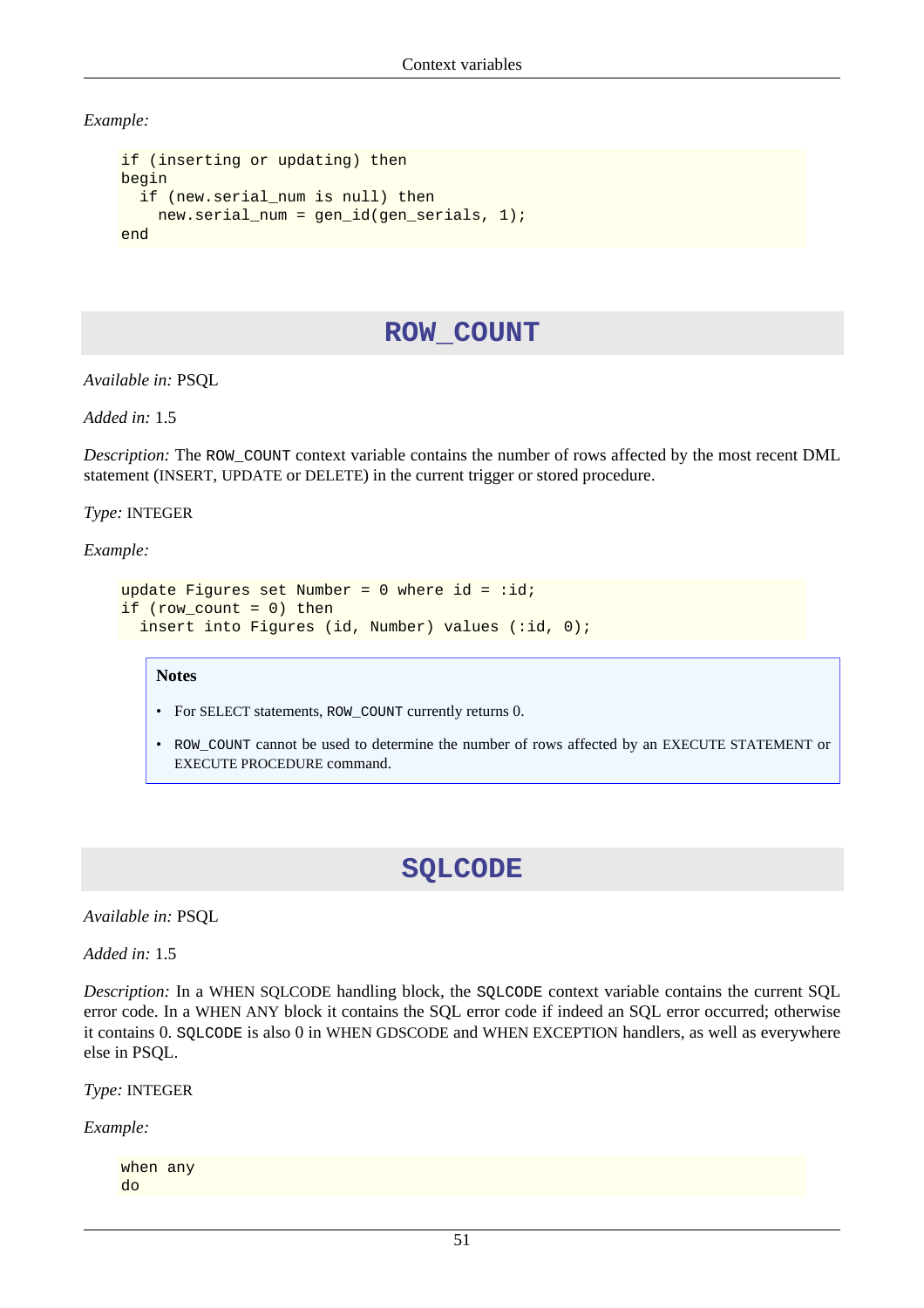```
begin
   if (sqlcode <> 0) then
    Msg = 'An SQL error occurred!';
   else
    Msg = 'Something bad happened!';
   exception ex_custom Msg;
end
```
## **UPDATING**

*Available in:* PSQL

*Added in:* 1.5

*Description:* Available in triggers only, UPDATING indicates if the trigger fired because of an UPDATE operation. Intended for use in [multi-action triggers.](#page-28-0)

*Type:* boolean

*Example:*

```
if (inserting or updating) then
begin
   if (new.serial_num is null) then
    new.serial_num = gen_id(gen_serials, 1);
end
```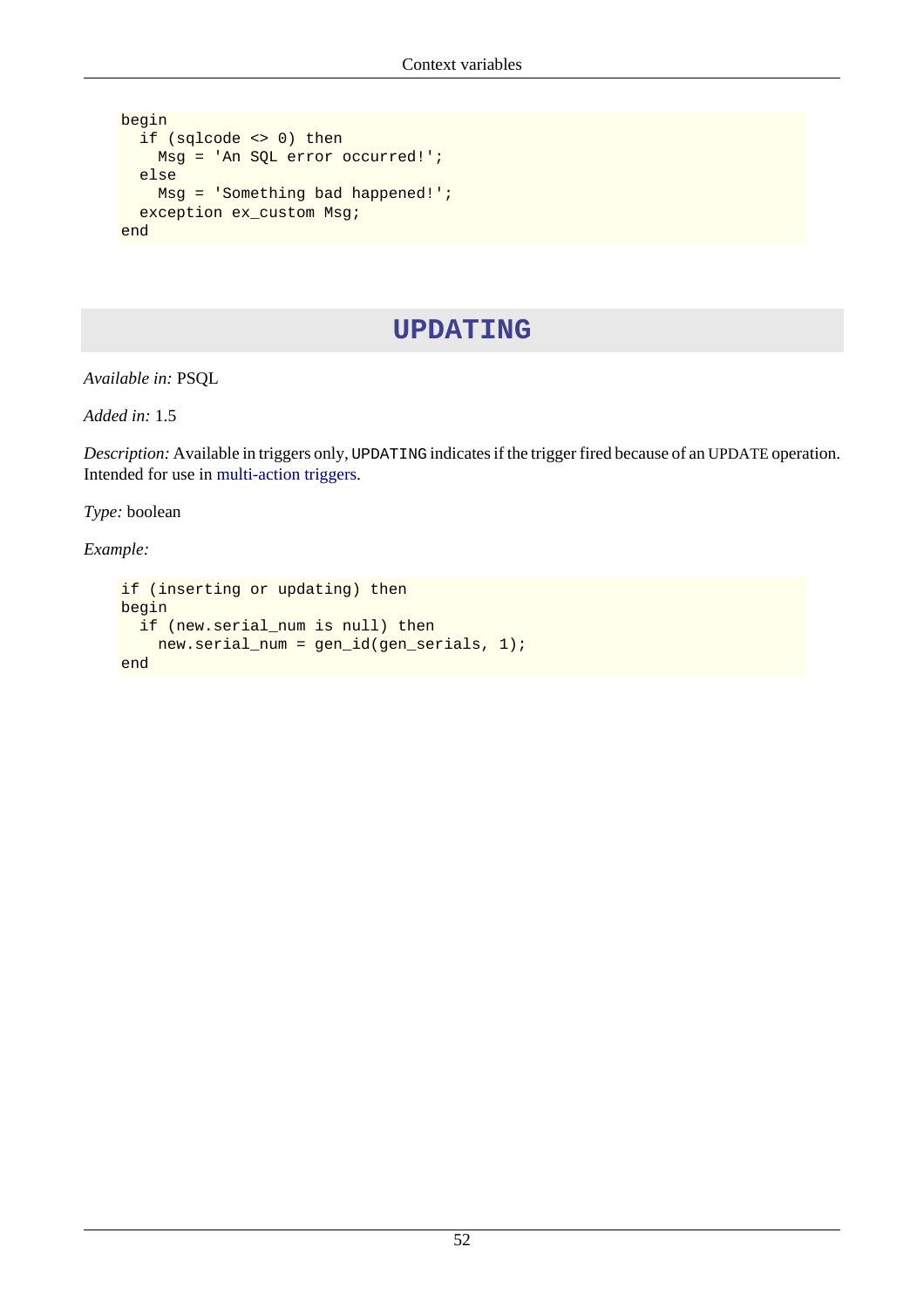#### **Chapter 10**

# **Internal functions**

# **COALESCE()**

<span id="page-60-0"></span>*Available in:* DSQL, ESQL, PSQL

*Added in:* 1.5

*Description:* The COALESCE function takes two or more arguments and returns the value of the first non-NULL argument. If all the arguments evaluate to NULL, the result is NULL.

*Return type:* Depends on input.

*Syntax:*

```
COALESCE (<exp1>, <exp2> [, <expN> ... ])
```
*Example:*

```
select 
   coalesce (Nickname, FirstName, 'Mr./Mrs.') || ' ' || LastName
   as FullName
from Persons
```
This example picks the Nickname from the Persons table. If it happens to be NULL, it goes on to FirstName. If that too is NULL, "Mr./Mrs." is used. Finally, it adds the family name. All in all, it tries to use the available data to compose a full name that is as informal as possible. Notice that this scheme only works if absent nicknames and first names are really NULL: if one of them is an empty string instead, COALESCE will happily return that to the caller.

#### **Note**

In Firebird 1.0.x, where COALESCE is not available, you can accomplish the same with the  $*_{\text{nv1}}$  external functions.

# **EXTRACT()**

*Available in:* DSQL, ESQL, PSQL

*Added in:* IB 6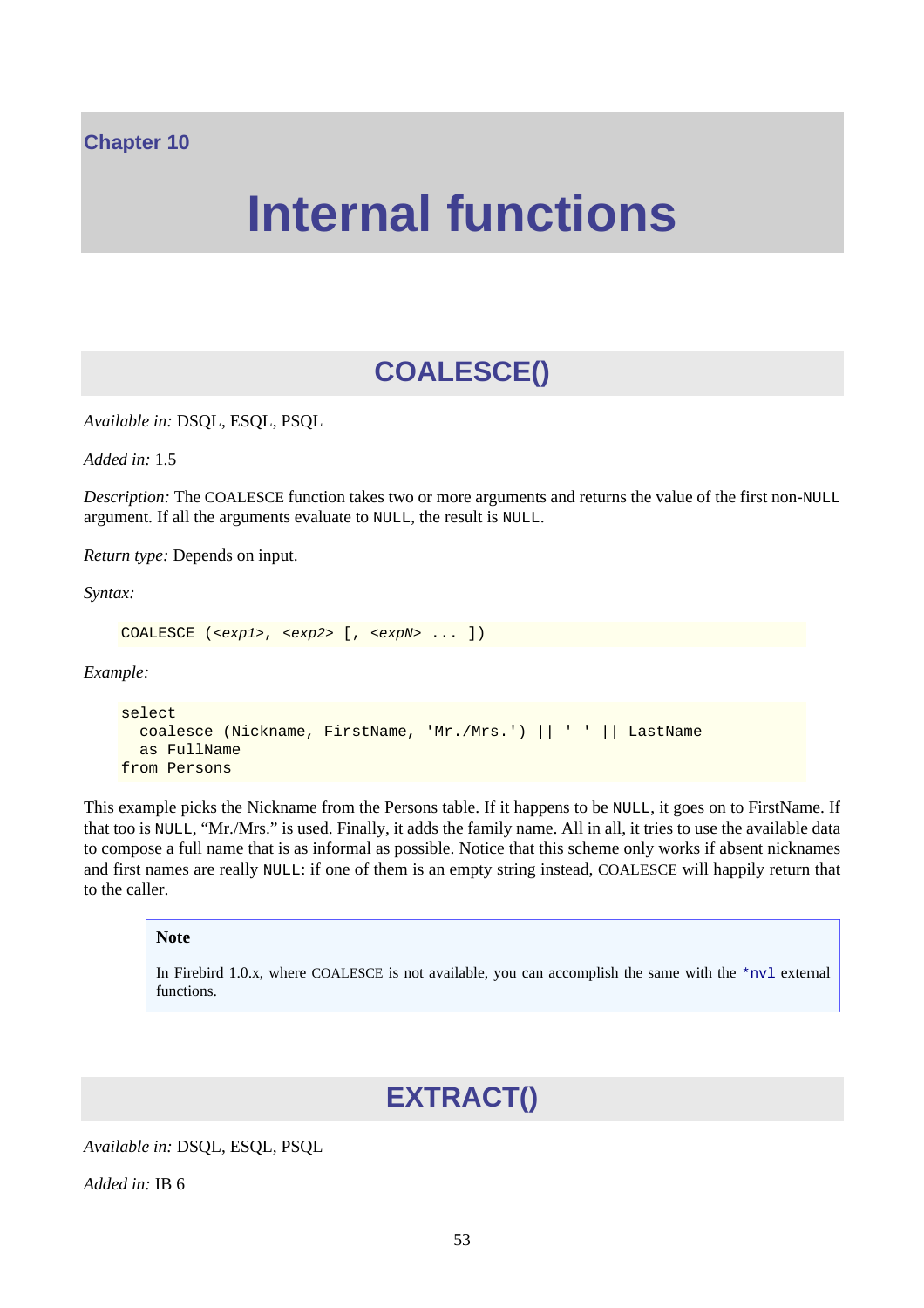*Description:* Extracts and returns an element from a DATE, TIME or TIMESTAMP expression. It was already added in InterBase 6, but not documented in the *Language Reference* at the time.

```
Return type: SMALLINT or DECIMAL(6,4)
```
*Syntax:*

```
EXTRACT (<part> FROM <datetime>)
<part> ::= YEAR | MONTH | DAY | WEEKDAY | YEARDAY
                    | HOUR | MINUTE | SECOND
<datetime> ::= An expression of type DATE, TIME or TIMESTAMP
```
The returned datatype is DECIMAL(6,4) for the SECOND part and SMALLINT for all others. The ranges are shown in the table below.

If you try to extract a part that isn't present in the date/time argument (e.g. SECOND from a DATE or YEAR from a TIME), an error occurs.

| Part           | Range         | <b>Comment</b>  |
|----------------|---------------|-----------------|
| <b>YEAR</b>    | 1-9999        |                 |
| <b>MONTH</b>   | $1 - 12$      |                 |
| <b>DAY</b>     | $1 - 31$      |                 |
| <b>WEEKDAY</b> | $0 - 6$       | $0 =$ Sunday    |
| <b>YEARDAY</b> | $0 - 365$     | $0 =$ January 1 |
| <b>HOUR</b>    | $0 - 23$      |                 |
| <b>MINUTE</b>  | $0 - 59$      |                 |
| <b>SECOND</b>  | 0.0000-59.999 |                 |

#### **Table 10.1. Ranges for EXTRACT results**

## **NULLIF()**

<span id="page-61-0"></span>*Available in:* DSQL, ESQL, PSQL

*Added in:* 1.5

*Description:* NULLIF returns the value of the first argument, unless it is equal to the second. In that case, NULL is returned.

*Return type:* Depends on input.

*Syntax:*

NULLIF (<exp1>, <exp2>)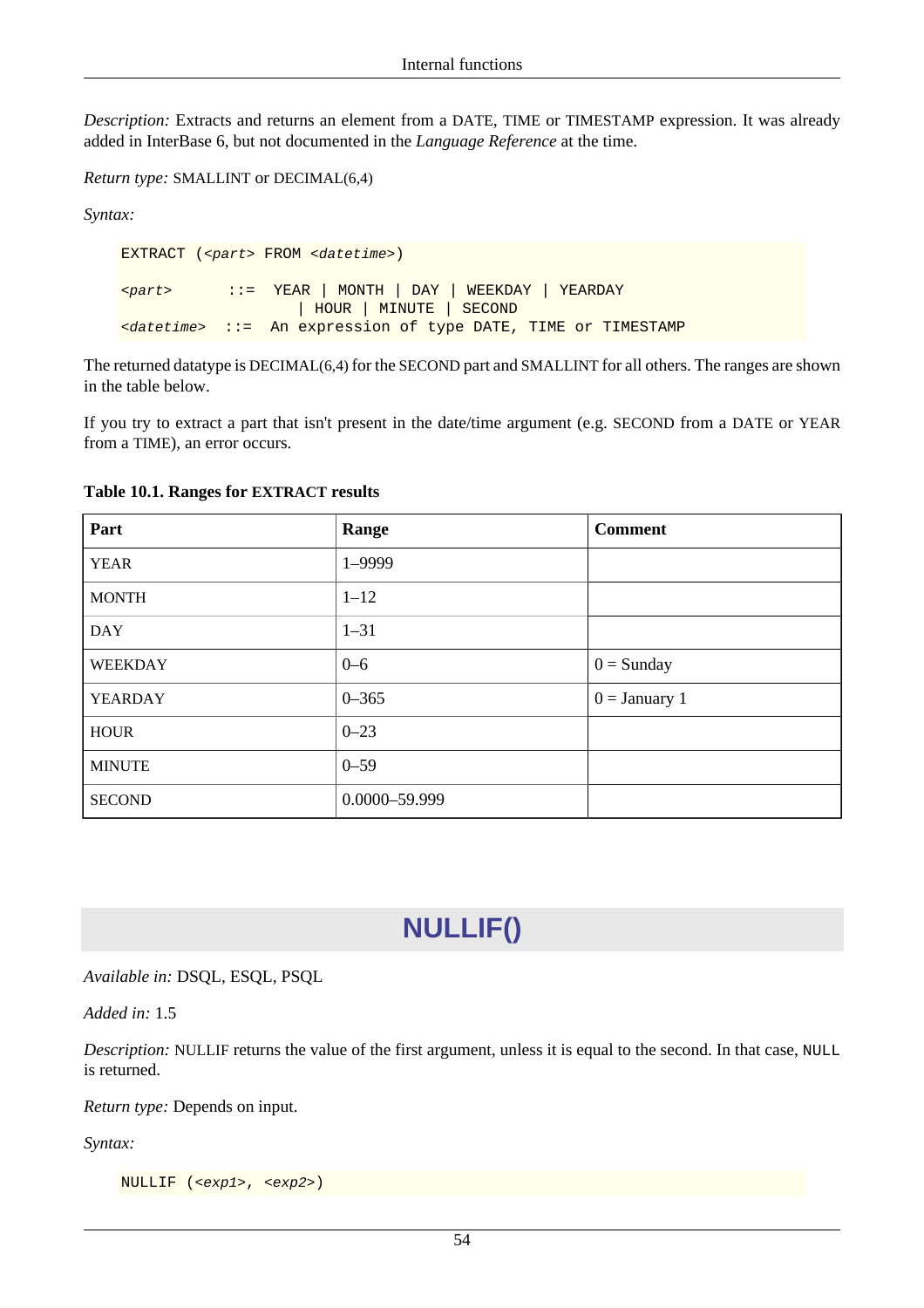*Example:*

select avg( nullif(Weight, -1) ) from FatPeople

This will return the average weight of the persons listed in FatPeople, excluding those having a weight of -1, since AVG skips NULL data. Presumably, -1 indicates "weight unknown" in this table. A plain AVG(Weight) would include the -1 weights, thus skewing the result.

#### **Note**

In Firebird 1.0.x, where NULLIF is not available, you can accomplish the same with the  $*$ nullif external functions.

# **SUBSTRING()**

*Available in:* DSQL, ESQL, PSQL

*Added in:* 1.0

*Description:* Returns a string's substring starting at the given position, either to the end of the string or with a given length.

*Return type:* CHAR(n)

*Syntax:*

SUBSTRING(<str> FROM startpos [FOR length]) <str> := any expression evaluating to a string startpos and length must be integer literals

SUBSTRING returns the stream of bytes starting at byte position startpos (the first byte position being 1). Without the FOR argument, it returns all the remaining bytes in the string. With FOR, it returns length bytes or the remainder of the string, whichever is shorter.

SUBSTRING can be used with:

- Any string or (var)char argument, regardless of its character set;
- Subtype 0 (binary) BLOBs;
- Subtype 1 (text) BLOBs, if the character set has 1 byte per character.

SUBSTRING can *not* be used with text BLOBs that have an underlying multi-byte character set.

*Example:*

```
insert into AbbrNames(AbbrName)
  select substring(LongName from 1 for 3) from LongNames
```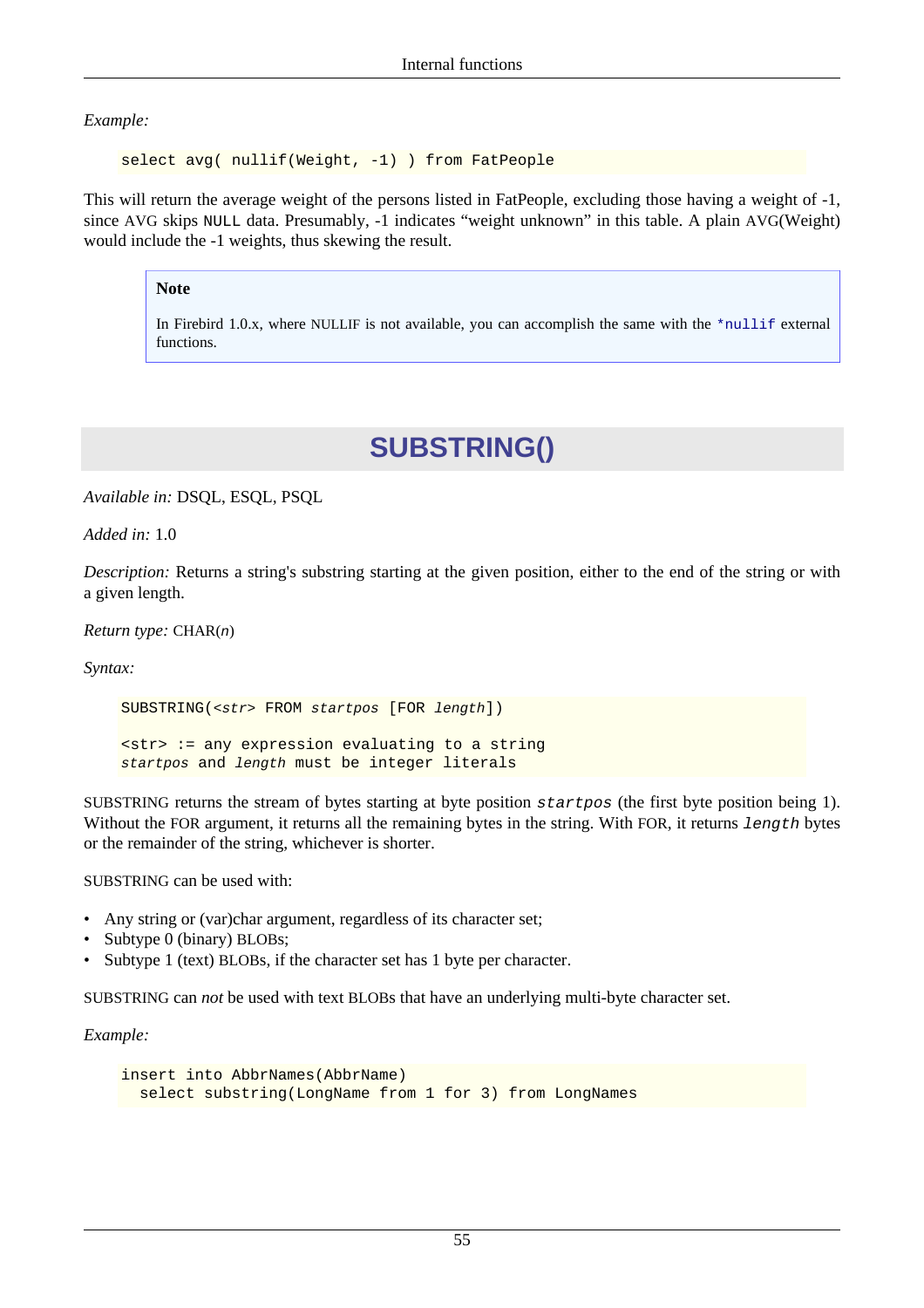## **Chapter 11**

# **External functions (UDFs)**

External functions must be "declared" (made known) to the database before they can be used. Firebird ships with two external function libraries:

- ib\_udf inherited from InterBase;
- fbudf a new library using [descriptors](#page-30-0), present as from Firebird 1.0 (Windows) and 1.5 (Linux).

Users can also create their own UDF libraries or acquire them from third parties.

## **addDay**

*Library:* fbudf

*Added in:* 1.0 (Win), 1.5 (Linux)

*Description:* Returns the first argument with number days added. Use negative numbers to subtract.

*Return type:* TIMESTAMP

*Syntax:*

```
addday (atimestamp, number)
```
*Declaration:*

```
DECLARE EXTERNAL FUNCTION addDay
    TIMESTAMP, INT
    RETURNS TIMESTAMP
    ENTRY_POINT 'addDay' MODULE_NAME 'fbudf'
```
### **addHour**

*Library:* fbudf

*Added in:* 1.0 (Win), 1.5 (Linux)

*Description:* Returns the first argument with number hours added. Use negative numbers to subtract.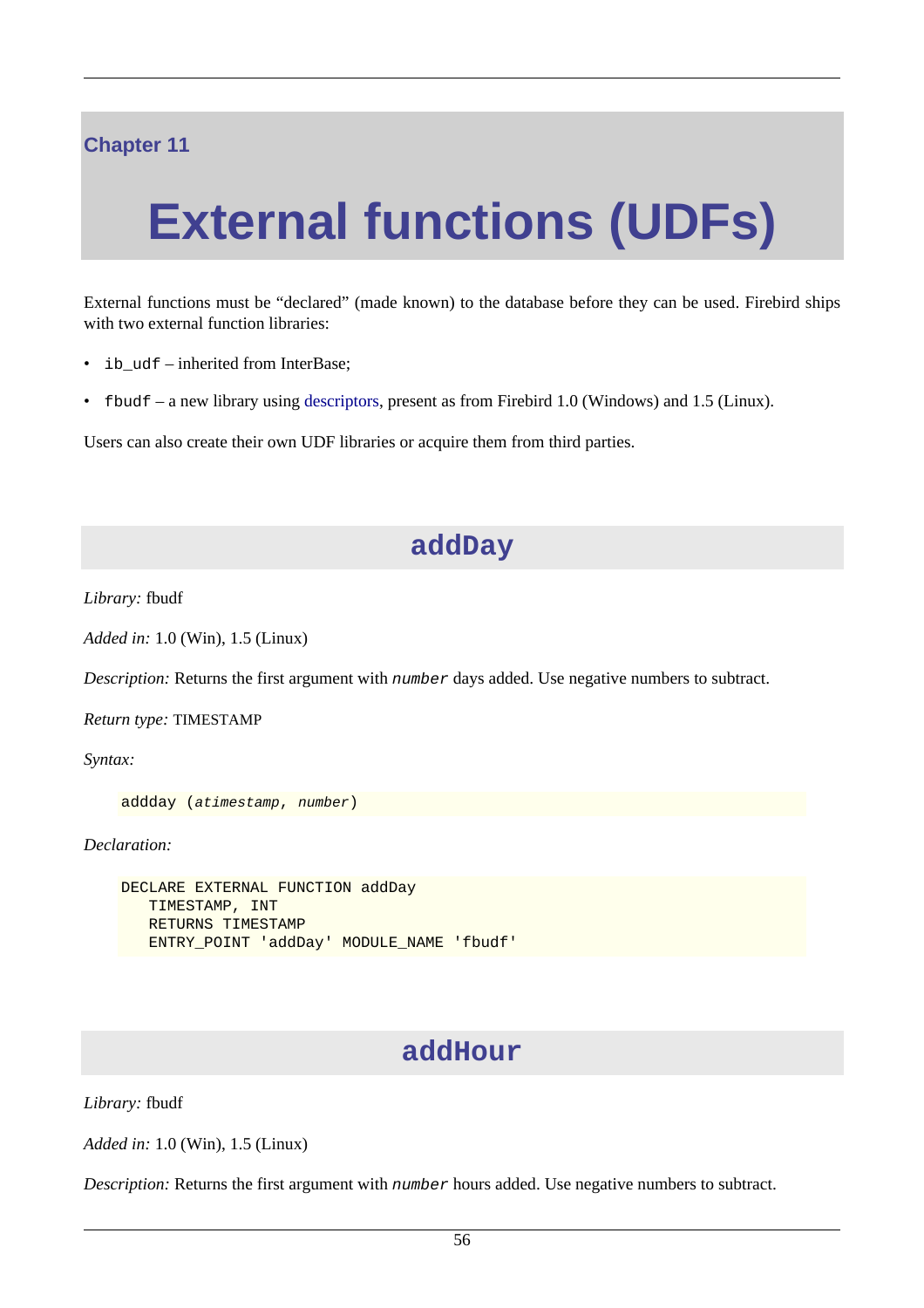*Return type:* TIMESTAMP

*Syntax:*

```
addhour (atimestamp, number)
```
*Declaration:*

```
DECLARE EXTERNAL FUNCTION addHour
    TIMESTAMP, INT
    RETURNS TIMESTAMP
    ENTRY_POINT 'addHour' MODULE_NAME 'fbudf'
```
## **addMilliSecond**

*Library:* fbudf

*Added in:* 1.0 (Win), 1.5 (Linux)

*Description:* Returns the first argument with number milliseconds added. Use negative numbers to subtract.

*Return type:* TIMESTAMP

*Syntax:*

addmillisecond (atimestamp, number)

*Declaration:*

```
DECLARE EXTERNAL FUNCTION addMilliSecond
    TIMESTAMP, INT
    RETURNS TIMESTAMP
    ENTRY_POINT 'addMilliSecond' MODULE_NAME 'fbudf'
```
## **addMinute**

*Library:* fbudf

*Added in:* 1.0 (Win), 1.5 (Linux)

*Description:* Returns the first argument with number minutes added. Use negative numbers to subtract.

*Return type:* TIMESTAMP

*Syntax:*

addminute (atimestamp, number)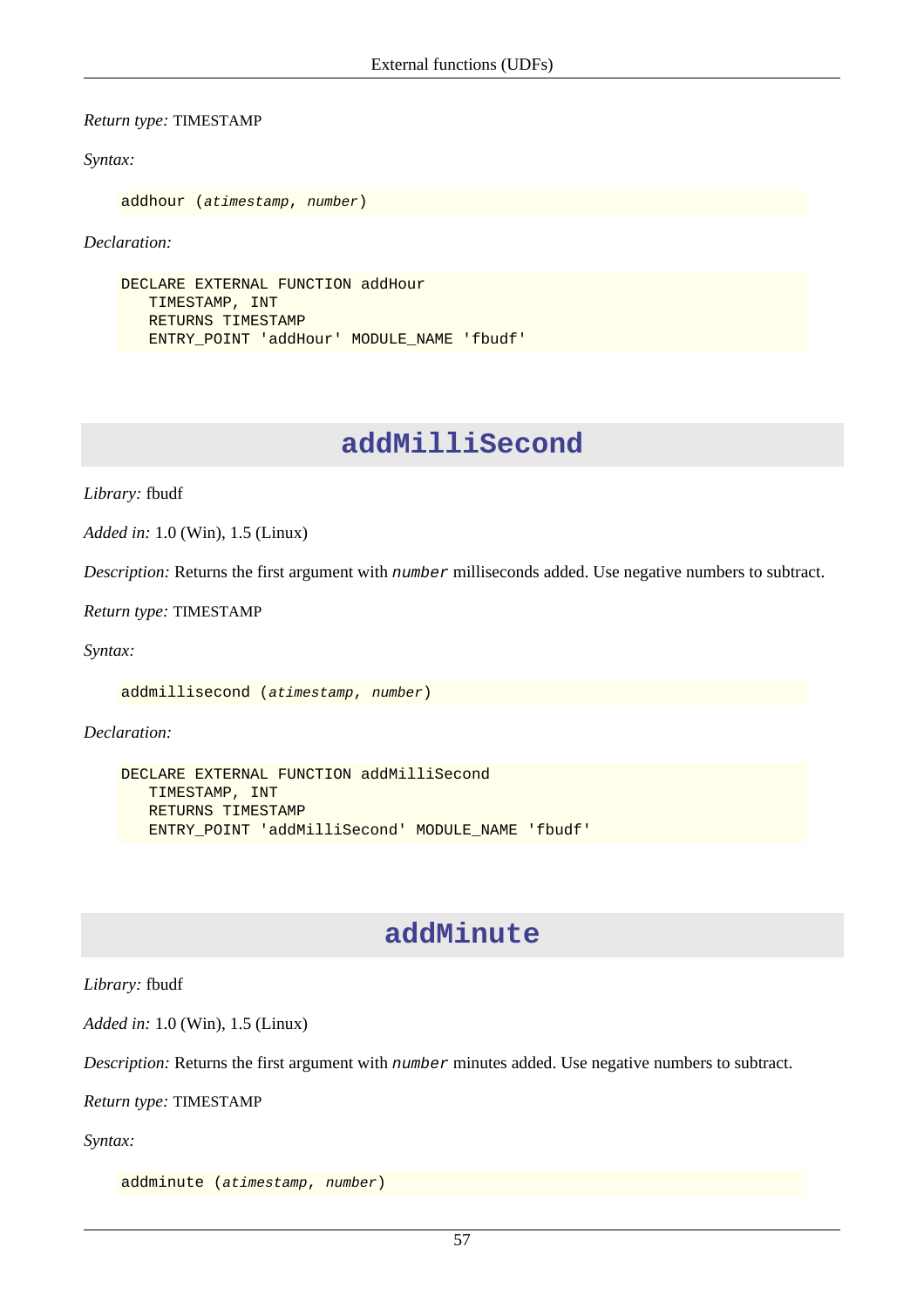*Declaration:*

```
DECLARE EXTERNAL FUNCTION addMinute
    TIMESTAMP, INT
    RETURNS TIMESTAMP
    ENTRY_POINT 'addMinute' MODULE_NAME 'fbudf'
```
## **addMonth**

*Library:* fbudf

*Added in:* 1.0 (Win), 1.5 (Linux)

*Description:* Returns the first argument with number months added. Use negative numbers to subtract.

*Return type:* TIMESTAMP

*Syntax:*

addmonth (atimestamp, number)

*Declaration:*

```
DECLARE EXTERNAL FUNCTION addMonth
    TIMESTAMP, INT
    RETURNS TIMESTAMP
    ENTRY_POINT 'addMonth' MODULE_NAME 'fbudf'
```
## **addSecond**

*Library:* fbudf

*Added in:* 1.0 (Win), 1.5 (Linux)

*Description:* Returns the first argument with number seconds added. Use negative numbers to subtract.

*Return type:* TIMESTAMP

*Syntax:*

addsecond (atimestamp, number)

*Declaration:*

```
DECLARE EXTERNAL FUNCTION addSecond
    TIMESTAMP, INT
    RETURNS TIMESTAMP
    ENTRY_POINT 'addSecond' MODULE_NAME 'fbudf'
```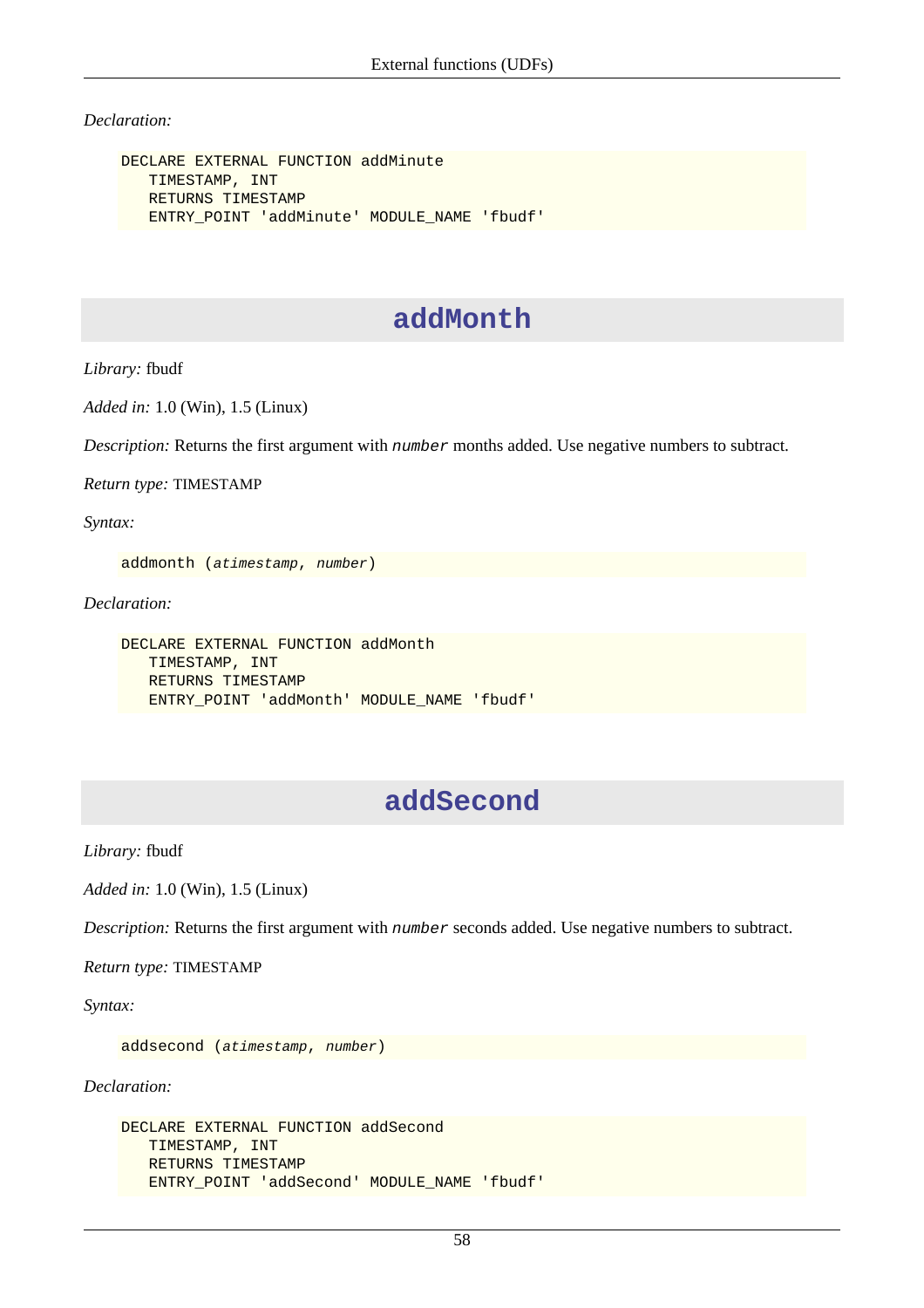## **addWeek**

*Library:* fbudf

*Added in:* 1.0 (Win), 1.5 (Linux)

*Description:* Returns the first argument with number weeks added. Use negative numbers to subtract.

*Return type:* TIMESTAMP

*Syntax:*

addweek (atimestamp, number)

*Declaration:*

```
DECLARE EXTERNAL FUNCTION addWeek
    TIMESTAMP, INT
    RETURNS TIMESTAMP
   ENTRY_POINT 'addWeek' MODULE_NAME 'fbudf'
```
## **addYear**

*Library:* fbudf

*Added in:* 1.0 (Win), 1.5 (Linux)

*Description:* Returns the first argument with number years added. Use negative numbers to subtract.

*Return type:* TIMESTAMP

*Syntax:*

addyear (atimestamp, number)

*Declaration:*

```
DECLARE EXTERNAL FUNCTION addYear
    TIMESTAMP, INT
    RETURNS TIMESTAMP
    ENTRY_POINT 'addYear' MODULE_NAME 'fbudf'
```
## **ascii\_char**

*Library:* ib\_udf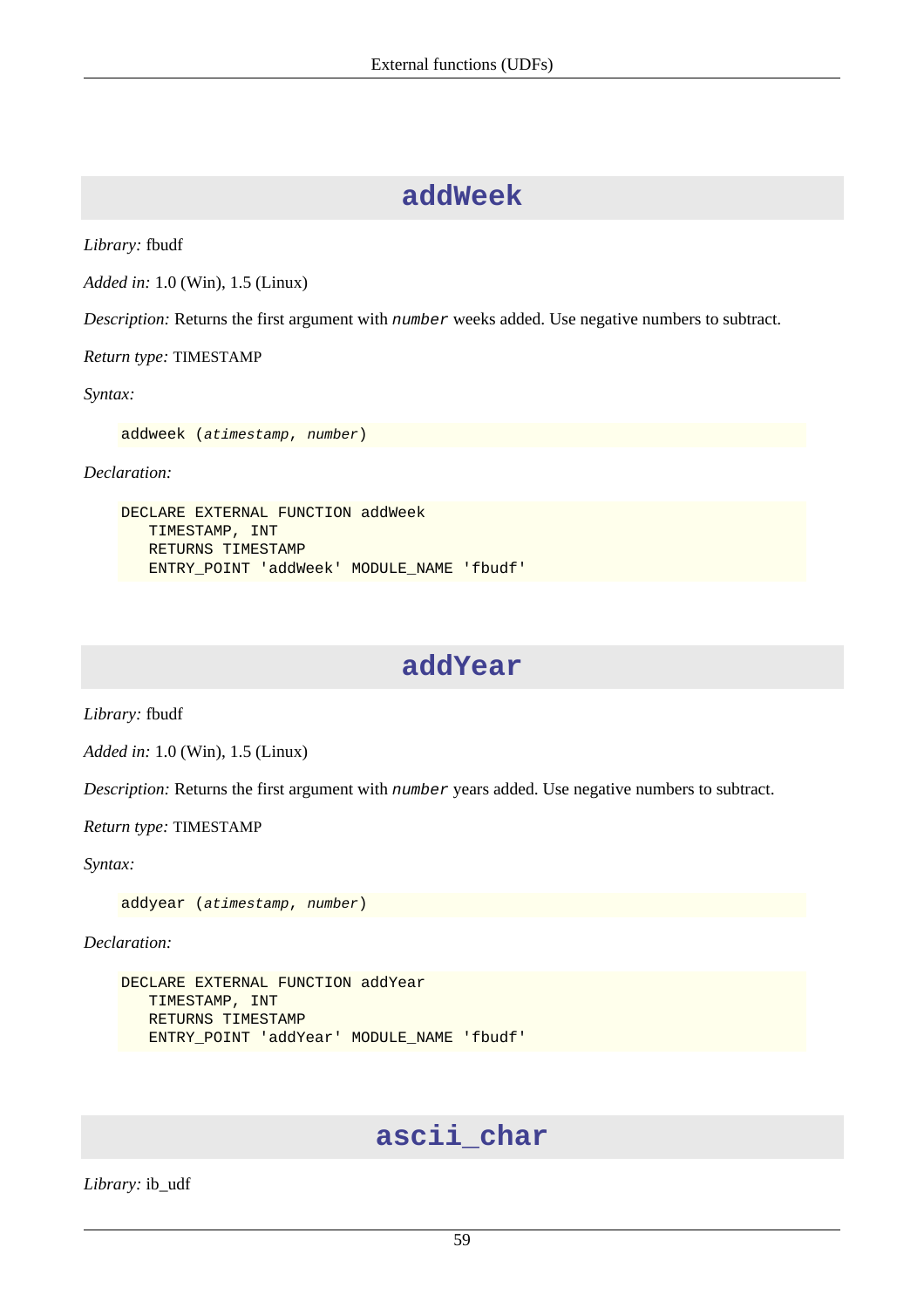#### *Changed in:* 1.0

*Description:* Returns the ASCII character corresponding to the integer value passed in.

*Return type:* CHAR(1)

*Syntax (unchanged):*

ascii char (*intval*)

*Declaration (changed):*

```
DECLARE EXTERNAL FUNCTION ascii_char
    INTEGER
    RETURNS CSTRING(1) FREE_IT
    ENTRY_POINT 'IB_UDF_ascii_char' MODULE_NAME 'ib_udf'
```
The declaration has been changed to reflect the fact that the UDF as such returns a 1-character C string, not an SQL CHAR(1) as stated in the InterBase declaration. The engine will pass it on to the caller as a CHAR(1) though.

#### **dow**

*Library:* fbudf

*Added in:* 1.0 (Win), 1.5 (Linux)

*Description:* Returns the day of the week from a timestamp argument. The returned name may be localized.

*Return type:* VARCHAR(15)

*Syntax:*

```
dow (atimestamp)
```
*Declaration:*

```
DECLARE EXTERNAL FUNCTION dow
    TIMESTAMP,
    VARCHAR(15) RETURNS PARAMETER 2
    ENTRY_POINT 'DOW' MODULE_NAME 'fbudf'
```
*See also:* [sdow](#page-75-0)

### **dpower**

*Library:* fbudf

*Added in:* 1.0 (Win), 1.5 (Linux)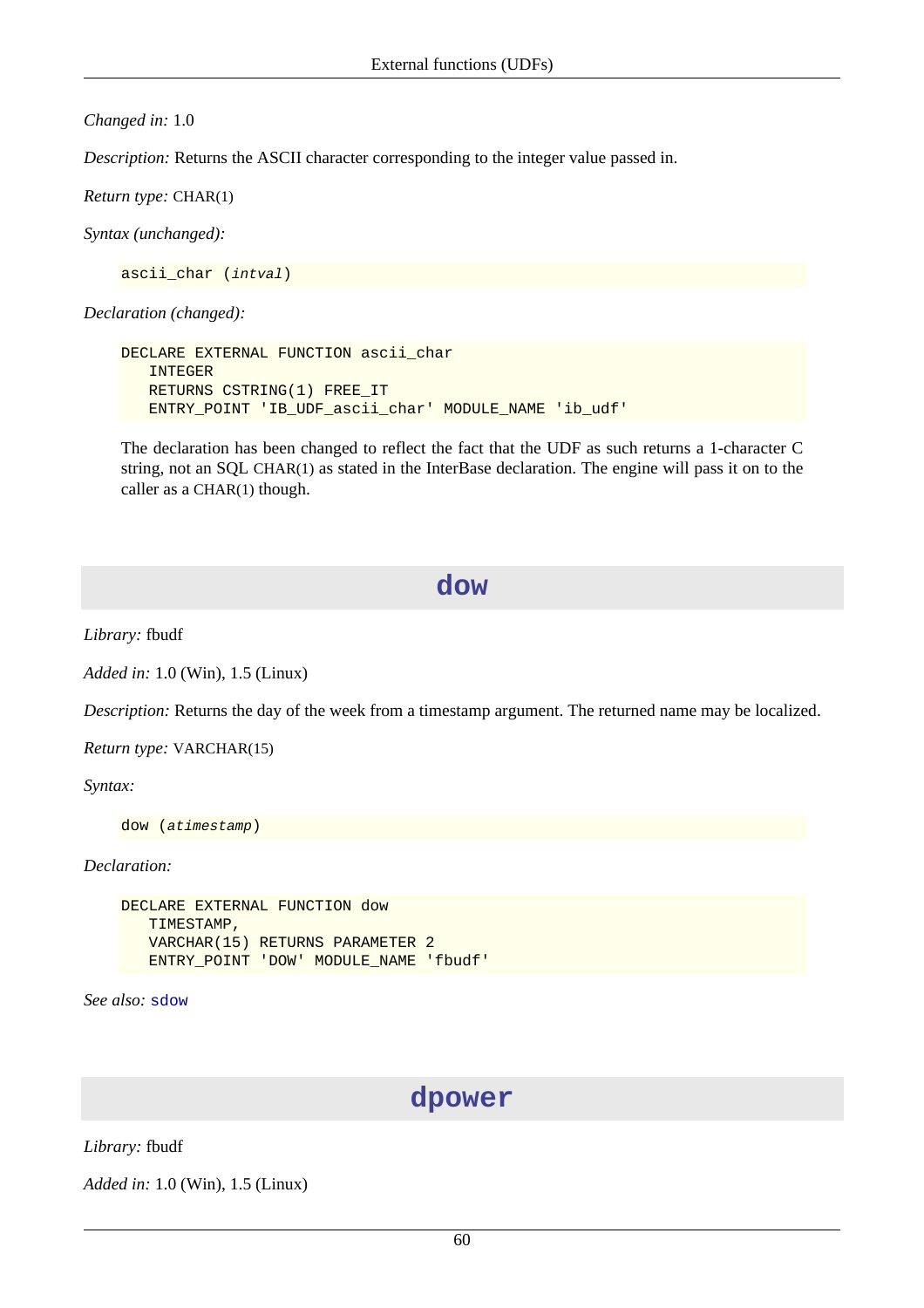*Description:* Returns x to the y'th power.

*Return type:* DOUBLE PRECISION

*Syntax:*

dpower (x, y)

*Declaration:*

```
DECLARE EXTERNAL FUNCTION dPower
    DOUBLE PRECISION BY DESCRIPTOR, DOUBLE PRECISION BY DESCRIPTOR,
    DOUBLE PRECISION BY DESCRIPTOR
    RETURNS PARAMETER 3
    ENTRY_POINT 'power' MODULE_NAME 'fbudf'
```
## **getExactTimestamp**

*Library:* fbudf

*Added in:* 1.0 (Win), 1.5 (Linux)

*Description:* Returns the system time with milliseconds precision. This function was added because CURRENT\_TIMESTAMP – at least in pre-2.0 versions of Firebird – has .0000 in the fractional part of the second.

*Return type:* TIMESTAMP

*Syntax:*

getexacttimestamp()

*Declaration:*

```
DECLARE EXTERNAL FUNCTION getExactTimestamp
    TIMESTAMP RETURNS PARAMETER 1
   ENTRY_POINT 'getExactTimestamp' MODULE_NAME 'fbudf'
```
## **i64round**

See [round](#page-72-0).

## **i64truncate**

See [truncate](#page-78-0).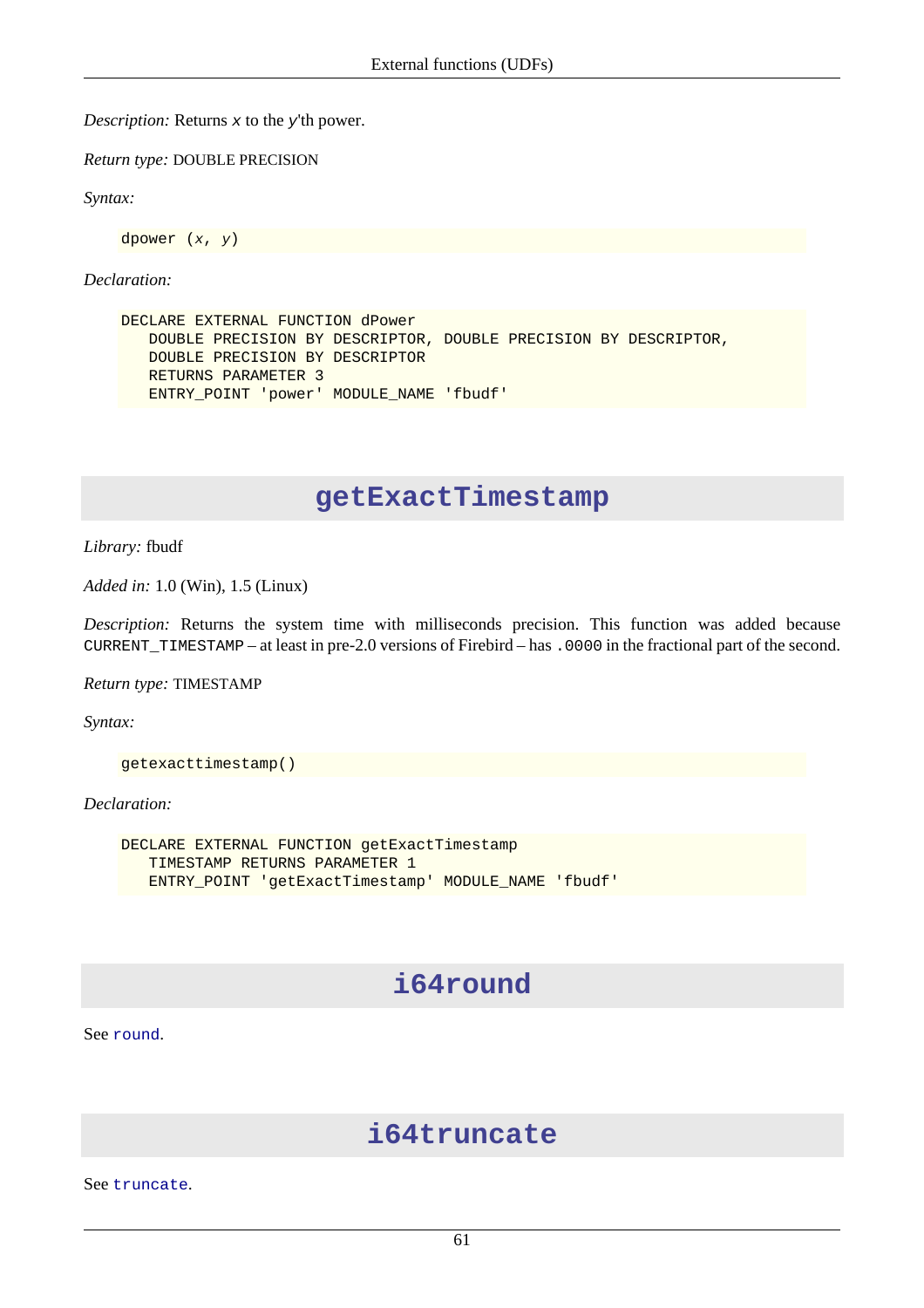## **log**

*Library:* ib\_udf

*Changed in:* 1.5

*Description:* In Firebird 1.5 and up,  $\log(x, y)$  returns the the base-x logarithm of y. In Firebird 1.0.x and InterBase, it erroneously returns the base- $\gamma$  logarithm of  $\mathbf{x}$ .

*Return type:* DOUBLE PRECISION

*Syntax (unchanged):*

 $log(x, y)$ 

*Declaration (unchanged):*

```
DECLARE EXTERNAL FUNCTION log
    DOUBLE PRECISION, DOUBLE PRECISION
    RETURNS DOUBLE PRECISION BY VALUE
    ENTRY_POINT 'IB_UDF_log' MODULE_NAME 'ib_udf'
```
#### **Warning**

If any of your pre-1.5 databases use log, check your PSQL and application code. It may contain workarounds to return the right results. Under Firebird 1.5 and up, any such workarounds should be removed or you'll get the wrong results.

## **lpad**

*Library:* ib\_udf

*Added in:* 1.5

*Changed in:* 1.5.2

*Description:* Returns the input string left-padded with padchars until endlength is reached.

*Return type:* CHAR(n)

*Syntax:*

lpad (str, endlength, padchar)

*Declaration:*

```
DECLARE EXTERNAL FUNCTION lpad
   CSTRING(255), INTEGER, CSTRING(1)
```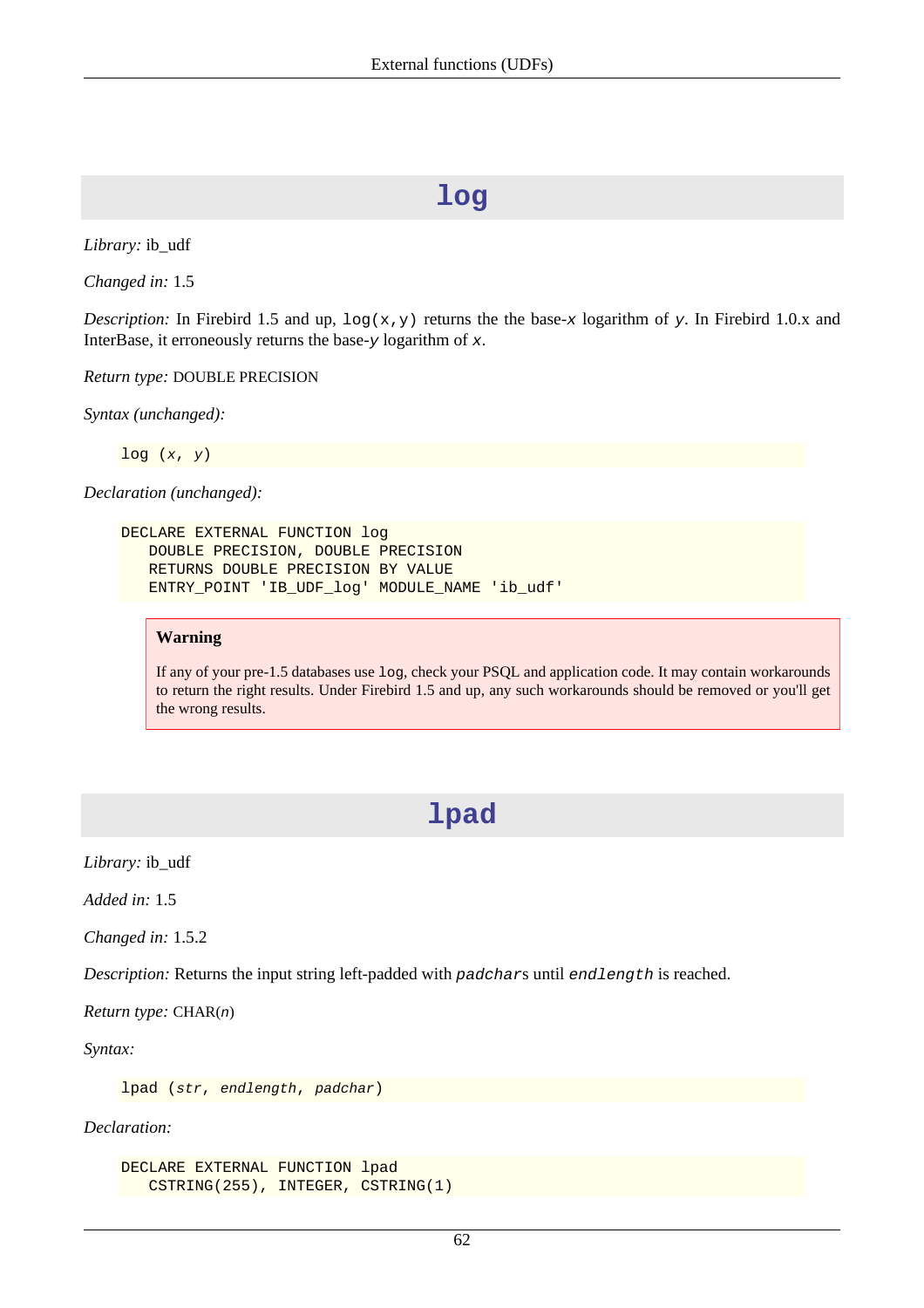```
 RETURNS CSTRING(255) FREE_IT
 ENTRY_POINT 'IB_UDF_lpad' MODULE_NAME 'ib_udf'
```
#### **Notes**

- In Firebird 1.5.1 and below, the default declaration uses CSTRING(80) instead of CSTRING(255).
- Depending on how you declare it (see [CSTRING](#page-84-0) note), this function can accept and return strings of up to 32767 characters.
- When calling this function, make sure *endlength* does not exceed the declared result length.

## **ltrim**

*Library:* ib\_udf

*Changed in:* 1.5, 1.5.2

*Description:* Returns the input string with any leading space characters removed. In Firebird 1.0.x, this function returns NULL if the input string is empty or NULL. In 1.5 and above it returns '' (an empty string) in these cases.

*Return type:* CHAR(n)

*Syntax (unchanged):*

ltrim (str)

*Declaration:*

```
DECLARE EXTERNAL FUNCTION ltrim
    CSTRING(255)
    RETURNS CSTRING(255) FREE_IT
    ENTRY_POINT 'IB_UDF_ltrim' MODULE_NAME 'ib_udf'
```
#### **Notes**

- In Firebird 1.5.1 and below, the default declaration uses CSTRING(80) instead of CSTRING(255).
- <span id="page-70-0"></span>• Depending on how you declare it (see [CSTRING](#page-84-0) note), this function can accept and return strings of up to 32767 characters.

## **\*nullif**

*Library:* fbudf

*Added in:* 1.0 (Win), 1.5 (Linux)

*Better alternative:* Internal function [NULLIF\(\)](#page-61-0)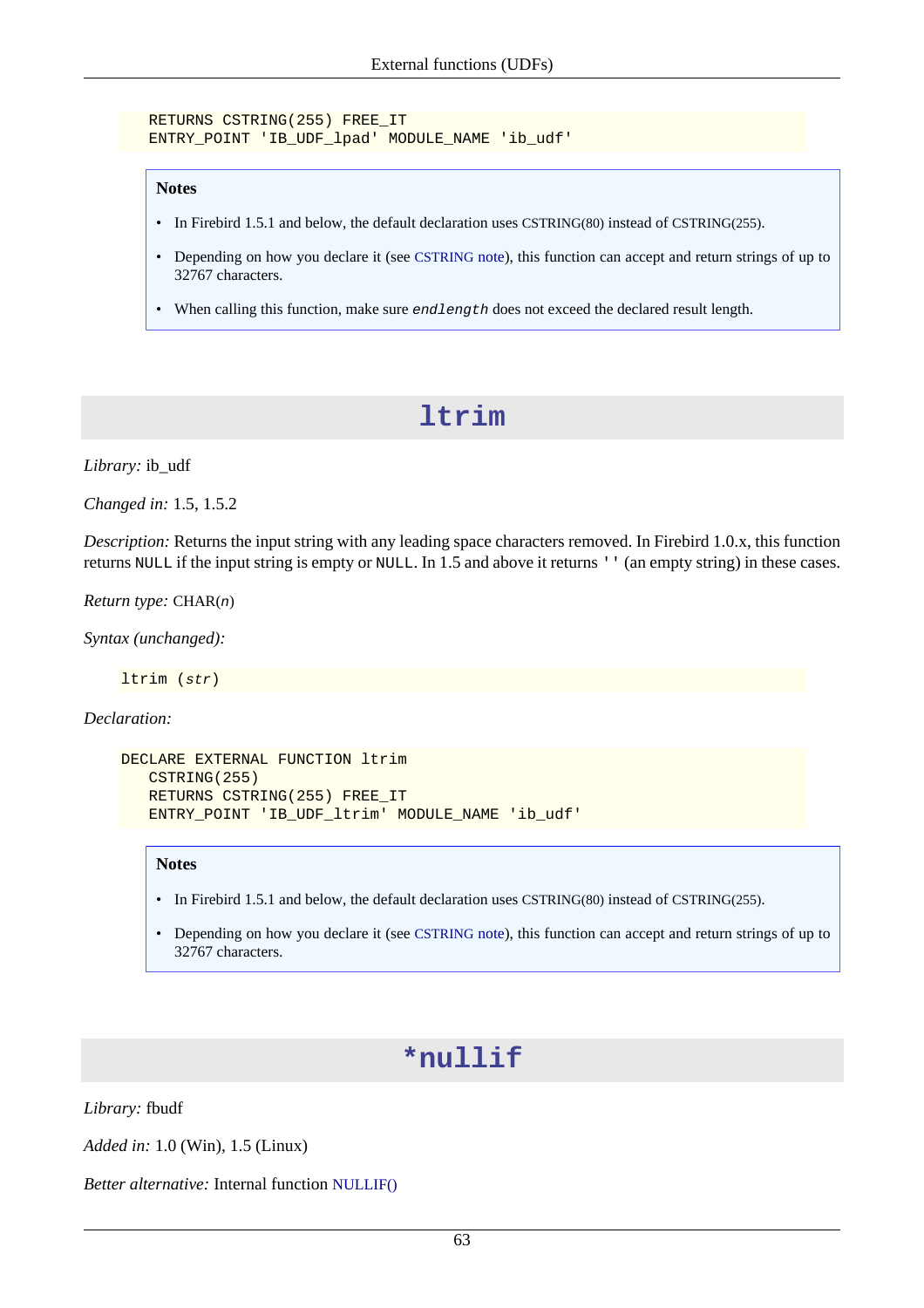*Description:* The four \*nullif functions – for integers, bigints, doubles and strings, respectively – each return the first argument if it is not equal to the second. If the arguments are equal, the functions return NULL.

*Return type:* Varies, see declarations.

*Syntax:*

inullif (int1, int2) i64nullif (bigint1, bigint2) dnullif (double1, double2) snullif (string1, string2)

As from Firebird 1.5, use of the new internal function [NULLIF](#page-61-0) is preferred.

#### **Warnings**

- These functions return NULL when the second argument is NULL, even if the first argument is a proper value. This is a wrong result. The NULLIF internal function doesn't have this bug.
- i64nullif and dnullif will return wrong and/or bizarre results if it is not 100% clear to the engine that each argument is of the intended type (NUMERIC(18,0) or DOUBLE PRECISION). If in doubt, cast them both explicitly to the declared type (see declarations below).

*Declarations:*

```
DECLARE EXTERNAL FUNCTION inullif
    INT BY DESCRIPTOR, INT BY DESCRIPTOR
    RETURNS INT BY DESCRIPTOR
    ENTRY_POINT 'iNullIf' MODULE_NAME 'fbudf'
DECLARE EXTERNAL FUNCTION i64nullif
    NUMERIC(18,4) BY DESCRIPTOR, NUMERIC(18,4) BY DESCRIPTOR
    RETURNS NUMERIC(18,4) BY DESCRIPTOR
    ENTRY_POINT 'iNullIf' MODULE_NAME 'fbudf'
DECLARE EXTERNAL FUNCTION dnullif
    DOUBLE PRECISION BY DESCRIPTOR, DOUBLE PRECISION BY DESCRIPTOR
    RETURNS DOUBLE PRECISION BY DESCRIPTOR
    ENTRY_POINT 'dNullIf' MODULE_NAME 'fbudf'
DECLARE EXTERNAL FUNCTION snullif
    VARCHAR(100) BY DESCRIPTOR, VARCHAR(100) BY DESCRIPTOR,
```
- VARCHAR(100) BY DESCRIPTOR RETURNS PARAMETER 3
- <span id="page-71-0"></span>ENTRY\_POINT 'sNullIf' MODULE\_NAME 'fbudf'

#### **\*nvl**

*Library:* fbudf

*Added in:* 1.0 (Win), 1.5 (Linux)

*Better alternative:* Internal function [COALESCE\(\)](#page-60-0)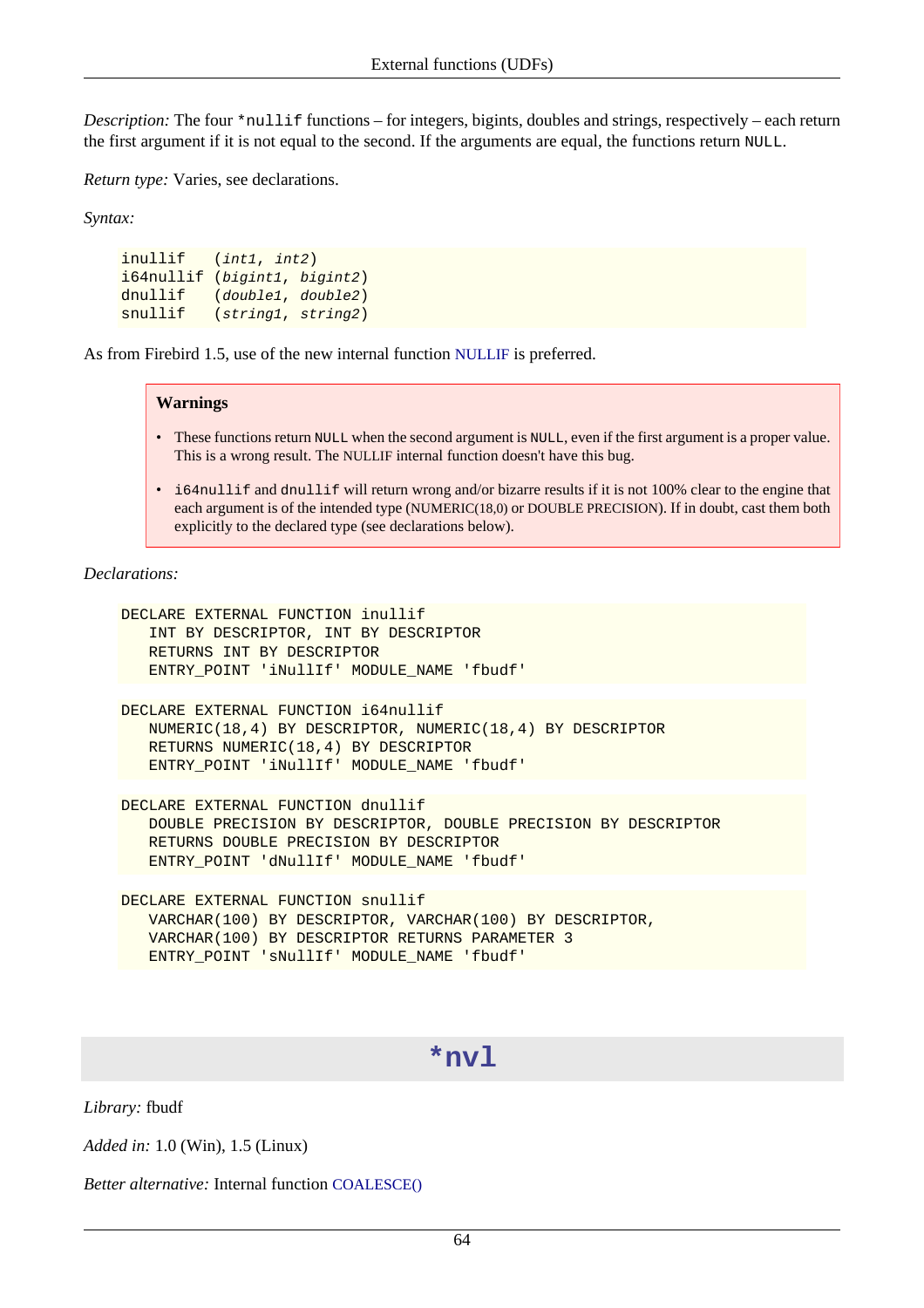*Description:* The four nv1 functions – for integers, bigints, doubles and strings, respectively – are NULL replacers. They each return the first argument's value if it is not NULL. If the first argument is NULL, the value of the second argument is returned.

*Return type:* Varies, see declarations.

*Syntax:*

```
invl (int1, int2)
i64nvl (bigint1, bigint2)
dnvl (double1, double2)
snvl (string1, string2)
```
As from Firebird 1.5, use of the new internal function [COALESCE](#page-60-0) is preferred.

#### **Warning**

i64nvl and dnvl will return wrong and/or bizarre results if it is not absolutely clear to the engine that each argument is of the intended type (NUMERIC(18,0) or DOUBLE PRECISION). If in doubt, cast both arguments explicitly to the declared type (see declarations below).

*Declarations:*

```
DECLARE EXTERNAL FUNCTION invl
    INT BY DESCRIPTOR, INT BY DESCRIPTOR
    RETURNS INT BY DESCRIPTOR
    ENTRY_POINT 'idNvl' MODULE_NAME 'fbudf'
```

```
DECLARE EXTERNAL FUNCTION i64nvl
   NUMERIC(18,0) BY DESCRIPTOR, NUMERIC(18,0) BY DESCRIPTOR
   RETURNS NUMERIC(18,0) BY DESCRIPTOR
   ENTRY_POINT 'idNvl' MODULE_NAME 'fbudf'
```
DECLARE EXTERNAL FUNCTION dnvl DOUBLE PRECISION BY DESCRIPTOR, DOUBLE PRECISION BY DESCRIPTOR RETURNS DOUBLE PRECISION BY DESCRIPTOR ENTRY\_POINT 'idNvl' MODULE\_NAME 'fbudf'

DECLARE EXTERNAL FUNCTION snvl VARCHAR(100) BY DESCRIPTOR, VARCHAR(100) BY DESCRIPTOR, VARCHAR(100) BY DESCRIPTOR RETURNS PARAMETER 3 ENTRY\_POINT 'sNvl' MODULE\_NAME 'fbudf'

# **right**

See [sright](#page-75-0).

### **round, i64round**

*Library:* fbudf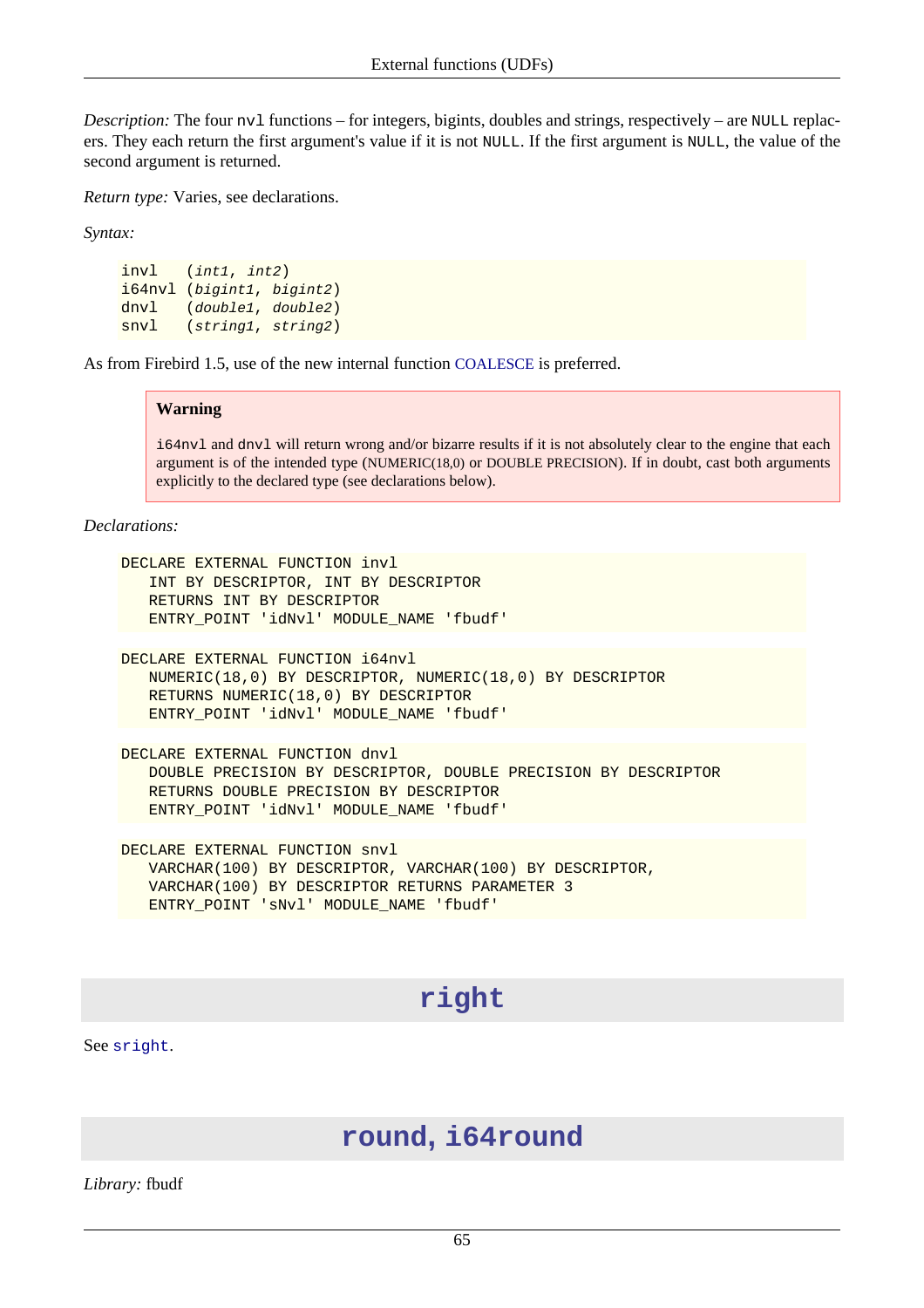*Added in:* 1.0 (Win), 1.5 (Linux)

*Changed in:* 1.5, 1.5.6

*Description:* These functions return the whole number that is nearest to their (scaled numeric/decimal) argument. They do not work with floats or doubles.

*Return type:* INTEGER / NUMERIC(18,4)

*Syntax:*

round (number) i64round (bignumber)

#### **Caution**

Halves are always rounded upward, i.e. away from zero for positive numbers and toward zero for negative numbers. For instance,  $3.5$  is rounded to  $4$ , but  $-3.5$  is rounded to  $-3$ .

#### **Bug alert**

In versions 1.0 through 1.5.5, these functions are *broken* for negative numbers:

- Anything between 0 and -0.6 (that's right: -0.6, not -0.5) is rounded to 0.
- Anything between -0.6 and -1 is rounded to +1 (*plus* 1).
- Anything between -1 and -1.6 is rounded to -1.
- Anything between -1.6 and -2 is rounded to -2.
- Etcetera.

Fixed in 1.5.6 (backport from 2.5).

#### *Declarations:*

In Firebird 1.0.x, the entry point for both functions is round:

```
DECLARE EXTERNAL FUNCTION Round
    INT BY DESCRIPTOR, INT BY DESCRIPTOR
    RETURNS PARAMETER 2
    ENTRY_POINT 'round' MODULE_NAME 'fbudf'
DECLARE EXTERNAL FUNCTION i64Round
    NUMERIC(18,4) BY DESCRIPTOR, NUMERIC(18,4) BY DESCRIPTOR
    RETURNS PARAMETER 2
    ENTRY_POINT 'round' MODULE_NAME 'fbudf'
```
In Firebird 1.5, the entry point has been renamed to fbround:

```
DECLARE EXTERNAL FUNCTION Round
    INT BY DESCRIPTOR, INT BY DESCRIPTOR
    RETURNS PARAMETER 2
    ENTRY_POINT 'fbround' MODULE_NAME 'fbudf'
```

```
DECLARE EXTERNAL FUNCTION i64Round
   NUMERIC(18,4) BY DESCRIPTOR, NUMERIC(18,4) BY DESCRIPTOR
   RETURNS PARAMETER 2
   ENTRY_POINT 'fbround' MODULE_NAME 'fbudf'
```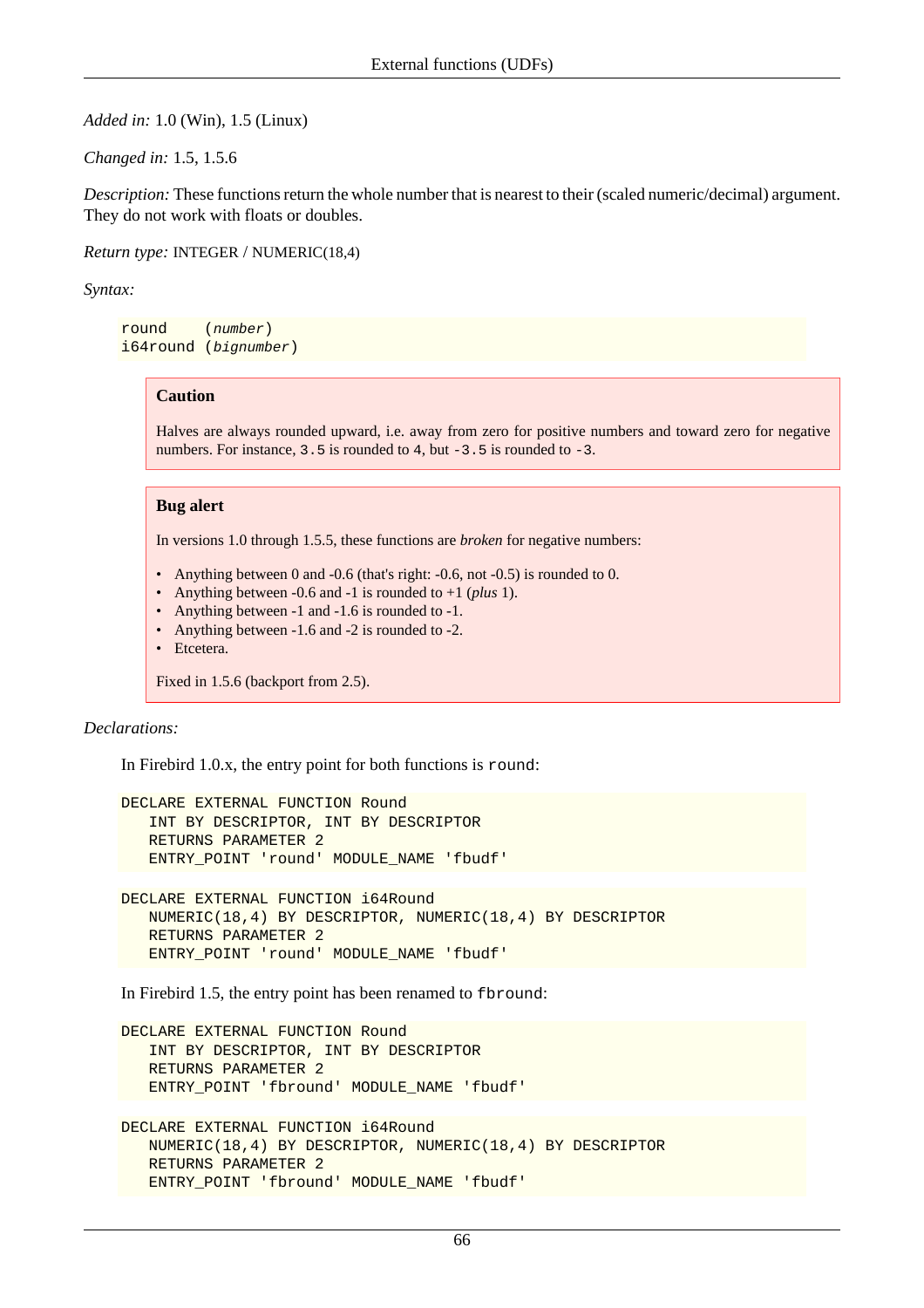If you move an existing database from Firebird 1.0.x to 1.5 or higher, drop any existing \*round and \*truncate declarations and declare them anew, using the updated entry point names.

# **rpad**

*Library:* ib\_udf

*Added in:* 1.5

*Changed in:* 1.5.2

*Description:* Returns the input string right-padded with padchars until endlength is reached.

*Return type:* CHAR(n)

*Syntax:*

rpad (str, endlength, padchar)

*Declaration:*

```
DECLARE EXTERNAL FUNCTION rpad
    CSTRING(255), INTEGER, CSTRING(1)
    RETURNS CSTRING(255) FREE_IT
    ENTRY_POINT 'IB_UDF_rpad' MODULE_NAME 'ib_udf'
```
#### **Notes**

- In Firebird 1.5.1 and below, the default declaration uses CSTRING(80) instead of CSTRING(255).
- Depending on how you declare it (see [CSTRING](#page-84-0) note), this function can accept and return strings of up to 32767 characters.
- When calling this function, make sure endlength does not exceed the declared result length.

## **rtrim**

*Library:* ib\_udf

*Changed in:* 1.5, 1.5.2

*Description:* Returns the input string with any trailing space characters removed. In Firebird 1.0.x, this function returns NULL if the input string is empty or NULL. In 1.5 and above it returns '' (an empty string) in these cases.

*Return type:* CHAR(n)

*Syntax (unchanged):*

rtrim (str)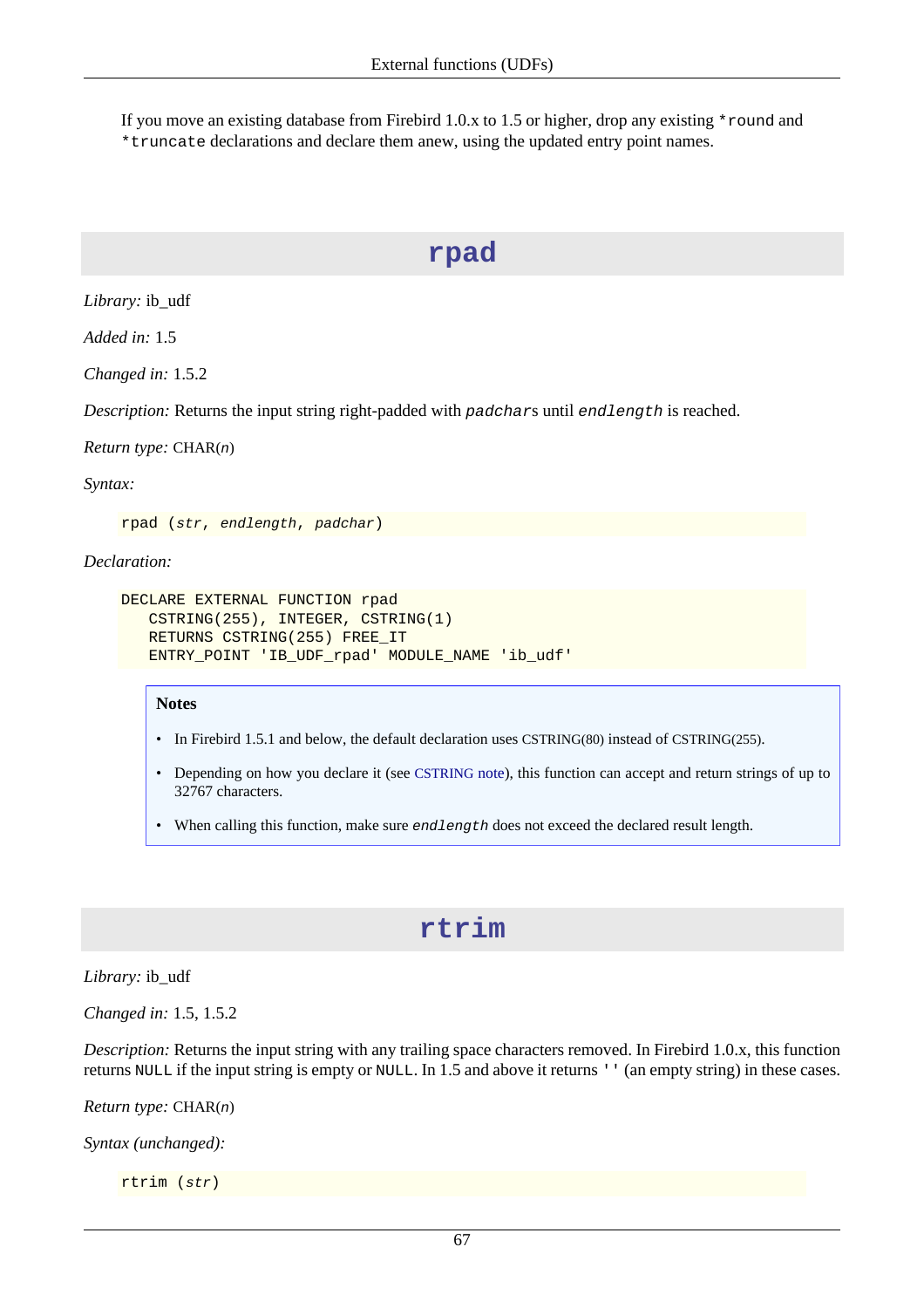#### *Declaration:*

```
DECLARE EXTERNAL FUNCTION rtrim
    CSTRING(255)
    RETURNS CSTRING(255) FREE_IT
    ENTRY_POINT 'IB_UDF_rtrim' MODULE_NAME 'ib_udf'
```
#### **Notes**

- In Firebird 1.5.1 and below, the default declaration uses CSTRING(80) instead of CSTRING(255).
- Depending on how you declare it (see [CSTRING](#page-84-0) note), this function can accept and return strings of up to 32767 characters.

### **sdow**

*Library:* fbudf

*Added in:* 1.0 (Win), 1.5 (Linux)

*Description:* Returns the abbreviated day of the week from a timestamp argument. The returned abbreviation may be localized.

*Return type:* VARCHAR(5)

*Syntax:*

sdow (atimestamp)

*Declaration:*

```
DECLARE EXTERNAL FUNCTION sdow
    TIMESTAMP,
    VARCHAR(5) RETURNS PARAMETER 2
    ENTRY_POINT 'SDOW' MODULE_NAME 'fbudf'
```
<span id="page-75-0"></span>*See also:* [dow](#page-67-0)

# **sright**

*Library:* fbudf

*Added in:* 1.0 (Win), 1.5 (Linux)

*Description:* Returns the rightmost numchars characters of the input string. Only works with 1-byte character sets.

*Return type:* VARCHAR(100)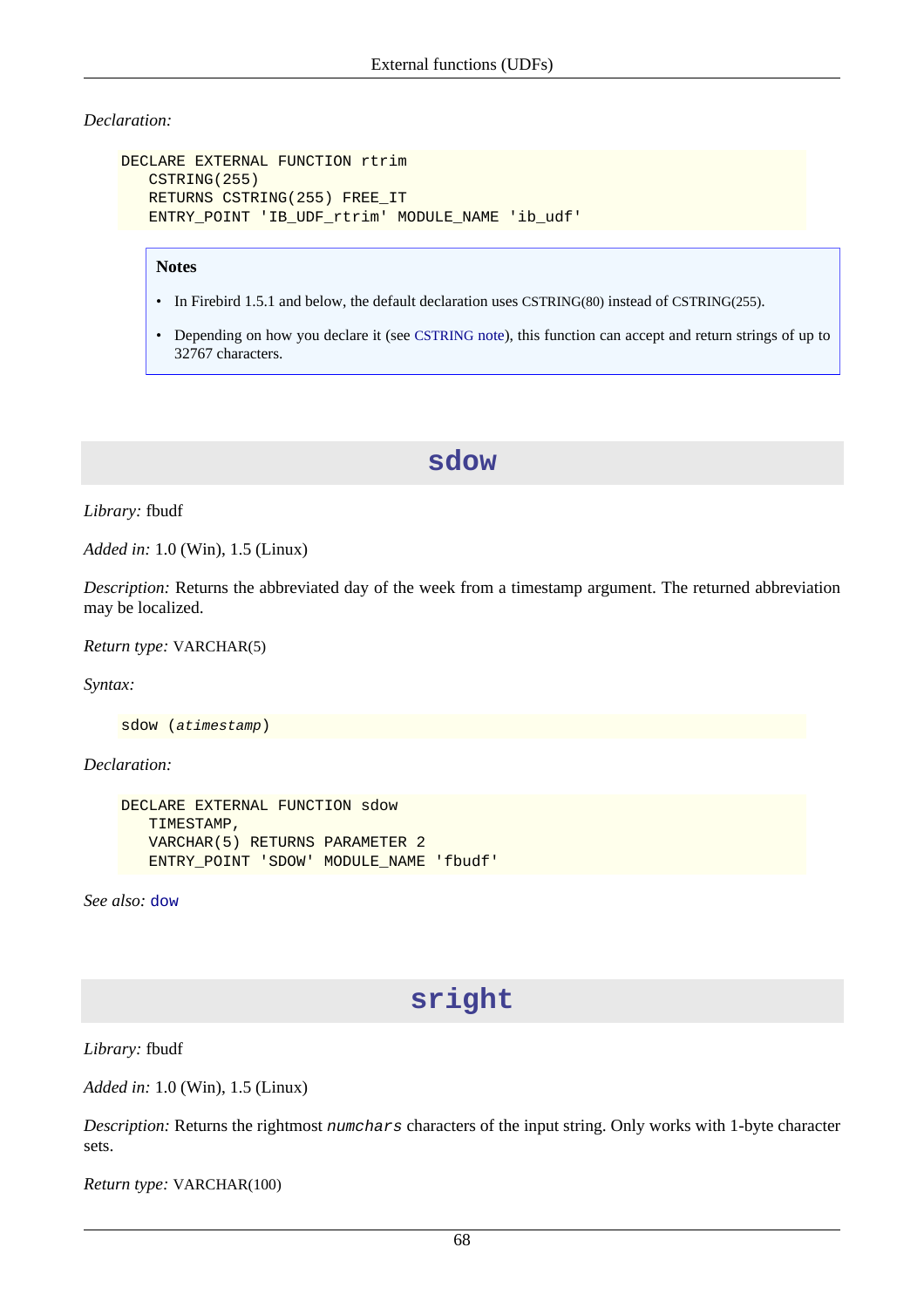*Syntax:*

sright (str, numchars)

#### *Declaration:*

DECLARE EXTERNAL FUNCTION sright VARCHAR(100) BY DESCRIPTOR, SMALLINT, VARCHAR(100) BY DESCRIPTOR RETURNS PARAMETER 3 ENTRY\_POINT 'right' MODULE\_NAME 'fbudf'

# **string2blob**

*Library:* fbudf

*Added in:* 1.0 (Win), 1.5 (Linux)

*Description:* Returns the input string as a BLOB.

*Return type:* BLOB

*Syntax:*

string2blob (str)

*Declaration:*

```
DECLARE EXTERNAL FUNCTION string2blob
    VARCHAR(300) BY DESCRIPTOR,
    BLOB RETURNS PARAMETER 2
    ENTRY_POINT 'string2blob' MODULE_NAME 'fbudf'
```
## **substr**

*Library:* ib\_udf

*Changed in:* 1.0, 1.5.2

*Description:* Returns a string's substring from startpos to endpos, inclusively. Positions are 1-based. If endpos is past the end of the string, Firebird's substr returns all the characters from startpos to the end of the string. InterBase's substr returned NULL in this case.

*Return type:* CHAR(n)

*Syntax (unchanged):*

substr (str, startpos, endpos)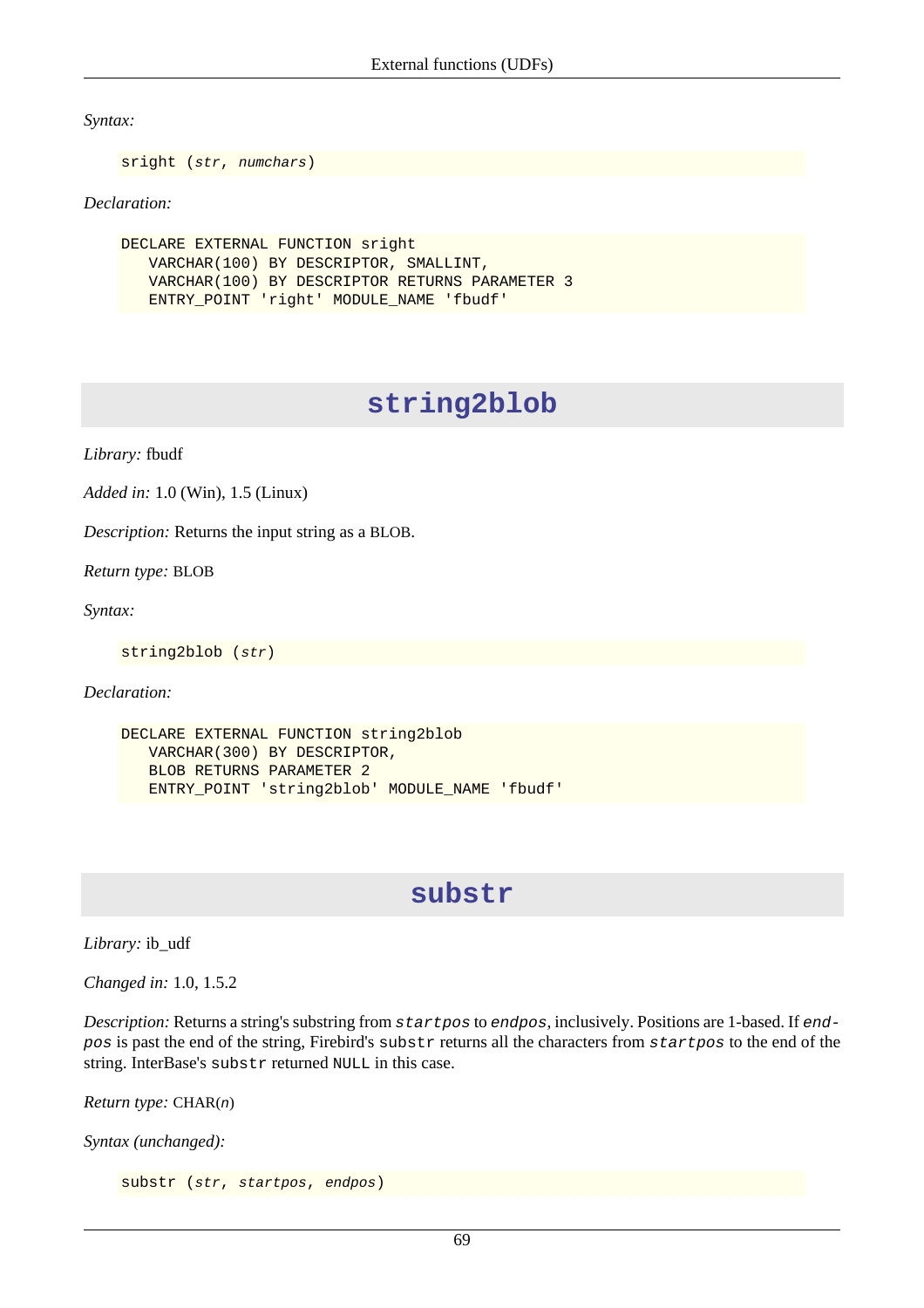#### *Declaration:*

```
DECLARE EXTERNAL FUNCTION substr
    CSTRING(255), SMALLINT, SMALLINT
    RETURNS CSTRING(255) FREE_IT
    ENTRY_POINT 'IB_UDF_substr' MODULE_NAME 'ib_udf'
```
#### **Notes**

- In Firebird 1.5.1 and below, the default declaration uses CSTRING(80) instead of CSTRING(255).
- Depending on how you declare it (see [CSTRING](#page-84-0) note), this function can accept and return strings of up to 32767 characters.

#### **Tip**

Although the function arguments are slightly different, consider using the internal SQL function [SUBSTRING](#page-62-0) instead, for better compatibility.

## **substrlen**

*Library:* ib\_udf

*Added in:* 1.0

*Changed in:* 1.5.2

*Better alternative:* Internal function [SUBSTRING\(\)](#page-62-0)

*Description:* Returns the substring starting at startpos and having length characters (or less, if the end of the string is reached first). Positions are 1-based. If either startpos or length is smaller than 1, an empty string is returned.

*Return type:* CHAR(n)

*Syntax:*

substrlen (str, startpos, length)

*Declaration:*

```
DECLARE EXTERNAL FUNCTION substrlen
    CSTRING(255), SMALLINT, SMALLINT
    RETURNS CSTRING(255) FREE_IT
    ENTRY_POINT 'IB_UDF_substrlen' MODULE_NAME 'ib_udf'
```
#### **Notes**

- In Firebird 1.5.1 and below, the default declaration uses CSTRING(80) instead of CSTRING(255).
- Depending on how you declare it (see [CSTRING](#page-84-0) note), this function can accept and return strings of up to 32767 characters.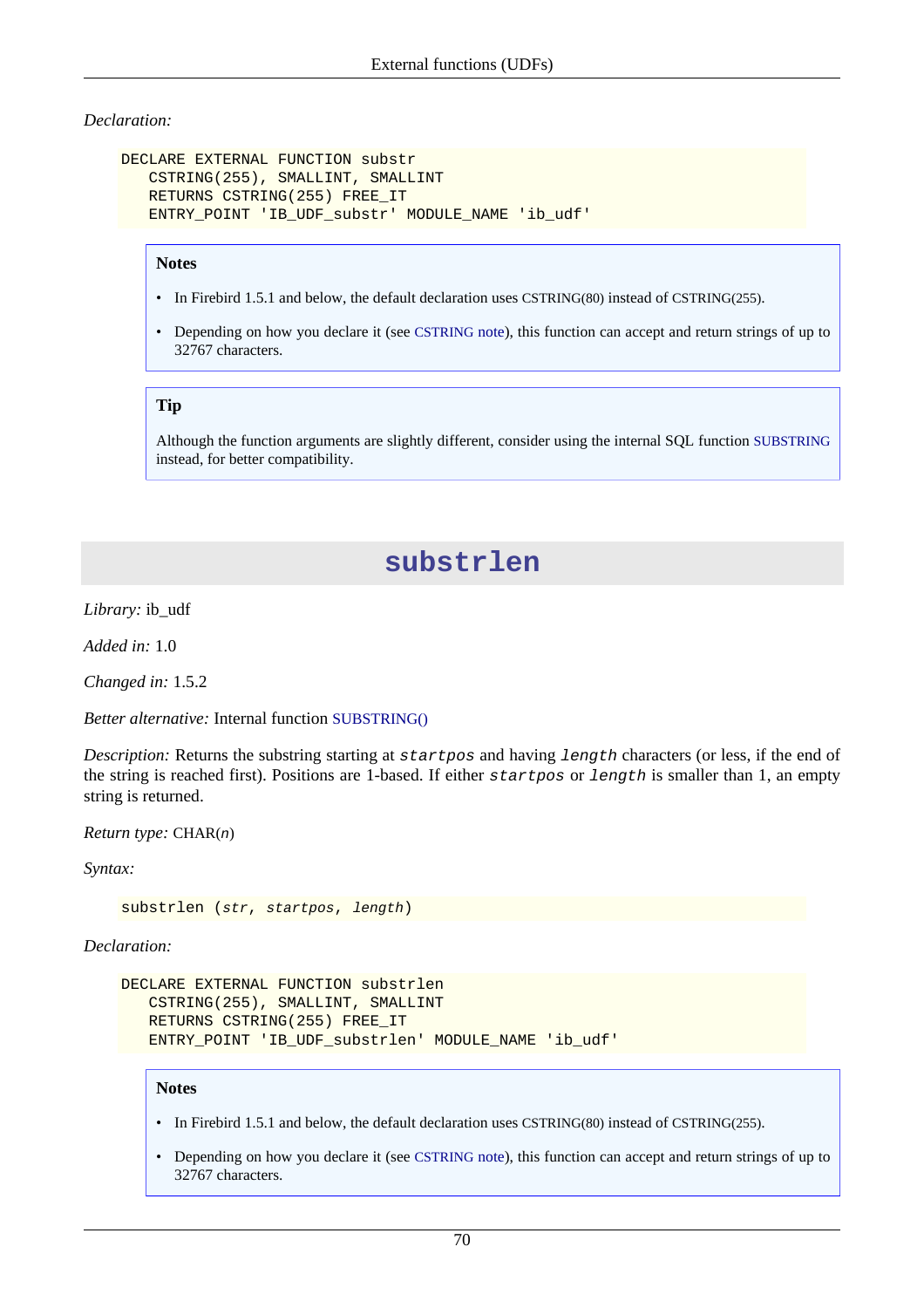#### **Tip**

Firebird 1.0 has also implemented the internal SQL function [SUBSTRING](#page-62-0), effectively rendering substrlen obsolete in the same version in which it was introduced. In new code, use SUBSTRING.

### **truncate, i64truncate**

*Library:* fbudf

*Added in:* 1.0 (Win), 1.5 (Linux)

*Changed in:* 1.5, 1.5.6

*Description:* These functions return the whole-number portion of their (scaled numeric/decimal) argument. They do not work with floats or doubles.

*Return type:* INTEGER / NUMERIC(18)

*Syntax:*

truncate (number) i64truncate (bignumber)

#### **Caution**

Both functions round to the nearest whole number that is lower than or equal to the argument. This means that negative numbers are also "truncated" downward. For instance, truncate(-2.37) returns -3.

#### **Bug alert**

Contrary to what's mentioned above, in versions 1.0 through 1.5.5 anything between -1 and 0 is truncated to 0. This anomaly has been corrected in Firebird 1.5.6 and above (as a backport from 2.5).

#### *Declarations:*

In Firebird 1.0.x, the entry point for both functions is truncate:

```
DECLARE EXTERNAL FUNCTION Truncate
    INT BY DESCRIPTOR, INT BY DESCRIPTOR
    RETURNS PARAMETER 2
    ENTRY_POINT 'truncate' MODULE_NAME 'fbudf'
DECLARE EXTERNAL FUNCTION i64Truncate
```

```
 NUMERIC(18) BY DESCRIPTOR, NUMERIC(18) BY DESCRIPTOR
 RETURNS PARAMETER 2
 ENTRY_POINT 'truncate' MODULE_NAME 'fbudf'
```
In Firebird 1.5, the entry point has been renamed to fbtruncate:

```
DECLARE EXTERNAL FUNCTION Truncate
    INT BY DESCRIPTOR, INT BY DESCRIPTOR
```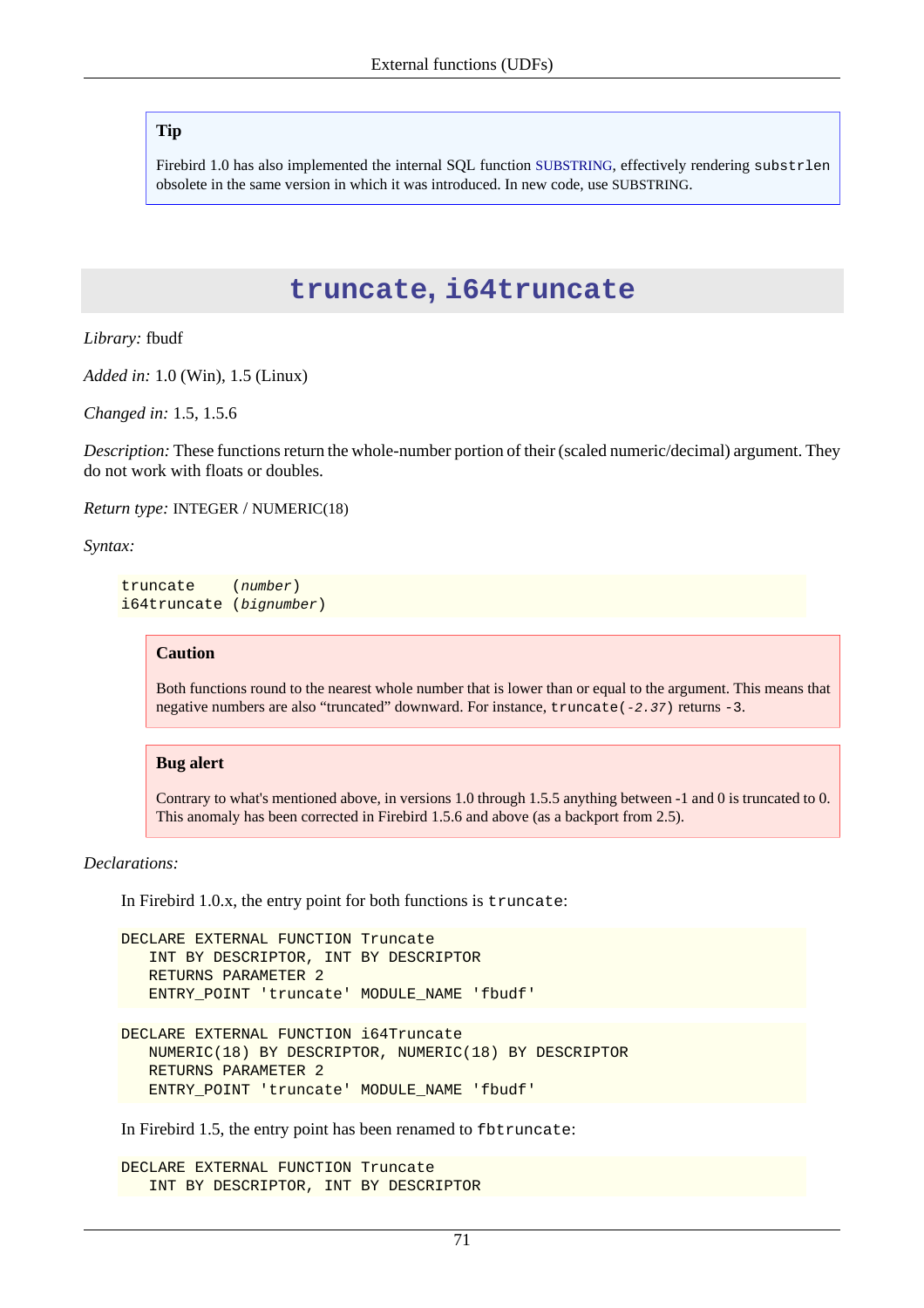RETURNS PARAMETER 2 ENTRY\_POINT 'fbtruncate' MODULE\_NAME 'fbudf' DECLARE EXTERNAL FUNCTION i64Truncate NUMERIC(18) BY DESCRIPTOR, NUMERIC(18) BY DESCRIPTOR RETURNS PARAMETER 2 ENTRY\_POINT 'fbtruncate' MODULE\_NAME 'fbudf'

If you move an existing database from Firebird 1.0.x to 1.5 or higher, drop any existing \*round and \*truncate declarations and declare them anew, using the updated entry point names.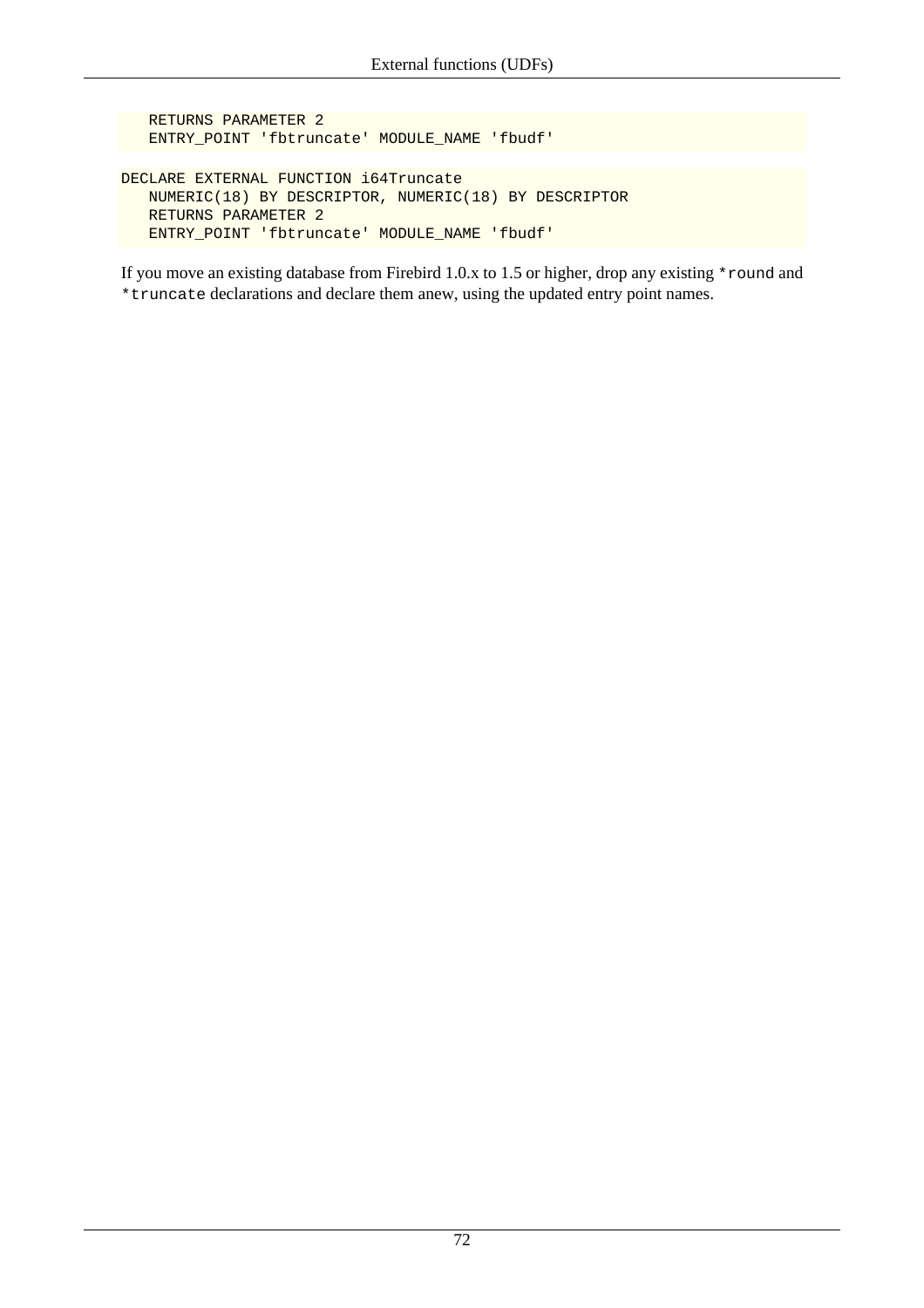# **Appendix A: Notes**

# **Character set NONE data accepted "as is"**

In Firebird 1.5.1 and up

Firebird 1.5.1 has improved the way character set NONE data are moved to and from fields or variables with another character set, resulting in fewer transliteration errors.

In Firebird 1.5.0, from a client connected with character set NONE, you could read data in two incompatible character sets – such as SJIS (Japanese) and WIN1251 (Russian) – even though you could not read one of those character sets while connected from a client with the other character set. Data would be received "as is" and be stored without raising an exception.

However, from this character set NONE client connection, an attempt to update any Russian or Japanese data columns using either parameterized queries or literal strings without introducer syntax would fail with transliteration errors; and subsequent queries on the stored "NONE" data would similarly fail.

In Firebird 1.5.1, both problems have been circumvented. Data received from the client in character set NONE are still stored "as is" but what is stored is an exact, binary copy of the received string. In the reverse case, when stored data are read into this client from columns with specific character sets, there will be no transliteration error. When the connection character set is NONE, no attempt is made in either case to resolve the string to wellformed characters, so neither the write nor the read will throw a transliteration error.

This opens the possibility for working with data from multiple character sets in a single database, as long as the connection character set is NONE. The client has full responsibility for submitting strings in the appropriate character set and converting strings returned by the engine, as needed.

Abstraction layers that have to manage this can read the low byte of the sqlsubtype field in the XSQLVAR structure, which contains the character set identifier.

While character set NONE literals are accepted and implicitly stored in the character set of their context, the use of introducer syntax to coerce the character sets of literals is highly recommended when the application is handling literals in a mixture of character sets. This should avoid the string's being misinterpreted when the application shifts the context for literal usage to a different character set.

#### **Note**

Coercion of the character set, using the introducer syntax or casting, is still required when handling heterogeneous character sets from a client context that is anything other than NONE. Both methods are shown below, using character set ISO8859\_1 as an example target. Notice the "\_" prefix in the introducer syntax.

```
Introducer syntax:
   _ISO8859_1 mystring
Casting:
   CAST (mystring AS VARCHAR(n) CHARACTER SET ISO8859_1)
```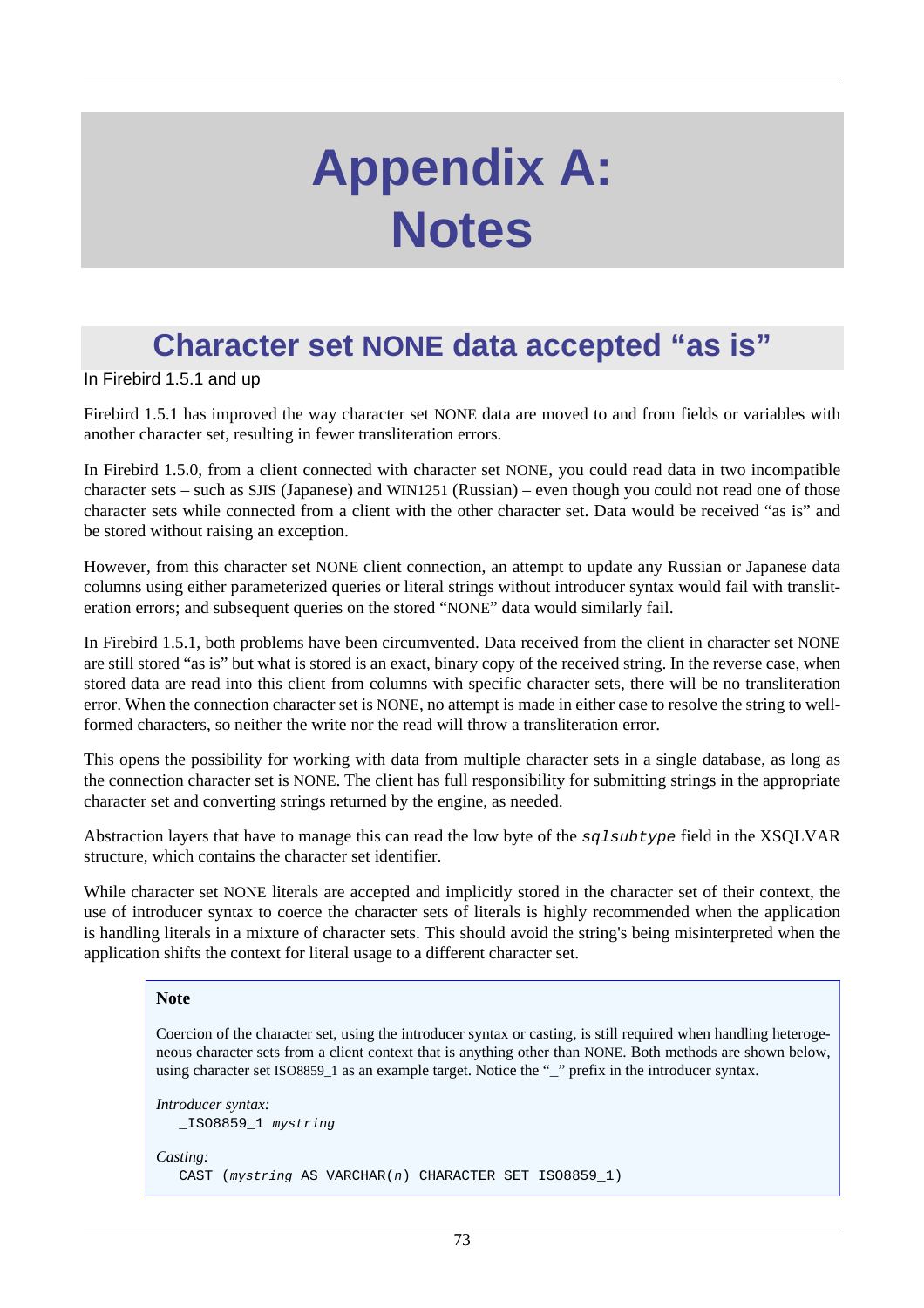# **Understanding the WITH LOCK clause**

This note looks a little deeper into explicit locking and its ramifications. The WITH LOCK feature, added in Firebird 1.5, provides a limited explicit pessimistic locking capability for cautious use in conditions where the affected row set is:

- a. extremely small (ideally, a singleton), *and*
- b. precisely controlled by the application code.

Pessimistic locks are rarely needed in Firebird. This is an expert feature, intended for use by those who thoroughly understand its consequences. Knowledge of the various levels of transaction isolation is essential. WITH LOCK is available in DSQL and PSQL, and only for top-level, single-table SELECTs. As stated in the reference part of this guide, WITH LOCK is *not* available:

- in a subquery specification;
- for joined sets;
- with the DISTINCT operator, a GROUP BY clause or any other aggregating operation;
- with a view;
- with the output of a selectable stored procedure;
- with an external table.

# **Syntax and behaviour**

```
SELECT ... FROM single_table
    [WHERE ...]
    [FOR UPDATE [OF ...]]
    [WITH LOCK]
```
If the WITH LOCK clause succeeds, it will secure a lock on the selected rows and prevent any other transaction from obtaining write access to any of those rows, or their dependants, until your transaction ends.

If the FOR UPDATE clause is included, the lock will be applied to each row, one by one, as it is fetched into the server-side row cache. It becomes possible, then, that a lock which appeared to succeed when requested will nevertheless *fail subsequently*, when an attempt is made to fetch a row which becomes locked by another transaction.

As the engine considers, in turn, each record falling under an explicit lock statement, it returns either the record version that is the most currently committed, regardless of database state when the statement was submitted, or an exception.

Wait behaviour and conflict reporting depend on the transaction parameters specified in the TPB block: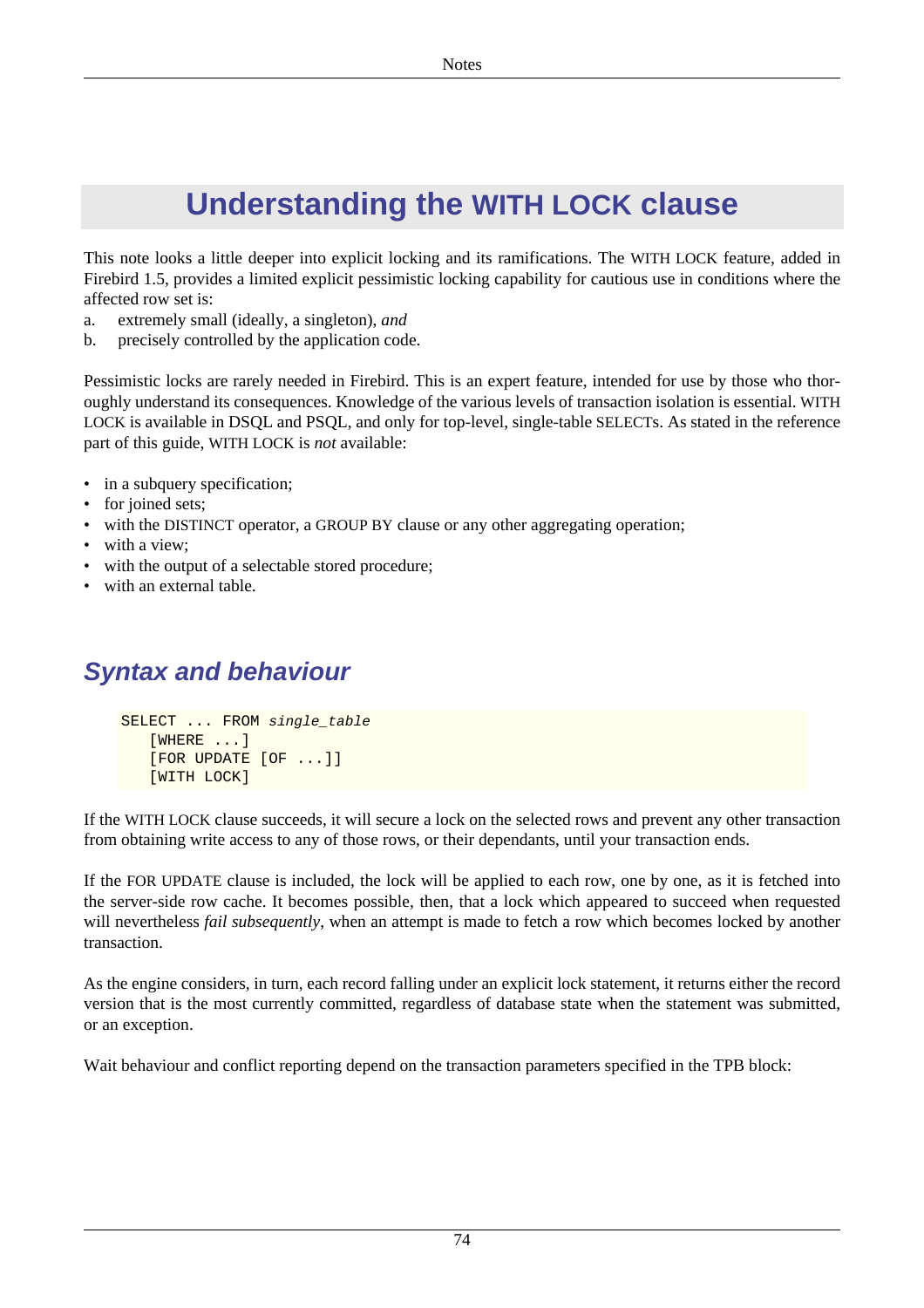| <b>TPB</b> mode                            | <b>Behaviour</b>                                                                                                                                                                                                                                                                                                                                                                                                                                   |  |
|--------------------------------------------|----------------------------------------------------------------------------------------------------------------------------------------------------------------------------------------------------------------------------------------------------------------------------------------------------------------------------------------------------------------------------------------------------------------------------------------------------|--|
| isc_tpb_consistency                        | Explicit locks are overridden by implicit or explicit table-level locks and are ig-<br>nored.                                                                                                                                                                                                                                                                                                                                                      |  |
| isc_tpb_concurrency<br>$+$ isc_tpb_nowait  | If a record is modified by any transaction that was committed since the trans-<br>action attempting to get explicit lock started, or an active transaction has per-<br>formed a modification of this record, an update conflict exception is raised im-<br>mediately.                                                                                                                                                                              |  |
| isc_tpb_concurrency<br>+ isc_tpb_wait      | If the record is modified by any transaction that has committed since the transac-<br>tion attempting to get explicit lock started, an update conflict exception is raised<br>immediately.                                                                                                                                                                                                                                                         |  |
|                                            | If an active transaction is holding ownership on this record (via explicit locking<br>or by a normal optimistic write-lock) the transaction attempting the explicit lock<br>waits for the outcome of the blocking transaction and, when it finishes, attempts<br>to get the lock on the record again. This means that, if the blocking transaction<br>committed a modified version of this record, an update conflict exception will be<br>raised. |  |
| isc_tpb_read_committed<br>+ isc_tpb_nowait | If there is an active transaction holding ownership on this record (via explicit<br>locking or normal update), an update conflict exception is raised immediately.                                                                                                                                                                                                                                                                                 |  |
| isc_tpb_read_committed<br>+ isc_tpb_wait   | If there is an active transaction holding ownership on this record (via explicit<br>locking or by a normal optimistic write-lock), the transaction attempting the ex-<br>plicit lock waits for the outcome of blocking transation and when it finishes, at-<br>tempts to get the lock on the record again.<br>Update conflict exceptions can never be raised by an explicit lock statement in<br>this TPB mode.                                    |  |

**Table A.1. How TPB settings affect explicit locking**

# **How the engine deals with WITH LOCK**

When an UPDATE statement tries to access a record that is locked by another transaction, it either raises an update conflict exception or waits for the locking transaction to finish, depending on TPB mode. Engine behaviour here is the same as if this record had already been modified by the locking transaction.

No special gdscodes are returned from conflicts involving pessimistic locks.

The engine guarantees that all records returned by an explicit lock statement are actually locked and *do* meet the search conditions specified in WHERE clause, as long as the search conditions do not depend on any other tables, via joins, subqueries, etc. It also guarantees that rows not meeting the search conditions will not be locked by the statement. It can *not* guarantee that there are no rows which, though meeting the search conditions, are not locked.

#### **Note**

This situation can arise if other, parallel transactions commit their changes during the course of the locking statement's execution.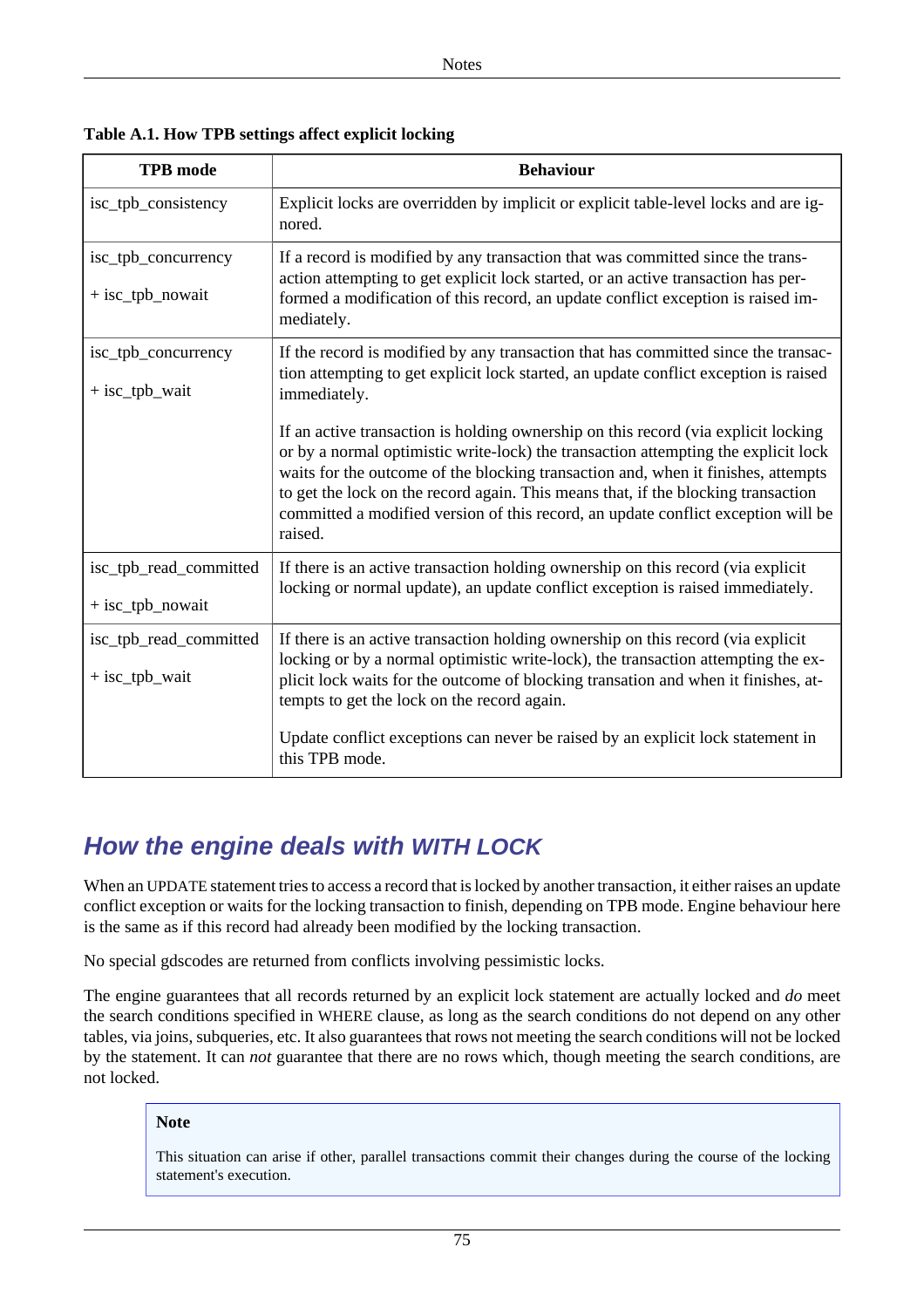The engine locks rows at fetch time. This has important consequences if you lock several rows at once. Many access methods for Firebird databases default to fetching output in packets of a few hundred rows ("buffered fetches"). Most data access components cannot bring you the rows contained in the last-fetched packet, where an error occurred.

# **The optional "OF <column-names>" sub-clause**

The FOR UPDATE clause provides a technique to prevent usage of buffered fetches, optionally with the "OF <column-names>" subclause to enable positioned updates.

#### **Tip**

Alternatively, it may be possible in your access components to set the size of the fetch buffer to 1. This would enable you to process the currently-locked row before the next is fetched and locked, or to handle errors without rolling back your transaction.

# **Caveats using WITH LOCK**

- Rolling back of an implicit or explicit savepoint releases record locks that were taken under that savepoint, but it doesn't notify waiting transactions. Applications should not depend on this behaviour as it may get changed in the future.
- While explicit locks can be used to prevent and/or handle unusual update conflict errors, the volume of deadlock errors will grow unless you design your locking strategy carefully and control it rigorously.
- Most applications do not need explicit locks at all. The main purposes of explicit locks are (1) to prevent expensive handling of update conflict errors in heavily loaded applications and (2) to maintain integrity of objects mapped to a relational database in a clustered environment. If your use of explicit locking doesn't fall in one of these two categories, then it's the wrong way to do the task in Firebird.
- Explicit locking is an advanced feature; do not misuse it! While solutions for these kinds of problems may be very important for web sites handling thousands of concurrent writers, or for ERP/CRM systems operating in large corporations, most application programs do not need to work in such conditions.

# **Examples using explicit locking**

i. Simple:

SELECT \* FROM DOCUMENT WHERE ID=? WITH LOCK

ii. Multiple rows, one-by-one processing with DSQL cursor:

```
SELECT * FROM DOCUMENT WHERE PARENT ID=?
    FOR UPDATE WITH LOCK
```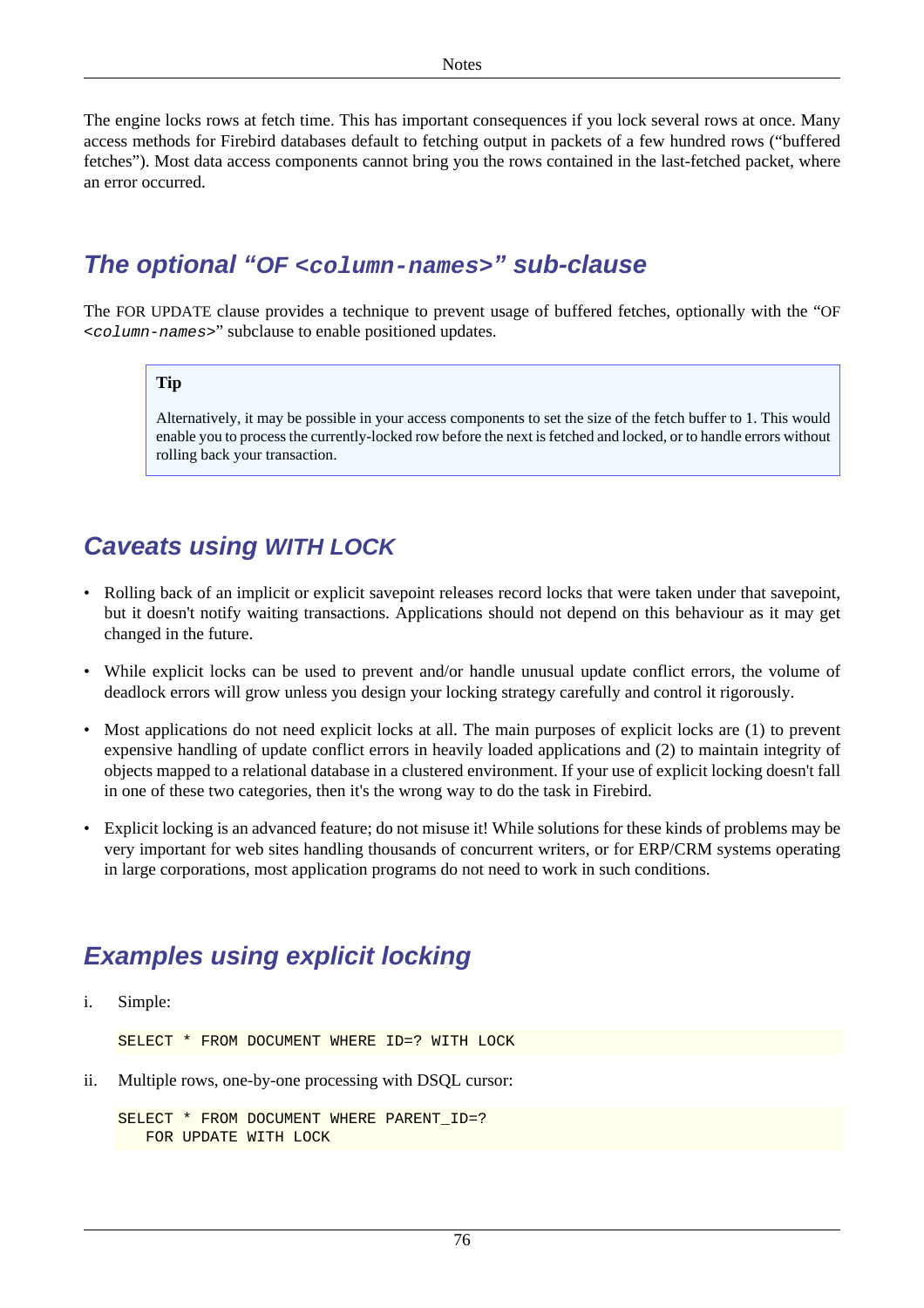# **A note on CSTRING parameters**

<span id="page-84-0"></span>External functions involving strings often use the type  $CSTRING(n)$  in their declarations. This type represents a zero-terminated string of maximum length n. Most of the functions handling CSTRINGs are programmed in such a way that they can accept and return zero-terminated strings of any length. So why the n? Because the Firebird engine has to set up space to process the input an output parameters, and convert them to and from SQL data types. Most strings used in databases are only dozens to hundreds of bytes long; it would be a waste to reserve 32 KB of memory each time such a string is processed. Therefore, the *standard* declarations of most CSTRING functions – as found in the file ib\_udf.sql – specify a length of 255 bytes. (In Firebird 1.5.1 and below, this default length is 80 bytes.) As an example, here's the SQL declaration of lpad:

```
DECLARE EXTERNAL FUNCTION lpad
    CSTRING(255), INTEGER, CSTRING(1)
    RETURNS CSTRING(255) FREE_IT
    ENTRY_POINT 'IB_UDF_lpad' MODULE_NAME 'ib_udf'
```
Once you've declared a CSTRING parameter with a certain length, you cannot call the function with a longer input string, or cause it to return a string longer than the declared output length. But the standard declarations are just reasonable defaults; they're not cast in concrete, and you can change them if you want to. If you have to leftpad strings of up to 500 bytes long, then it's perfectly OK to change both 255's in the declaration to 500 or more.

A special case is when you usually operate on short strings (say less then 100 bytes) but occasionally have to call the function with a huge (VAR)CHAR argument. Declaring CSTRING(32000) makes sure that all the calls will be successful, but it will also cause 32000 bytes per parameter to be reserved, even in that majority of cases where the strings are under 100 bytes. In that situation you may consider declaring the function twice, with different names and different string lengths:

```
DECLARE EXTERNAL FUNCTION lpad
    CSTRING(100), INTEGER, CSTRING(1)
    RETURNS CSTRING(100) FREE_IT
    ENTRY_POINT 'IB_UDF_lpad' MODULE_NAME 'ib_udf';
DECLARE EXTERNAL FUNCTION lpadbig
    CSTRING(32000), INTEGER, CSTRING(1)
    RETURNS CSTRING(32000) FREE_IT
   ENTRY_POINT 'IB_UDF_lpad' MODULE_NAME 'ib_udf';
```
Now you can call  $1$  pad() for all the small strings and  $1$  padbig() for the occasional monster. Notice how the declared names in the first line differ (they determine how you call the functions from within your SQL), but the entry point (the function name in the library) is the same in both cases.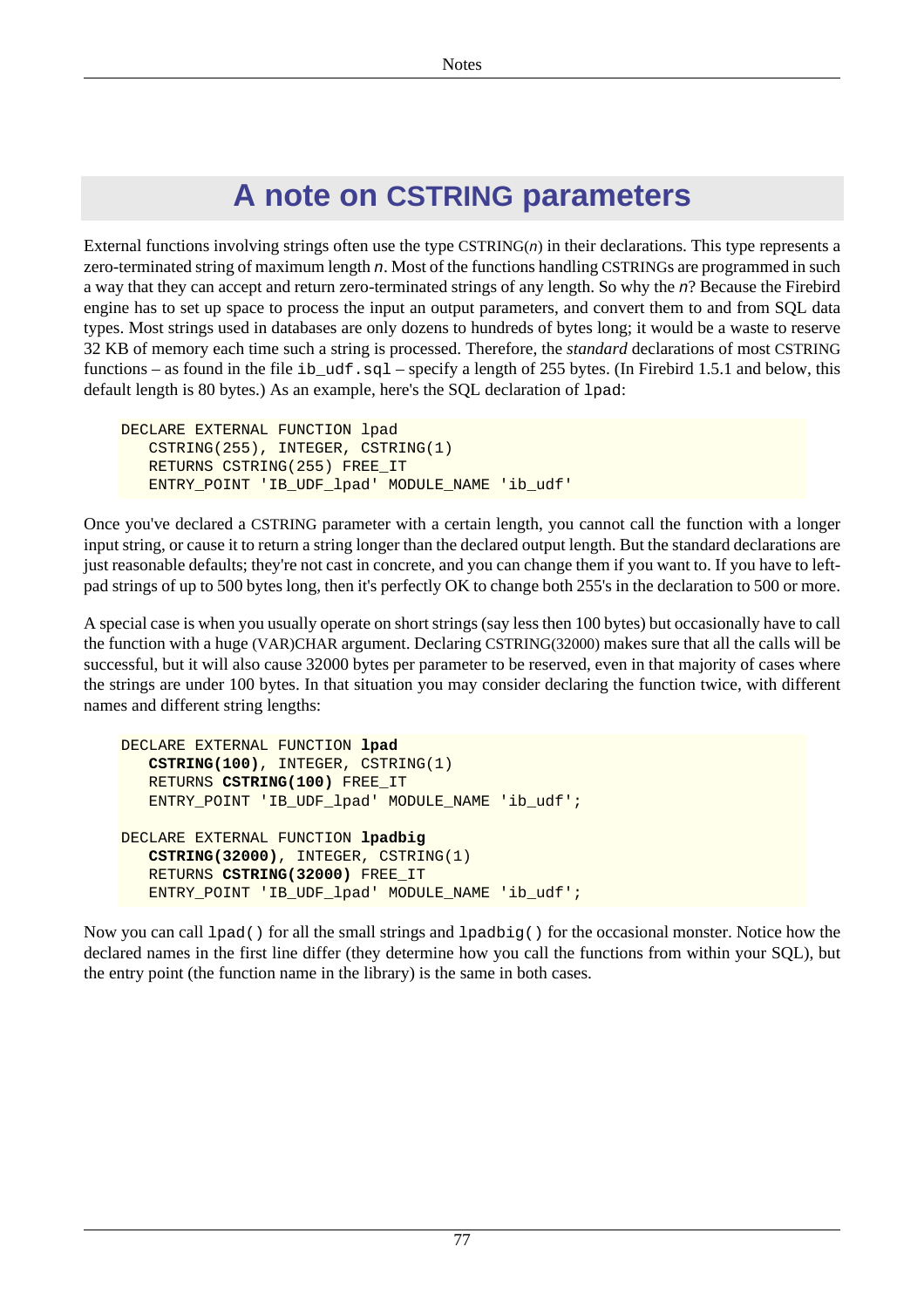# **Appendix B: Document History**

The exact file history is recorded in the manual module in our CVS tree; see [http://sourceforge.net/cvs/?group\\_](http://sourceforge.net/cvs/?group_id=9028) [id=9028](http://sourceforge.net/cvs/?group_id=9028)

| <b>Revision History</b> |            |           |                                                                                                                                                                                                                                                                                                                                                                                                                                                                                                                                                                                                                                                                                                                                                                                                                                                                                                                                                                                                                                                                                                                                                                                                                                                                                                                                                                                                                                                                                                                                                                                                                                                                                                                                                                                                                                                     |  |
|-------------------------|------------|-----------|-----------------------------------------------------------------------------------------------------------------------------------------------------------------------------------------------------------------------------------------------------------------------------------------------------------------------------------------------------------------------------------------------------------------------------------------------------------------------------------------------------------------------------------------------------------------------------------------------------------------------------------------------------------------------------------------------------------------------------------------------------------------------------------------------------------------------------------------------------------------------------------------------------------------------------------------------------------------------------------------------------------------------------------------------------------------------------------------------------------------------------------------------------------------------------------------------------------------------------------------------------------------------------------------------------------------------------------------------------------------------------------------------------------------------------------------------------------------------------------------------------------------------------------------------------------------------------------------------------------------------------------------------------------------------------------------------------------------------------------------------------------------------------------------------------------------------------------------------------|--|
| 1.0                     | 4 Jul 2008 | <b>PV</b> | First publication, using 15–20% material from the Firebird Release<br>Notes.                                                                                                                                                                                                                                                                                                                                                                                                                                                                                                                                                                                                                                                                                                                                                                                                                                                                                                                                                                                                                                                                                                                                                                                                                                                                                                                                                                                                                                                                                                                                                                                                                                                                                                                                                                        |  |
| 1.1                     | 8 Dec 2010 | <b>PV</b> | GLOBAL: Renamed all "Deprecated in" section headers to "Better al-<br>ternative". This also required editing the text immediately following the<br>header and in some cases additional text in the section (if the "depreca-<br>tion" was discussed in the section body).<br>Bookinfo: Added 1.5.6 to covered versions.<br>Introduction :: Versions covered: Added 1.5.6.<br>Introduction :: Authorship: Edited first paragraph. Added Frank Inger-<br>mann to contributor list.<br>Reserved words :: Added in 1.0 and 1.5: Put 2nd list in alphabetical or-<br>der.<br>Reserved words :: To be added in future versions: Put list in alphabeti-<br>cal order.<br>Miscellaneous language elements $:: -$ (single-line comment): Brought<br>last para within blockquote.<br>Miscellaneous language elements: Added sections // (string concatena-<br>tor) and Shorthand casts.<br>DDL statements: Added section ALTER DOMAIN.<br>DDL statements :: ALTER TABLE: Added section ADD column: Context<br>variables as defaults.<br>DDL statements :: ALTER TABLE: Added section FOREIGN KEY without<br>target column references PK.<br>DDL statements: Added section CREATE DOMAIN.<br>DDL statements :: CREATE TABLE: Added section Context variables as<br>column defaults.<br>DDL statements :: CREATE TABLE: Added section FOREIGN KEY with-<br>out target column references PK.<br>DML statements: Moved sections RELEASE SAVEPOINT, ROLLBACK<br>TO SAVEPOINT and SAVEPOINT into new chapter Transaction control<br>statements.<br>DML statements :: SELECT :: Aggregate functions: Extended function-<br>ality :: Aggregate statements: Stricter HAVING and ORDER BY: Edit-<br>ed second listitem. Commented out third listitem as it needs research.<br>Edited last paragraph.<br>DML statements :: SELECT :: FIRST and SKIP: Edited Description. |  |
|                         |            |           | DML statements :: SELECT :: GROUP BY internal function, column po-<br>sition, and CASE: Added 3rd listitem to Important box. Edited the paras<br>between the examples.                                                                                                                                                                                                                                                                                                                                                                                                                                                                                                                                                                                                                                                                                                                                                                                                                                                                                                                                                                                                                                                                                                                                                                                                                                                                                                                                                                                                                                                                                                                                                                                                                                                                              |  |
|                         |            |           | Transaction control statements: new chapter.                                                                                                                                                                                                                                                                                                                                                                                                                                                                                                                                                                                                                                                                                                                                                                                                                                                                                                                                                                                                                                                                                                                                                                                                                                                                                                                                                                                                                                                                                                                                                                                                                                                                                                                                                                                                        |  |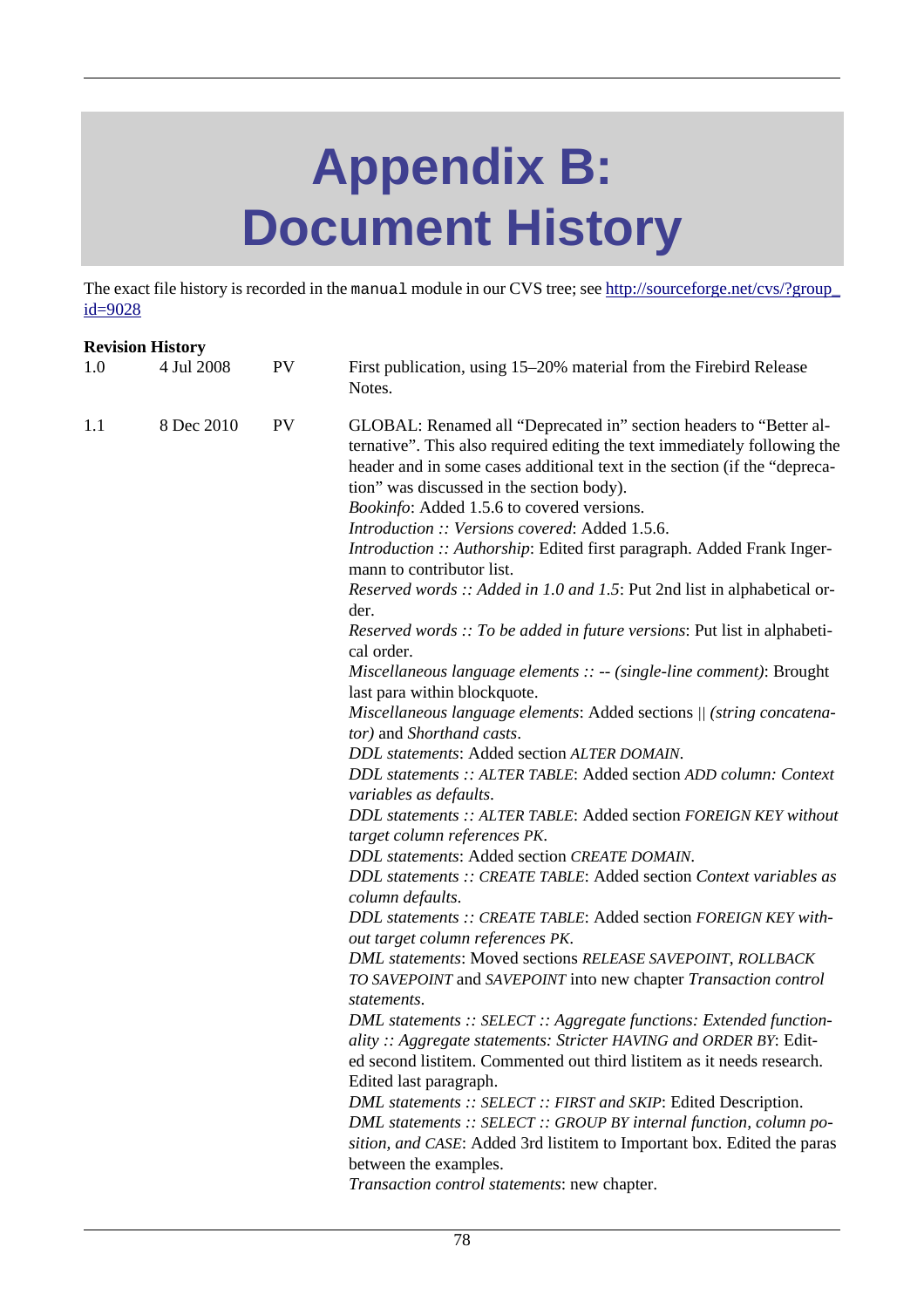*PSQL statements :: DECLARE [VARIABLE] with initialization*: Indented var declarations in Example.

*PSQL statements :: EXECUTE STATEMENT :: Caveats with EXECUTE STATEMENT*: Changed SOL -> DSOL in item 4. Rewrote item 6.

*PSQL statements*: Added section *FOR SELECT ... INTO ... DO*. *Context variables :: CURRENT CONNECTION: Improved Description.* 

Added note about upcoming change in 2.1 to last paragraph.

*Context variables :: CURRENT\_TRANSACTION: Improved Description. Context variables ::* ROW\_COUNT: Edited Description. Edited second Note.

*External functions :: getExactTimestamp: Edited Description.* 

*External functions :: log:* Changed  $\log \frac{1}{9}$  (x, y) in Description. *External functions ::* right: moved to sright and left a symlink in place.

*External functions ::* round*,* i64round: Added 1.5.6 to Changed in. Added Caution box. Edited and extended Bug warning box.

*External functions ::* substrlen: Added "Better alternative" formalpara.

*External functions ::* truncate*,* i64truncate: Added 1.5.6 to Changed in. Added Caution box. Edited Warning box.

*Notes :: Understanding the WITH LOCK clause :: Syntax and behaviour*: In table, aligned 1st column left, all rows top, and added periods to sentences in first two rows.

*License notice*: Added Frank Ingermann as contributor. Copyright end year now 2010.